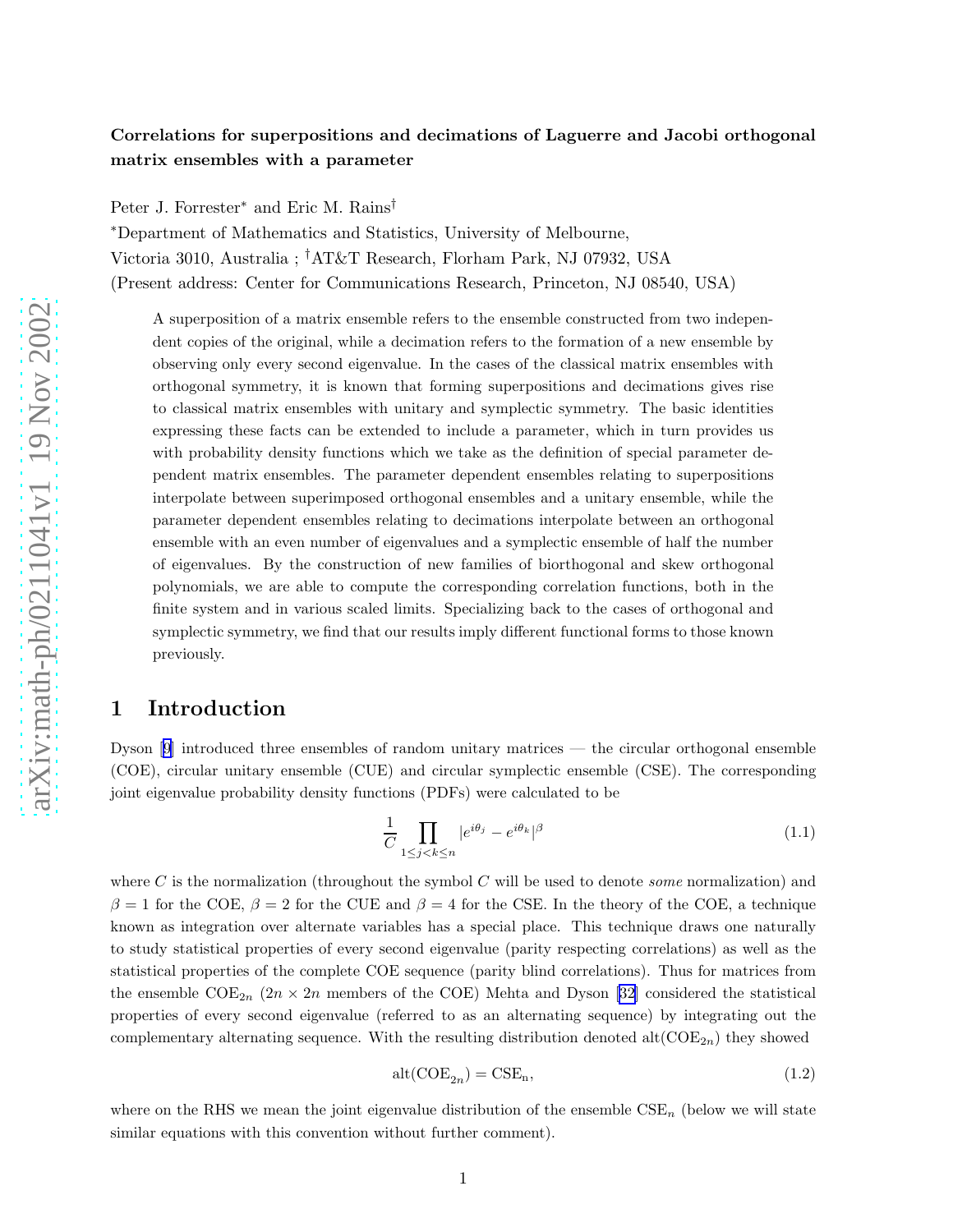<span id="page-1-0"></span>Prior to the work of Mehta and Dyson, Dyson[[10\]](#page-45-0) was led to conjecture that superimposing two independent eigenvalue sequences from the COE and integrating out every second eigenvalue leaves an eigenvalue sequence with the same joint distribution as the CUE, and thus

$$
alt(COEn \cup COEn) = CUEn.
$$
\n(1.3)

This was subsequently proved by Gunson [\[24](#page-46-0)]. The results([1.2\)](#page-0-0) and (1.3) together imply that the physically important gap probability, that is the probability that the interval  $[-s, s]$  is free of eigenvalues, is inter-related for the three ensembles COE, CUE and CSE. As formulas for this quantity were known for the COE and CUE in terms of the Fredholm determinant of the integral operator on  $[-s, s]$  with kernel sin  $\pi(x - y)/\pi(x - y)$ , the inter-relationships imply a formula for the gap probability in the CSE in terms of the same Fredholm determinant [\[32](#page-46-0)].

Some years after the pioneering work of Dyson and Mehta, Baik and Rains [\[4](#page-45-0)] were led to study the distribution of every second row of random Young tableaux specified according to some specific probability measures. In particular, a probability measure was identified for which the distribution of the even numbered rows is independent of a parameter  $\alpha$  occurring in the measure. In the continuum limit, in which the integer valued row lengths go over to continuous valued variables, the PDF of the 2n row lengths is specified by

$$
\frac{1}{C} \prod_{j=1}^{2n} e^{-x_j/2} \prod_{j=1}^n e^{A(x_{2j-1} - x_{2j})/2} \prod_{1 \le j < k \le 2n} (x_j - x_k) \tag{1.4}
$$

where

$$
x_1 > x_2 > \cdots > x_{2n} \ge 0,
$$
\n<sup>(1.5)</sup>

C is the normalization and A is the analogue of the parameter  $\alpha$ . For (1.4) to be normalizable we must have  $A < 1$ . In the case  $A = 0$  this coincides with the joint distribution of the eigenvalues in the matrix ensemble LOE — the Laguerre orthogonal ensemble with parameter  $a = 0$  (for general parameter a the Laguerre weight is  $x^a e^{-x/2}$ ). We recall the LOE distribution of 2n variables with parameter  $a = 0$  is realized by the eigenvalues of Wishart matrices  $X^T X$  where the real matrix X has dimension  $(2n+1)\times 2n$ and independent elements, identically distributed with the standard normal distribution  $N[0, 1]$ . Let us denote the ensemble corresponding to  $(1.4)$  by  $\text{LOE}_{2n}^A$ . With ME denoting a general matrix ensemble and the operation even(ME) denoting the distribution of the even labelled coordinates with the ordering (1.5), and thus the operation of integrating out the odd labelled coordinates, the result of Baik and Rains gives

$$
even(\mathcal{LOE}_{2n}^{A}) = \mathcal{LSE}_{n}
$$
\n(1.6)

where the PDF for the LSE<sub>n</sub> is the  $A \rightarrow -\infty$  limit of the PDF (1.4), and is thus given by

$$
\frac{1}{C} \prod_{j=1}^{n} e^{-x_j} \prod_{1 \le j < k \le n} (x_j - x_k)^4,\tag{1.7}
$$

after re-labelling coordinates  $\{x_{2j-1}, x_{2j}\} \mapsto x_j$   $(j = 1, ..., n)$  (see [\(3.16\)](#page-11-0)). As a matrix ensemble the LSE refers to the Laguerre symplectic ensemble with parameter  $a = 0$ . It can be realized as a  $2n \times 2n$ antisymmetric matrix, in which the elements are pure imaginary numbers with each  $2 \times 2$  block having a real quaternion structure. Such matrices are equivalent to block matrices of the form

$$
\left[\begin{array}{cc} \n0_{n \times n} & X_{n \times n} \\
X_{n \times n}^{\dagger} & 0_{n \times n}\n\end{array}\right]
$$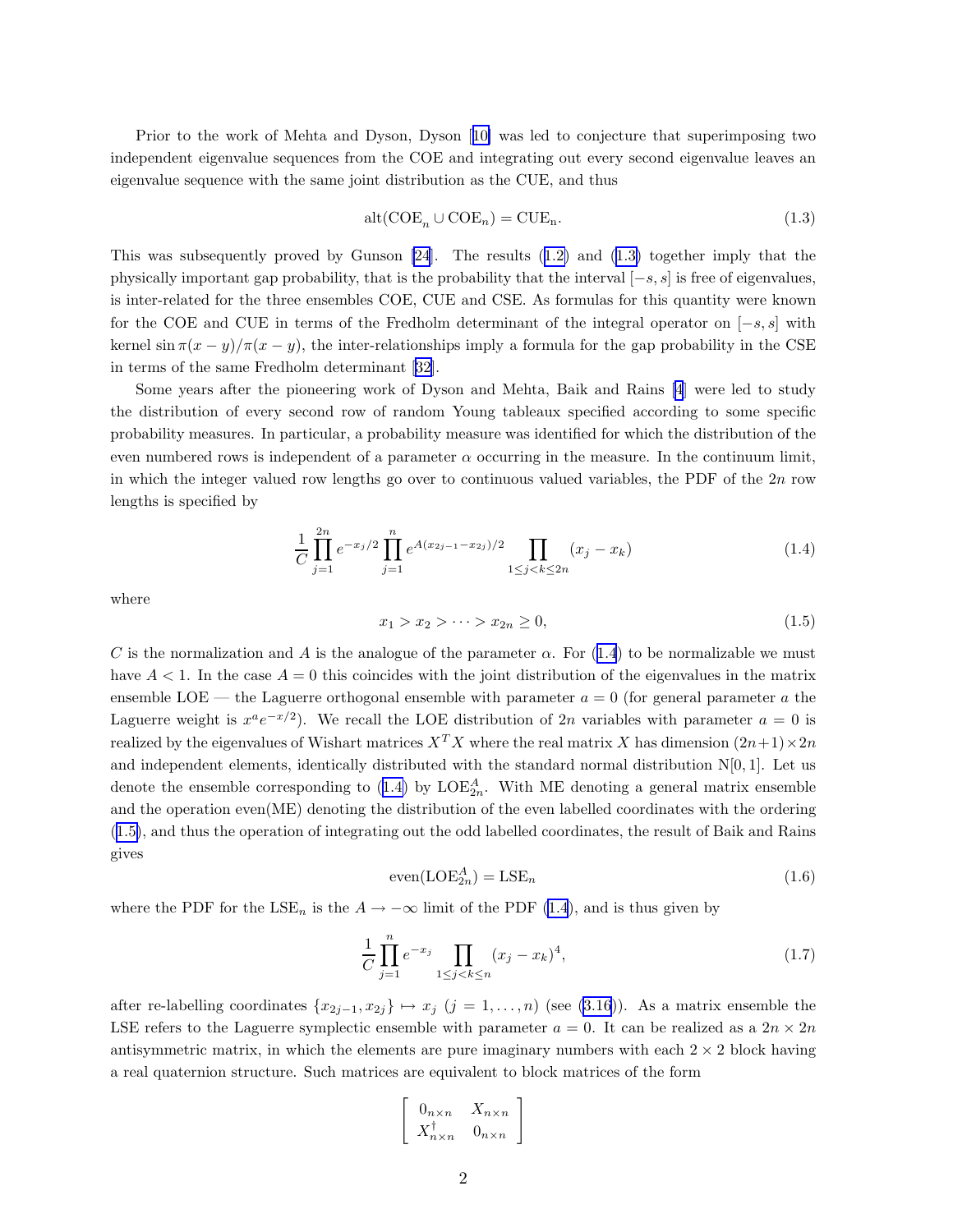<span id="page-2-0"></span>whereX is an antisymmetric complex matrix. As is evident from the transition from  $(1.4)$  $(1.4)$  $(1.4)$  to  $(1.7)$  $(1.7)$ , the corresponding eigenvalue spectrum is doubly degenerate.

Implicit in[[4](#page-45-0)] is the matrix ensemble corresponding to the eigenvalue PDF

$$
\frac{1}{C} \prod_{j=1}^{2n} e^{-x_j/2} \prod_{j=1}^n e^{A(x_{2j-1}-x_{2j})/2} \prod_{1 \le j < k \le n} (x_{2j-1}-x_{2k-1})(x_{2k}-x_{2j}),\tag{1.8}
$$

where the ordering  $(1.5)$  is assumed, and as with  $(1.4)$  we must have  $A < 1$  for the PDF to be normalizable. When  $A = 0$  the matrix ensemble with this eigenvalue PDF is the superimposed ensemble

### $LOE_n \cup LOE_n$

(two independent copies of the LOE). The  $A \to -\infty$  limit of (1.8) gives the LUE, parameter  $a = 0$ , joint eigenvalue distribution

$$
\frac{1}{C} \prod_{j=1}^{n} e^{-x_j} \prod_{1 \le j < k \le n} (x_k - x_j)^2,\tag{1.9}
$$

where as in [\(1.7](#page-1-0)) we have re-labelled the coordinates  $\{x_{2j-1}, x_{2j}\} \mapsto x_j$  (j = 1, ..., n). As a matrix ensemble the LUE refers to the Laguerre unitary ensemble, which can be realized by matrices of the form  $X^{\dagger}X$  where X is a  $n \times n$  matrix with independent, identically distributed complex Gaussian entries. Analogous to the derivation of([1.4\)](#page-1-0), one can use arguments based on the underlying combinatorial model to show that

$$
even((\text{LOE}_n \cup \text{LOE}_n)^A) = \text{LUE}_n \tag{1.10}
$$

independent of the parameter value A.

Inspired by the results([1.6\)](#page-1-0) and (1.10), Forrester and Rains [\[18\]](#page-45-0) considered general matrix ensembles with orthogonal symmetry  $OE<sub>n</sub>(f)$  corresponding to the joint distribution

$$
\frac{1}{C} \prod_{j=1}^{n} f(x_j) \prod_{1 \le j < k \le n} (x_j - x_k). \tag{1.11}
$$

They sought to classify all differentiable weight functions  $f$  in  $(1.11)$  such that

$$
even(OEn(f) \cup OEn(f)) = UEn(g)
$$
\n(1.12)

where  $UE_n(g)$  is the matrix ensemble with unitary symmetry corresponding to the joint distribution

$$
\frac{1}{C} \prod_{j=1}^{n} g(x_j) \prod_{1 \le j < k \le n} (x_j - x_k)^2.
$$

Up to linear fractional transformations only two pairs of weights  $(f, g)$  were found to possess this property:

$$
(f,g) = \begin{cases} (e^{-x/2}, e^{-x}), & x > 0 \\ ((1-x)^{(a-1)/2}, (1-x)^a), & 0 < x < 1. \end{cases}
$$
 (1.13)

The first of these is the  $a = 0$  Laguerre weight in (1.8), while the second is an example of the Jacobi weight $x^{b}(1-x)^{a}$  with parameter  $b=0$ . Furthermore, it was proved [[18\]](#page-45-0) that the statement (1.12) is equivalent to the statement

$$
\operatorname{even}(\operatorname{OE}_{2n}(f)) = \operatorname{SE}_n((g/f)^2) \tag{1.14}
$$

where  $SE_n(h)$  denotes the matrix ensemble with symplectic symmetry corresponding to the joint distribution

$$
\frac{1}{C} \prod_{j=1}^{n} h(x_j) \prod_{1 \le j < k \le n} (x_j - x_k)^4. \tag{1.15}
$$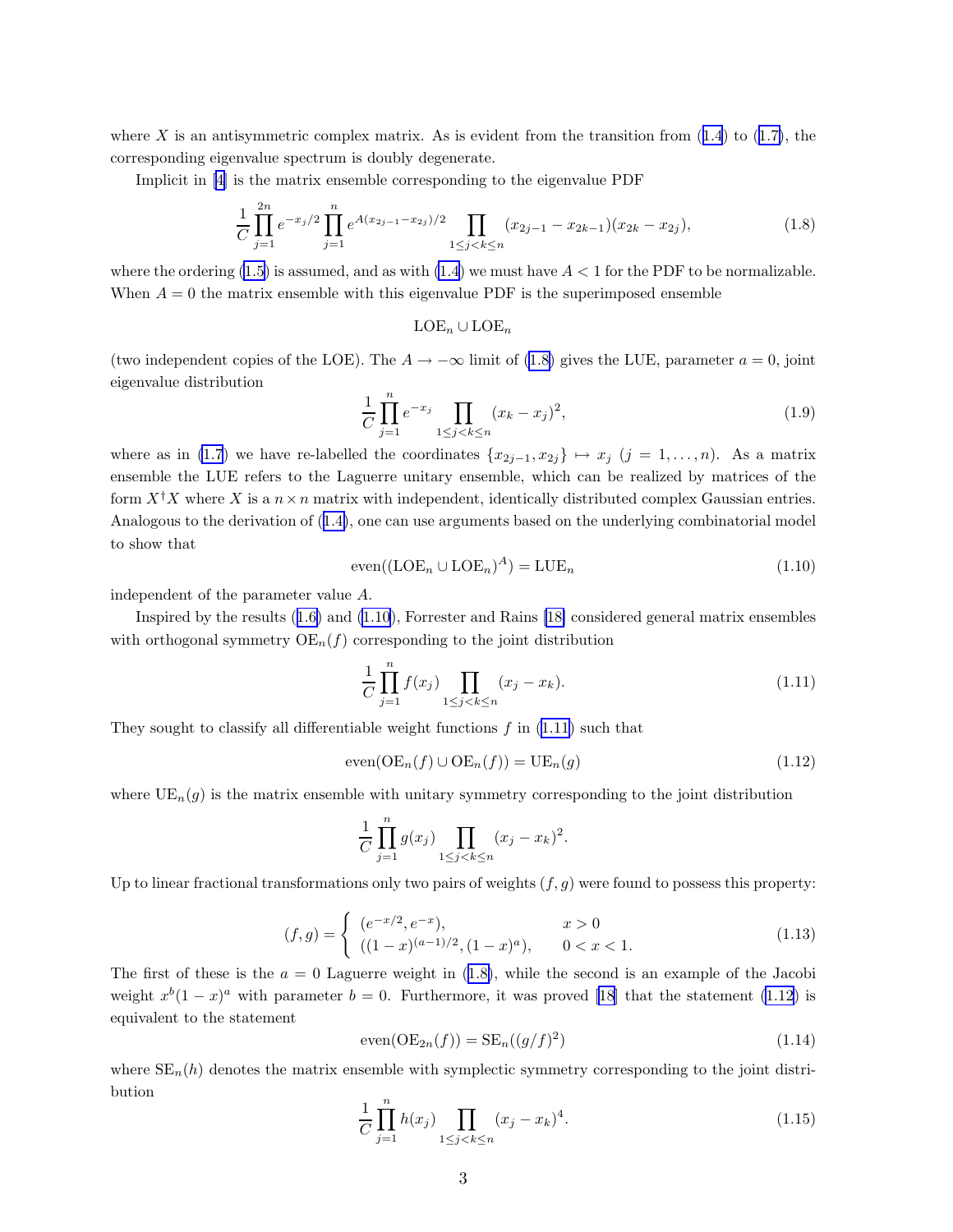<span id="page-3-0"></span>Our interests in this work are parameter dependent generalizations of the orthogonal ensembles, and superimposedorthogonal ensembles, specified by the weights f in ([1.13\)](#page-2-0). For the weight  $f(x) = e^{-x/2}$ ,  $(x > 0)$  $(x > 0)$  $(x > 0)$ , these are precisely the ensembles with PDFs [\(1.4](#page-1-0)) and ([1.8\)](#page-2-0). For the weight  $f(x) = (1-x)^{(a-1)/2}$ ,  $0 < x < 1$ , the parameter dependent ensembles are specified by the PDFs

$$
\frac{1}{C} \prod_{j=1}^{2n} (1-x_j)^{(a-1)/2} \prod_{l=1}^{n} \left(\frac{1-x_{2l-1}}{1-x_{2l}}\right)^{-A/2} \prod_{1 \le j < k \le 2n} (x_j - x_k) \tag{1.16}
$$

and

$$
\frac{1}{C} \prod_{j=1}^{2n} (1-x_j)^{(a-1)/2} \prod_{l=1}^{n} \left(\frac{1-x_{2l-1}}{1-x_{2l}}\right)^{-A/2} \prod_{1 \le j < k \le n} (x_{2j-1} - x_{2k-1})(x_{2j} - x_{2k}) \tag{1.17}
$$

where, for convenience, we shift the origin and scale the variable x relative to that used in  $(1.13)$  so that

$$
-1 < x_j < 1 \qquad (j = 1, \dots, 2n).
$$

For (1.16) and (1.17) to be normalizable we must have  $A < a + 1$ . We remark that after shifting the origin back to that used in [\(1.13](#page-2-0)) by  $x_j \mapsto \frac{1}{2}(x_j + 1)$ , then scaling the variables and parameters

$$
x_j \mapsto x_j/L, \quad a \mapsto L, \quad A \mapsto LA
$$

andtaking the limit  $L \to \infty$ , (1.16) and (1.17) reduce to ([1.4\)](#page-1-0) and ([1.7\)](#page-1-0) respectively.

We note that with respect to each even labelled coordinate the parameter A in  $(1.16)$  and  $(1.17)$ can be viewed as a change of parameter  $a \mapsto a + A$  in the Jacobi weight. Let us make this change in  $(1.13)$  $(1.13)$  and form the identities  $(1.12)$  and  $(1.14)$ . If we then divide both sides of the resulting identities by  $\prod_{l=1}^{2n} (1-x_l)^{A/2}$  so that in each case the RHS is independent of A, we deduce that

$$
\text{even}\Big(\text{OE}_n(f_o, f_e) \cup \text{OE}_n(f_o, f_e)\Big) = \text{UE}_n(g),\tag{1.18}
$$

$$
\text{even}\left(\text{OE}_{2n}(f_o, f_e)\right) = \text{SE}_n\left((g/f_e|_{A=0})^2\right),\tag{1.19}
$$

with

$$
(f_o, f_e, g) = \left( (1-x)^{(a-A-1)/2}, (1-x)^{(a+A-1)/2}, (1-x)^a \right), \qquad -1 < x < 1. \tag{1.20}
$$

In (1.18), assuming the ordering  $x_1 > x_2 > \cdots > x_{2n}$ ,  $OE_n(f_o, f_e) \cup OE_n(f_o, f_e)$  refers to the ensemble with PDF

$$
\prod_{j=1}^{n} f_o(x_{2j-1}) f_e(x_{2j}) \prod_{1 \le j < k \le n} (x_{2j} - x_{2k}) (x_{2j-1} - x_{2k-1}),\tag{1.21}
$$

while in (1.19)  $OE_{2n}(f_o, f_e)$  refers to the ensemble with PDF

$$
\prod_{j=1}^{n} f_o(x_{2j-1}) f_e(x_{2j}) \prod_{1 \le j < k \le 2n} (x_j - x_k). \tag{1.22}
$$

An analogous argument starting with the Laguerre case of  $(1.13)$ , modified so that x therein is replaced by $(1 + A)x$ , can be used to deduce  $(1.4)$  $(1.4)$  and  $(1.10)$  $(1.10)$ .

The parameter dependent PDFs [\(1.4](#page-1-0)),([1.8\)](#page-2-0), (1.16) and (1.17) each have at least two interpretations indistinct applied settings. One, already made explicit  $[4, 2]$  $[4, 2]$  in the case of  $(1.4)$  $(1.4)$ , is as the continuum limit of certain measures on partitions. These measures in turn are intimately related to increasing subsequence problems [\[3](#page-45-0), [8](#page-45-0), [6](#page-45-0)], growth models [\[27, 28](#page-46-0)] and non-intersecting lattice paths [\[30](#page-46-0), [25](#page-46-0), [15,](#page-45-0) [26\]](#page-46-0). The other is as the eigenvalue PDF for certain computable ensembles of random matrices. Development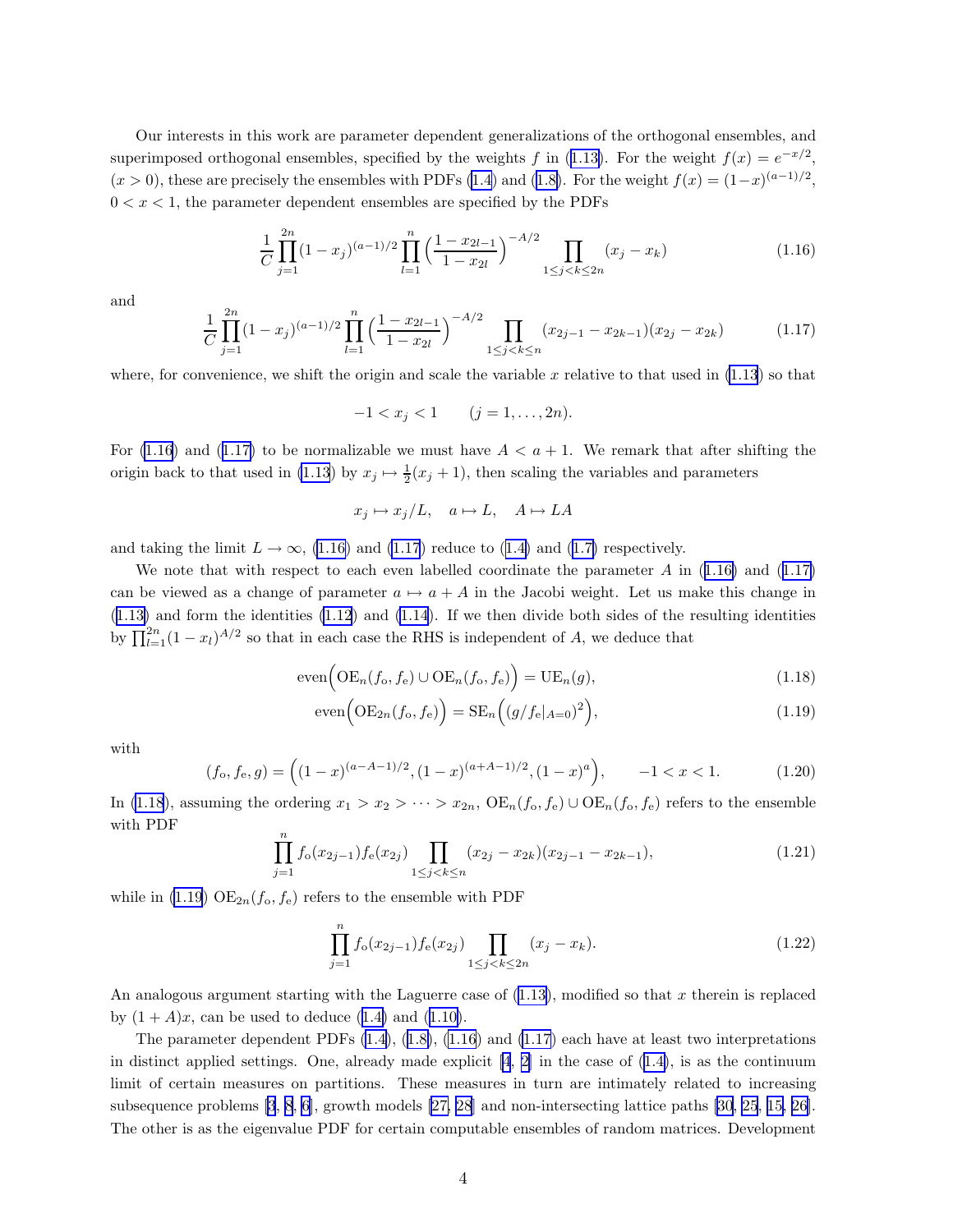<span id="page-4-0"></span>of these settings will be undertaken in a separate publication [\[19](#page-46-0)]. Here we seek the evaluation of the multi-point correlation functions, both parity aware and parity blind (recall the terminology from the first paragraph) associated with the probability densities  $(1.4)$  $(1.4)$ ,  $(1.8)$ ,  $(1.16)$  and  $(1.17)$ . Let us first revise the definition of a multi-point correlation function. Consider a general PDF

$$
p(x_1, \ldots, x_n; y_1, \ldots, y_n) \tag{1.23}
$$

which is symmetric in  $\{x_j\}_{j=1,\dots,n}$  and  $\{y_j\}_{j=1,\dots,n}$  with the support of p on some region I of the real line for each coordinate. This can be thought of as the PDF for a two species system of particles free to move on I. The  $(k_1, k_2)$ -point correlation function for  $k_1$  particles of species x and  $k_2$  particles of species y is defined as

$$
\rho_{(k_1,k_2)}(x_1,\ldots,x_{k_1};y_1,\ldots,y_{k_2}) = n(n-1)\cdots(n-k_1+1)n(n-1)\cdots(n-k_2+1)
$$
  

$$
\times \prod_{l=k_1+1}^n \prod_{l'=k_2+1}^n \int_I dx_l \int_I dy_{l'} p(x_1,\ldots,x_n;y_1,\ldots,y_n).
$$

Allthe PDFs ([1.4](#page-1-0)), ([1.8](#page-2-0)), ([1.16\)](#page-3-0) and ([1.17](#page-3-0)) can be written in the form (1.23) with  $x_1, \ldots, x_n$  denoting the odd labelled particles in the ordering  $(1.5)$ , and  $y_1, \ldots, y_n$  denoting the even labelled particles in the ordering [\(1.5\)](#page-1-0).

In the parity aware cases, it follows from general formulas due to Rains [\[36\]](#page-46-0) that for the PDFs([1.8\)](#page-2-0) and  $(1.16)$  the  $(k_1, k_2)$ -point correlation functions have the determinant structure

$$
\rho_{(k_1,k_2)}(x_1,\ldots,x_{k_1};y_1,\ldots,y_{k_2})
$$
\n
$$
= \det \begin{bmatrix}\n[K_{oo}(x_j,x_l)]_{j,l=1,\ldots,k_1} & [K_{oe}(x_j,y_l)]_{\substack{j=1,\ldots,k_1\\l=1,\ldots,k_2}} \\
[K_{eo}(y_j,x_l)]_{\substack{j=1,\ldots,k_2\\l=1,\ldots,k_1}} & [K_{ee}(y_j,y_l)]_{j,l=1,\ldots,k_2}\n\end{bmatrix}
$$
\n(1.24)

for certain functions  $K_{oo}$ ,  $K_{oo}$ ,  $K_{eo}$  and  $K_{ee}$ . The latter are defined in terms of arbitrary polynomials  $p_j(y)$ ,  $Q_j(x)$  of degree j, as well as the inverse of the matrix

$$
\left[\int_0^\infty dy \, e^{-(1+A)y/2} p_j(y) \int_y^\infty dx \, e^{-(1-A)x/2} Q_k(x)\right]_{j,k=0,\dots,n-1} \tag{1.25}
$$

in the case of([1.4\)](#page-1-0), and the inverse of the matrix

$$
\left[\int_{-1}^{1} dy \,(1-y)^{(a-A-1)/2} p_j(y) \int_y^1 dx \,(1-x)^{(a+A-1)/2} Q_k(x)\right]_{j,k=0,\dots,n-1}
$$
\n(1.26)

inthe case of ([1.16\)](#page-3-0). Also, a general formula of [[36\]](#page-46-0) gives that for the PDFs [\(1.4](#page-1-0)) and [\(1.17\)](#page-3-0) the  $(k_1, k_2)$ point correlation functions have the quaternion determinant (the definition of a quaternion determinant is revised in Section [3\)](#page-9-0) structure

$$
\rho_{(k_1,k_2)}(x_1,\ldots,x_{k_1};y_1,\ldots,y_{k_2})
$$
\n
$$
= \det \begin{bmatrix}\n[f_{oo}(x_j,x_l)]_{j,l=1,\ldots,k_1} & [f_{oe}(x_j,y_l)]_{\substack{j=1,\ldots,k_1\\l=1,\ldots,k_2}} \\
[f_{eo}(y_j,x_l)]_{\substack{j=1,\ldots,k_2\\l=1,\ldots,k_1}} & [f_{ee}(y_j,y_l)]_{j,l=1,\ldots,k_2}\n\end{bmatrix}
$$
\n(1.27)

where the  $f_{s_1s_2}$  are  $2 \times 2$  matrices with elements defined in terms of arbitrary jth degree polynomials  $R_j(x)$ , together with quantities which differ in their specification depending on whether one is considering  $(1.4)$  $(1.4)$ or  $(1.17)$  $(1.17)$ . For  $(1.4)$  these quantities are

$$
\Phi_j^e(x) := \int_x^{\infty} e^{-t/2} e^{A(t-x)/2} R_j(t) dt
$$
\n(1.28)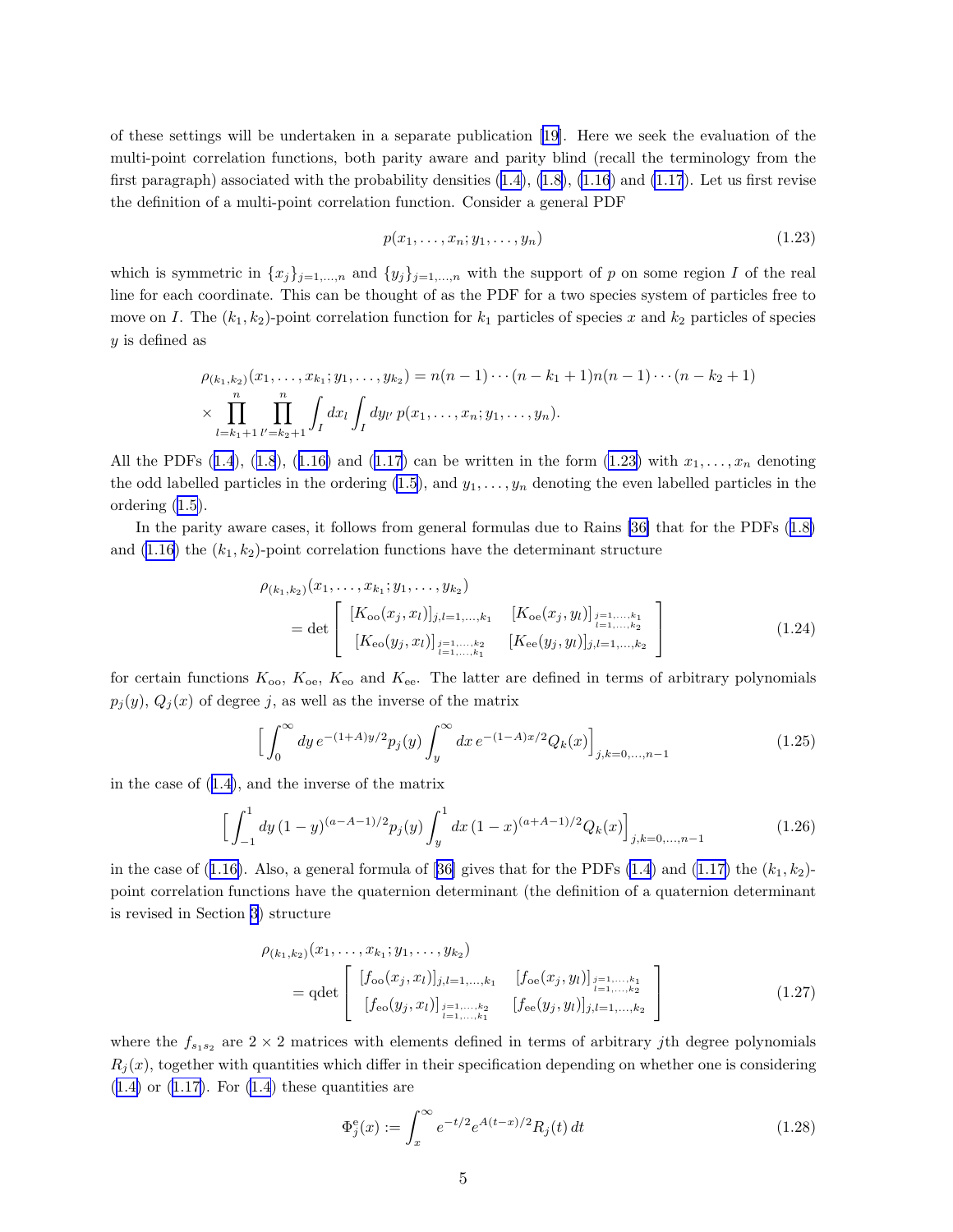<span id="page-5-0"></span>and the inverse of the antisymmetric matrix

$$
\left[\int_0^\infty e^{-x/2} R_j(x) \Phi_k^e(x) dx\right]_{j,k=0,\ldots,2n-1},
$$

while for([1.17\)](#page-3-0) they are

$$
\Phi_j^e(x) := \int_x^1 (1-t)^{(a-1)/2} \left(\frac{1-t}{1-x}\right)^{-A/2} R_j(t) dt \tag{1.29}
$$

and the inverse of the antisymmetric matrix

$$
\Big[\int_{-1}^{1} (1-x)^{(a-1)/2} R_j(x) \Phi_k^{\rm e}(x) \, dx\Big]_{j,k=0,\dots,2n-1}.
$$

Regarding the parity blind correlations,  $\rho_k(x_1, \ldots, x_k)$  (here the symbol  $x_j$  is used in its original sense of([1.4\)](#page-1-0), [\(1.8](#page-2-0)), [\(1.16\)](#page-3-0) and [\(1.17\)](#page-3-0)) we note that because ([1.8](#page-2-0)) and [\(1.17](#page-3-0)) do not vanish when  $x_{2j-1} = x_{2j}$ ,  $\rho_k$  does not vanish at coincident points and so cannot have a simple determinental form analogous to  $(1.16)$  $(1.16)$ .However  $(1.4)$  and  $(1.16)$  can both be written in a form involving a Pfaffian factor,

$$
\prod_{j=1}^{2n} w(x_j) \prod_{1 \le j < l \le 2n} (x_j - x_l) \Pr[\epsilon(x_j, x_l]_{j,l=1,\dots,2n},\tag{1.30}
$$

forwhich the general structure of the  $k$ -point correlation is known [[31\]](#page-46-0) in terms of a quaternion determinant

$$
\rho_k(x_1, \dots, x_k) = \det[f(x_j, x_l)]_{j,l=1,\dots,k} \tag{1.31}
$$

wheref is a  $2 \times 2$  matrix defined in terms of the same quantities as those specifying ([1.27\)](#page-4-0).

We find that in the case of the parameter dependent Laguerre ensembles  $(1.4)$  and  $(1.8)$ , the correlations can be written in terms of

$$
K_n^L(x,y) := e^{-(x+y)/2} \sum_{l=0}^{n-1} \frac{1}{h_l^L} L_l(x) L_l(y), \qquad (1.32)
$$

where  $L_l(x)$  denotes the Laguerre polynomial of degree l and parameter  $a = 0$ , with the orthogonality property

$$
\int_0^\infty e^{-t} L_j(t) L_k(t) dt = h_j^L \delta_{j,k}, \quad h_j^L = 1.
$$
\n(1.33)

The function  $K_n^L$  is familiar as determining the correlation function of the Laguerre unitary ensemble with parameter  $a = 0$ . The latter has the eigenvalue PDF [\(1.9](#page-2-0)). Explicitly, the k-point correlation function is given in terms of (1.32) by

$$
\rho_k(x_1, \dots, x_k) = \det \left[ K_n^L(x_j, x_l) \right]_{j,l=1,\dots,k}.
$$
\n(1.34)

Similarly, in the case of the parameter dependent Jacobi ensembles([1.16\)](#page-3-0) and [\(1.17](#page-3-0)), the correlations can be written in terms of

$$
K_n^J(x,y) := (1-x)^{(a-1)/2} (1-y)^{(a-1)/2} \sum_{l=0}^{n-1} \frac{1}{h_l^J} P_l^{(a,0)}(x) P_l^{(a,0)}(y)
$$
(1.35)

where  $P_l^{(a,0)}$  $\ell_l^{(a,0)}(x)$  denotes the Jacobi polynomial of degree l and parameter  $b = 0$ , with the orthogonality property

$$
\int_{-1}^{1} (1-t)^{a} P_{j}^{(a,0)}(t) P_{k}^{(a,0)}(t) dt = h_{j}^{J} \delta_{j,k}, \quad h_{j}^{J} = \frac{2^{a+1}}{2j+a+1}.
$$
 (1.36)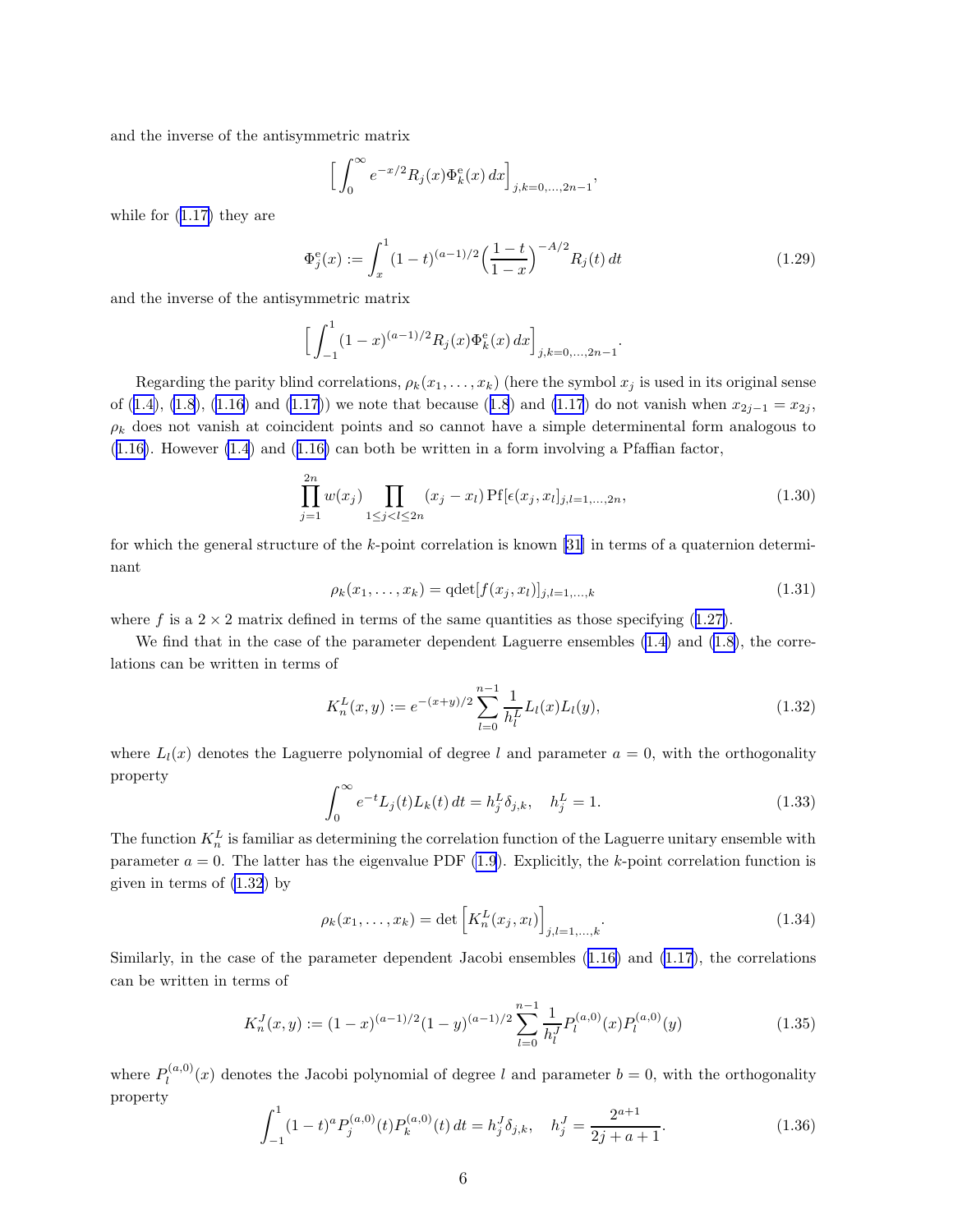<span id="page-6-0"></span>We remark that

$$
\rho_k(x_1, \dots, x_k) = \det \left[ (1 - x_l) K_n^J(x_j, x_l) \right]_{j,l=1,\dots,k} \tag{1.37}
$$

is the k-point correlation function for the eigenvalue PDF

$$
\frac{1}{C} \prod_{l=1}^{n} (1 - x_l)^a \prod_{1 \le j < k \le n} (x_k - x_j)^2, \qquad |x_l| < 1,
$$

which corresponds to the Jacobi unitary ensemble with parameter  $b = 0$ .

Let us now turn to the plan of the paper. In Section 2 we take up the problem of the explicit computation of the entries of([1.16\)](#page-3-0), and in Section 3 we compute the explicit form of the entries in ([1.27\)](#page-4-0) and [\(1.31\)](#page-5-0). Various scaled limits of the correlations are computed in Section 4, while we finish in Section 5 by relating the correlation functions found in this study to correlation and distribution functions known from previous studies.

# 2 Correlations for superimposed orthogonal ensembles with a parameter

Consider a PDF of the form

$$
\prod_{j=1}^{n} w_o(x_j) w_e(y_j) \prod_{1 \le j < k \le n} (x_j - x_k)(y_j - y_k) \det[\kappa(x_j, y_k)]_{j,k=1,\dots,n},\tag{2.1}
$$

where $x_j, y_j \in \mathbb{R}$  (although the support of  $w_0, w_0$  may be some subset of  $\mathbb{R}$ ). A general formula of [[36\]](#page-46-0) gives that the  $(k_1, k_2)$ -point correlation function is given by  $(1.24)$  with

$$
K_{oo}(x, x') = \sum_{j,k=0}^{n-1} w_o(x) Q_j(x) M_{jk}^{-t} \int_{-\infty}^{\infty} \kappa(x', u) w_e(u) p_k(u) du
$$
  
\n
$$
K_{oe}(x, y) = \sum_{j,k=0}^{n-1} w_o(x) Q_j(x) M_{jk}^{-t} w_e(y) p_k(y)
$$
  
\n
$$
K_{eo}(y, x) = -\kappa(x, y) + \sum_{j,k=0}^{n-1} \left( \int_{-\infty}^{\infty} \kappa(u, y) w_e(u) Q_j(u) du \right) M_{jk}^{-t} \left( \int_{-\infty}^{\infty} \kappa(x, v) w_o(v) p_k(v) \right) dv
$$
  
\n
$$
K_{ee}(y, y') = \sum_{j,k=0}^{n-1} \left( \int_{-\infty}^{\infty} \kappa(v, y) w_o(v) Q_j(v) dv \right) M_{jk}^{-t} w_e(y') p_k(y')
$$
\n(2.2)

where<sup> $-t$ </sup> denotes the operation of taking the transpose of the inverse,  $p_j(y)$  and  $Q_j(x)$  are as in ([1.25\)](#page-4-0) and  $[M_{jk}]$  is the matrix with entries

$$
M_{jk} = \int_{-\infty}^{\infty} dx \, w_o(x) Q_j(x) \int_{-\infty}^{\infty} dy \, \kappa(x, y) w_e(y) p_k(y).
$$
 (2.3)

Thisresult is relevant to  $(1.8)$  $(1.8)$  and  $(1.16)$  because both these PDFs can be written in the form  $(2.1)$  with

$$
\kappa(x,y) = \begin{cases}\ne^{A(x-y)/2} \chi_{x>y}, & \text{Laguerre case} \\
\left(\frac{1-x}{1-y}\right)^{-A/2} \chi_{x>y}, & \text{Jacobi case}\n\end{cases}
$$
\n(2.4)

where  $\chi_T = 1$  if T is true and 0 otherwise, a fact which can be seen by making note of the following determinant identity.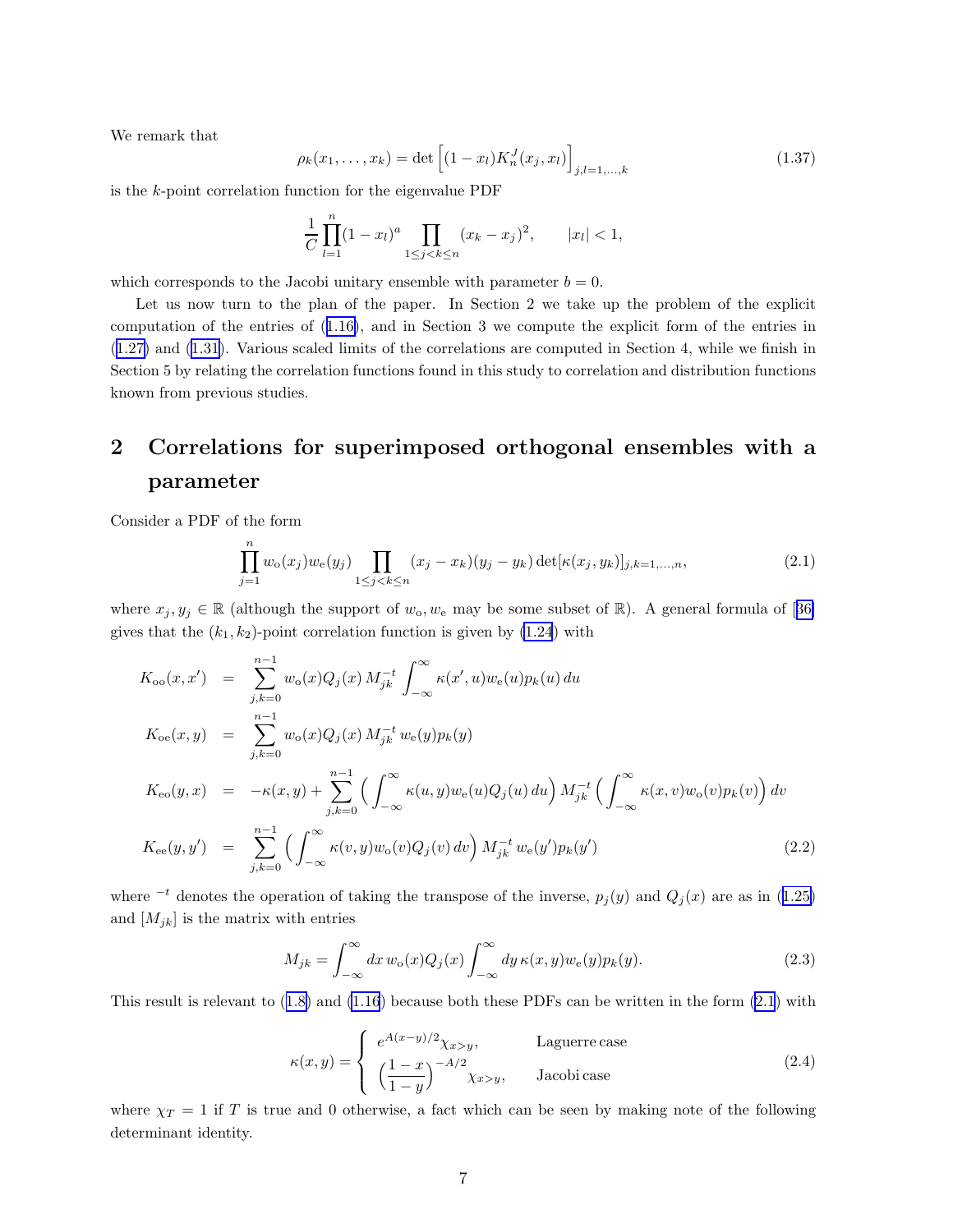<span id="page-7-0"></span>Lemma 1. For the orderings

$$
x_1 > \cdots > x_n, \qquad y_1 > \cdots > y_n \tag{2.5}
$$

we have

$$
\det[\chi_{x_j-y_k>0}]_{j,k=1,\dots,n} = \chi_{x_1>y_1>\dots>x_n>y_n}.\tag{2.6}
$$

Proof. For the ordering  $x_1 > y_1 > \cdots > x_n > y_n$  the determinant is triangular with 1's down the diagonal, so  $(2.6)$  is correct in this case. All other orderings must have at least two x's (or two y's) in succession. The corresponding rows (or columns) in the determinant will then be equal so the determinant vanishes.

Thus with  $\kappa(x, y)$  given by [\(2.4\)](#page-6-0), we can substitute (2.6) times

$$
\prod_{j=1}^{n} e^{A(x_j - y_j)/2}
$$
 Laguerre case, 
$$
\prod_{j=1}^{n} \left(\frac{1 - x_j}{1 - y_j}\right)^{-A/2}
$$
 Jacobi case

for the determinant in [\(2.1\)](#page-6-0), and

$$
w_o(x) = w_e(x) = \begin{cases} e^{-x/2} (x > 0), & \text{Laguerre case,} \\ (1-x)^{(a-1)/2} (-1 < x < 1), & \text{Jacobi case} \end{cases}
$$
(2.7)

providedthe ordering  $(2.5)$  is assumed. On this latter point,  $(2.1)$  $(2.1)$  is a symmetric function of the x's and  $y$ 's (separately), so the ordering constraint  $(2.5)$  is in fact irrelevant.

For general PDFs [\(2.1](#page-6-0)) there is of course no explicit formula available for the inverse of  $[M_{jk}]$  which is required in [\(2.2\)](#page-6-0). However, for the particular PDFs [\(1.8](#page-2-0))and ([1.16\)](#page-3-0), and thus  $\kappa(x, y)$  given by [\(2.4\)](#page-6-0), this problem can be overcome by choosing  $\{p_j(y)\}\$ and  $\{Q_k(x)\}\$ to have the biorthogonality property

$$
\int_{-\infty}^{\infty} dy \, w_{e}(y) p_{j}(y) \int_{y}^{\infty} dx \, w_{o}(x) Q_{k}^{L}(x) = n_{j} \delta_{j,k}.
$$
 (2.8)

These polynomials are given simply in terms of the orthogonal polynomials  $\{L_j(x)\}\$ in the Laguerre case and  $\{P_j^{(a,0)}(x)\}\$  in the Jacobi case.

**Proposition 2.** The sets of polynomials  $\{L_j(x)\}_{j=0,1,\ldots}$  and  $\{Q_j^L(x)\}_{j=0,1,\ldots}$  where

$$
Q_j^L(x) = \frac{2}{A-1} e^{(1-A)x/2} \frac{d}{dx} \left( e^{-(1-A)x/2} L_j(x) \right)
$$
 (2.9)

have the biorthogonality property

$$
\int_0^\infty dt \, e^{-(1+A)t/2} L_p(t) \int_t^\infty dx \, e^{-(1-A)x/2} Q_q^J(x) = \mathcal{N}_p^L \delta_{p,q}, \quad \mathcal{N}_p^L := -\frac{2}{A-1},\tag{2.10}
$$

while the sets of polynomials  $\{P_j^{(a,0)}(x)\}_{j=0,1,...}$  and  $\{Q_j^J(x)\}_{j=0,1,...}$  where

$$
Q_j^J(x) = -\frac{(1-x)^{-(a-A-1)/2}}{j+(a-A+1)/2} \frac{d}{dx} \left( (1-x)^{(a-A+1)/2} P_j^{(a,0)}(x) \right)
$$
(2.11)

have the biorthogonality property

$$
\int_{-1}^{1} dt \, (1-t)^{(a+A-1)/2} P_p(t) \int_{t}^{1} dx \, (1-x)^{(a-A-1)/2} Q_q(x) = \mathcal{N}_p^J \delta_{p,q}
$$
\n
$$
\mathcal{N}_p^J := \frac{2^{a+1}}{(a+1+2p)(p+(a-A+1)/2)}.
$$
\n(2.12)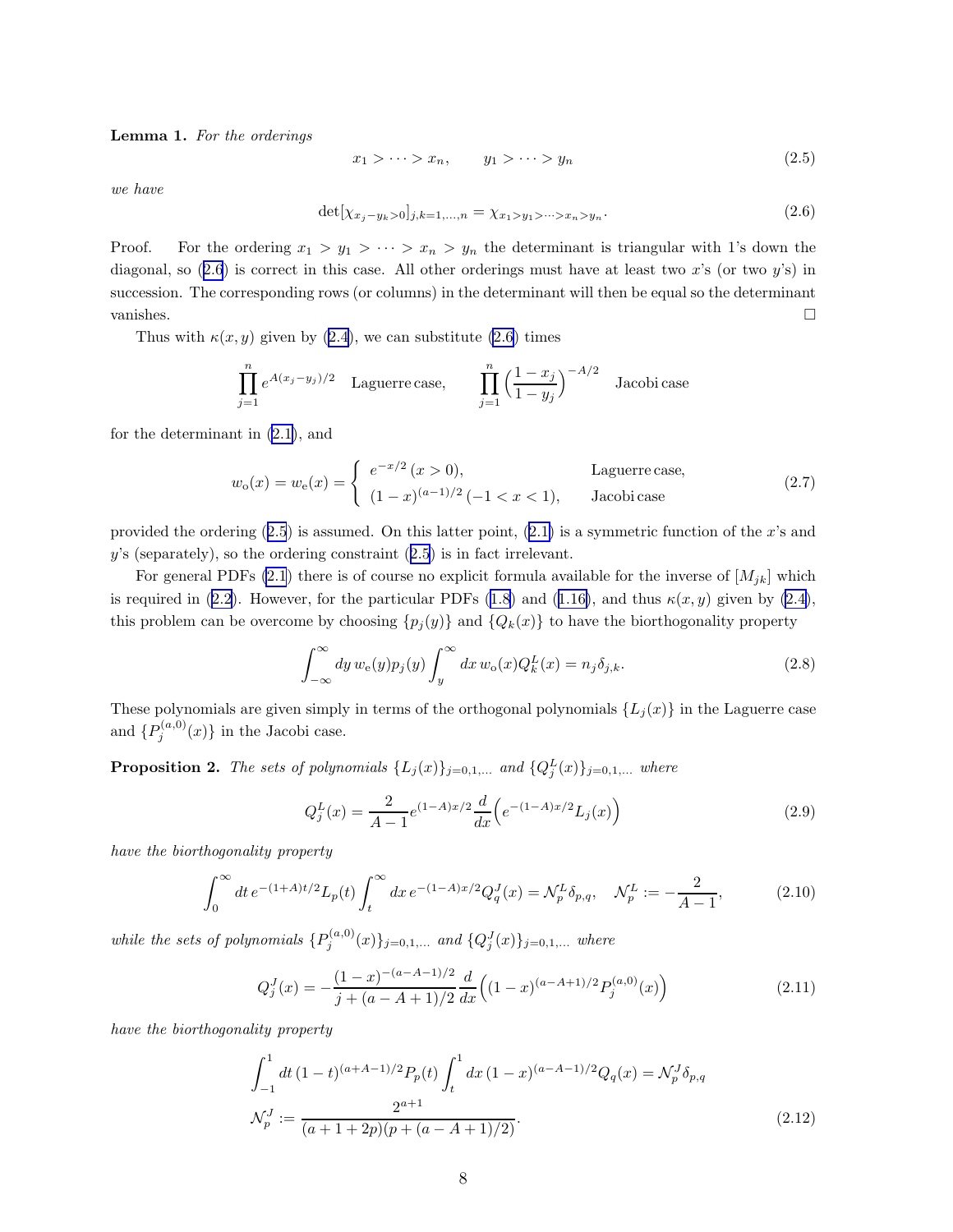<span id="page-8-0"></span>Proof.Substituting  $(2.9)$  $(2.9)$  in the LHS of  $(2.10)$  $(2.10)$  and making use of  $(1.33)$  gives the RHS of  $(2.10)$ . Thus it only remains to check that  $Q_j^L(x)$  is indeed a polynomial of degree j. This latter point follows by inspection of [\(2.9](#page-7-0)). The verification of [\(2.12](#page-7-0)) is done analogously.  $\Box$ 

Thebiorthogonality properties ([2.10\)](#page-7-0) and ([2.12\)](#page-7-0) allow  $M_{jk}^{-t}$  in ([2.2\)](#page-6-0) to be replaced by  $\mathcal{N}_j^{-1}\delta_{j,k}$ . The double sums in [\(2.2\)](#page-6-0) then collapse to single sums. Furthermore, taking note of the values of the normalizationsfrom  $(1.33)$  and  $(1.36)$  we see that  $(2.9)$  $(2.9)$  $(2.9)$  and  $(2.11)$  $(2.11)$  can be rewritten

$$
\frac{Q_j^L(x)}{\mathcal{N}_j^L} = -\frac{1}{h_j^L} e^{(1-A)x/2} \frac{d}{dx} \left( e^{-(1-A)x/2} L_j(x) \right) \tag{2.13}
$$

$$
\frac{Q_j^J(x)}{\mathcal{N}_j^J} = -\frac{1}{h_j^J} (1-x)^{-(a-A-1)/2} \frac{d}{dx} \Big( (1-x)^{(a-A+1)/2} P_j^{(a,0)}(x) \Big). \tag{2.14}
$$

Itthus follows that the quantities in ([2.2\)](#page-6-0) can then be expressed simply in terms of the functions  $K_n^L$ and $K_n^J$  introduced in ([1.32\)](#page-5-0) and ([1.35\)](#page-5-0).

**Proposition 3.** The  $(k_1, k_2)$  point parity respecting correlation for the PDF ([1.8\)](#page-2-0) is given by ([1.24\)](#page-4-0) with

$$
K_{oo}^{L}(x, x') = -e^{-A(x-x')/2} \frac{\partial}{\partial x} \left\{ e^{Ax/2} \int_{0}^{x'} e^{-Au/2} K_{n}^{L}(x, u) du \right\}
$$
  
\n
$$
K_{oo}^{L}(x, y) = -e^{-Ax/2} \frac{\partial}{\partial x} \left\{ e^{Ax/2} K_{n}^{L}(x, y) \right\}
$$
  
\n
$$
K_{oo}^{L}(y, x) = -e^{A(x-y)/2} \chi_{x>y} + e^{Ax/2} \int_{0}^{x} e^{-Av/2} K_{n}^{L}(v, y) dv
$$
  
\n
$$
K_{ee}^{L}(y, y') = K_{n}^{L}(y, y')
$$
\n(2.15)

(we have appended the superscripts L on the LHS as notation for the Laguerre case  $(1.8)$ ). Similarly, the  $(k_1, k_2)$  point parity respecting correlation for the PDF ([1.16\)](#page-3-0) — the Jacobi case to be denoted by appending a superscript  $J - i s$  given by ([1.24\)](#page-4-0) with

$$
K_{oo}^{J}(x, x') = -\left(\frac{1-x}{1-x'}\right)^{A/2} \frac{\partial}{\partial x} \left\{ (1-x)^{1-A/2} \int_{-1}^{x'} (1-u)^{A/2} K_{n}^{J}(x, u) du \right\}
$$
  
\n
$$
K_{oe}^{J}(x, y) = -(1-x)^{A/2} \frac{\partial}{\partial x} \left\{ (1-x)^{1-A/2} K_{n}^{J}(x, y) \right\}
$$
  
\n
$$
K_{eo}^{J}(y, x) = -\left(\frac{1-x}{1-y}\right)^{-A/2} \chi_{x>y} + (1-y)(1-x)^{-A/2} \int_{-1}^{x} (1-v)^{A/2} K_{n}^{J}(v, y) dv
$$
  
\n
$$
K_{ee}^{J}(y, y') = (1-y) K_{n}^{J}(y, y'). \qquad (2.16)
$$

We see from (2.15) that  $K_{ee}^L(x, y)$  coincides with  $K_n^L(x, y)$  which we know from [\(1.34](#page-5-0)) determines the k-point correlation for the LUE. This property of the even-even correlations is equivalent to the statement [\(1.10\)](#page-2-0). Similarly, the final formula in  $(2.16)$  implies that the k-point correlation for the eveneven correlations in the Jacobi case coincides with the k-point correlation for the JUE with parameter value $(a, b) \mapsto (a, 0)$  (recall ([1.37\)](#page-6-0)). This result is equivalent to the statement ([1.18\)](#page-3-0).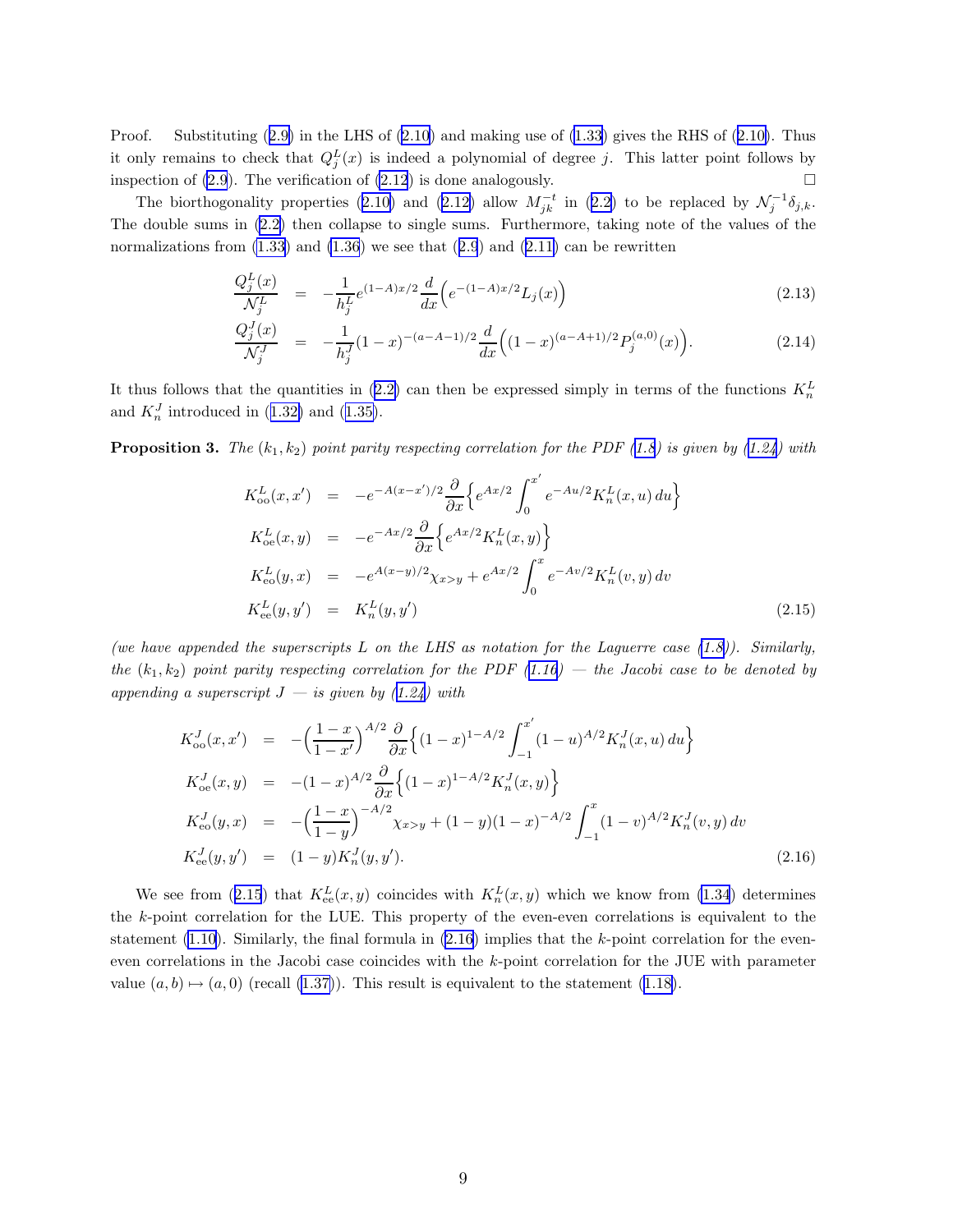## <span id="page-9-0"></span>3 Correlations for decimated orthogonal ensembles with a parameter

### 3.1 Quaternion determinant formulas

Tocalculate the parity respecting correlations for  $(1.4)$  $(1.4)$  $(1.4)$  and  $(1.16)$  $(1.16)$ , one notes that analogous to  $(2.1)$  $(2.1)$  they have the general structure

$$
\prod_{j=1}^{n} w_o(x_{2j-1}) w_e(x_{2j}) \prod_{1 \le j < k \le 2n} (x_j - x_k) \det[\kappa(x_{2j-1}, x_{2k}]_{j,k=1,\dots,n}.\tag{3.1}
$$

Explicitly,we choose  $\kappa(x, y)$  as in [\(2.4](#page-6-0)),  $w_0(x)$  and  $w_0(x)$  as in [\(2.7\)](#page-7-0), and make use of ([2.6\)](#page-7-0). The significance of this is that for general PDFs of the form (3.1), a result of Rains [\[36](#page-46-0)] gives that the parity respecting correlations have the form [\(1.27](#page-4-0)), and further specifies the elements of the matrix therein. Before stating the latter, we remark that the qdet operation in  $(1.27)$  is well defined on matrices A with the self dual property

$$
A = Z_{2n}^{-1} A^T Z_{2n}, \qquad Z_{2n} := \mathbf{1}_n \otimes \begin{bmatrix} 0 & -1 \\ 1 & 0 \end{bmatrix}.
$$
 (3.2)

This is equivalent to requiring that  $AZ_{2n}$  be antisymmetric. On the latter class of matrices the Pfaffian operation is well defined, and we have in fact that [\[11](#page-45-0)]

$$
q\det A = Pf(AZ_{2n}),\tag{3.3}
$$

which for our present purposes can be taken as the definition of qdet (in fact the results of [\[36](#page-46-0)] are written in terms of Pfaffians).

Letus introduce arbitrary polynomials  $R_j(x)$  of degree j, and let us follow [[36\]](#page-46-0) and introduce the notation

$$
(\kappa \cdot f)(x) = \int_{-\infty}^{\infty} w(y)\kappa(x, y)f(y) \, dy \tag{3.4}
$$

where we have set

$$
w_o(x) = w_e(x) = w(x)
$$
\n(3.5)

(this can always be accomplished by changing the definition of  $\kappa(x, y)$ ), as well as the  $2n \times 2n$  antisymmetric matrix with elements

$$
M_{jk} = \int_{-\infty}^{\infty} dx w(x) \int_{-\infty}^{\infty} dy w(y) \Big( R_j(x) R_k(y) - R_k(x) R_j(y) \Big) \kappa(x, y), \tag{3.6}
$$

where the  $R_j(x)$  are the arbitrary jth degree polynomials introduced below [\(1.27](#page-4-0)). Then according to [[36\]](#page-46-0) the parity respecting correlations for the PDF (3.1) are given by [\(1.27](#page-4-0)) with the elements of the matrices therein specified by

$$
f_{oo}(x, x') = \begin{bmatrix} \sum_{j,k=0}^{2n-1} w(x) R_j(x) M_{jk}^{-t}(\kappa \cdot R_k)(x') - \sum_{j,k=0}^{2n-1} w(x) R_j(x) M_{jk}^{-t}w(x') R_k(x') \\ \sum_{j,k=0}^{2n-1} (\kappa \cdot R_j)(x) M_{jk}^{-t}(\kappa \cdot R_k)(x') - \sum_{j,k=0}^{2n-1} (\kappa \cdot R_j)(x) M_{jk}^{-t}w(x') R_k(x') \end{bmatrix}
$$
  
\n
$$
f_{oe}(x, y) = \begin{bmatrix} \sum_{j,k=0}^{2n-1} w(x) R_j(x) M_{jk}^{-t}w(y) R_k(y) - \sum_{j,k=0}^{2n-1} w(x) R_j(x) M_{jk}^{-t}(\kappa^t \cdot R_k)(y) \\ \sum_{j,k=0}^{2n-1} (\kappa \cdot R_j)(x) M_{jk}^{-t}w(y) R_k(y) - \kappa(x, y) - \sum_{j,k=0}^{2n-1} (\kappa \cdot R_j)(x) M_{jk}^{-t}(\kappa^t \cdot R_k)(y) \end{bmatrix}
$$
  
\n
$$
f_{eo}(y, x) = \begin{bmatrix} -\kappa(x, y) + \sum_{j,k=0}^{2n-1} (\kappa^t \cdot R_j)(y) M_{jk}^{-t}(\kappa \cdot R_k)(x) - \sum_{j,k=0}^{2n-1} (\kappa^t \cdot R_j)(y) M_{jk}^{-t}w(x) R_k(x) \\ \sum_{j,k=0}^{2n-1} w(y) R_j(y) M_{jk}^{-t}(\kappa \cdot R_k)(x) - \sum_{j,k=0}^{2n-1} w(y) R_j(y) M_{jk}^{-t}w(x) R_k(x) \end{bmatrix}
$$
  
\n
$$
f_{ee}(y, y') = \begin{bmatrix} \sum_{j,k=0}^{2n-1} (\kappa^t \cdot R_j)(y) M_{jk}^{-t}w(y') R_k(y') - \sum_{j,k=0}^{2n-1} (\kappa^t \cdot R_j)(y) M_{jk}^{-t}(\kappa^t \cdot R_k)(y') \\ \sum_{j,k=0}^{2n-1} w(y) R_j(y) M_{jk}^{-t}w(y') R_k(y') - \sum_{j,k=0}^{2n-1} w(y) R_j(y) M_{jk}^{-t}(\kappa^t \cdot
$$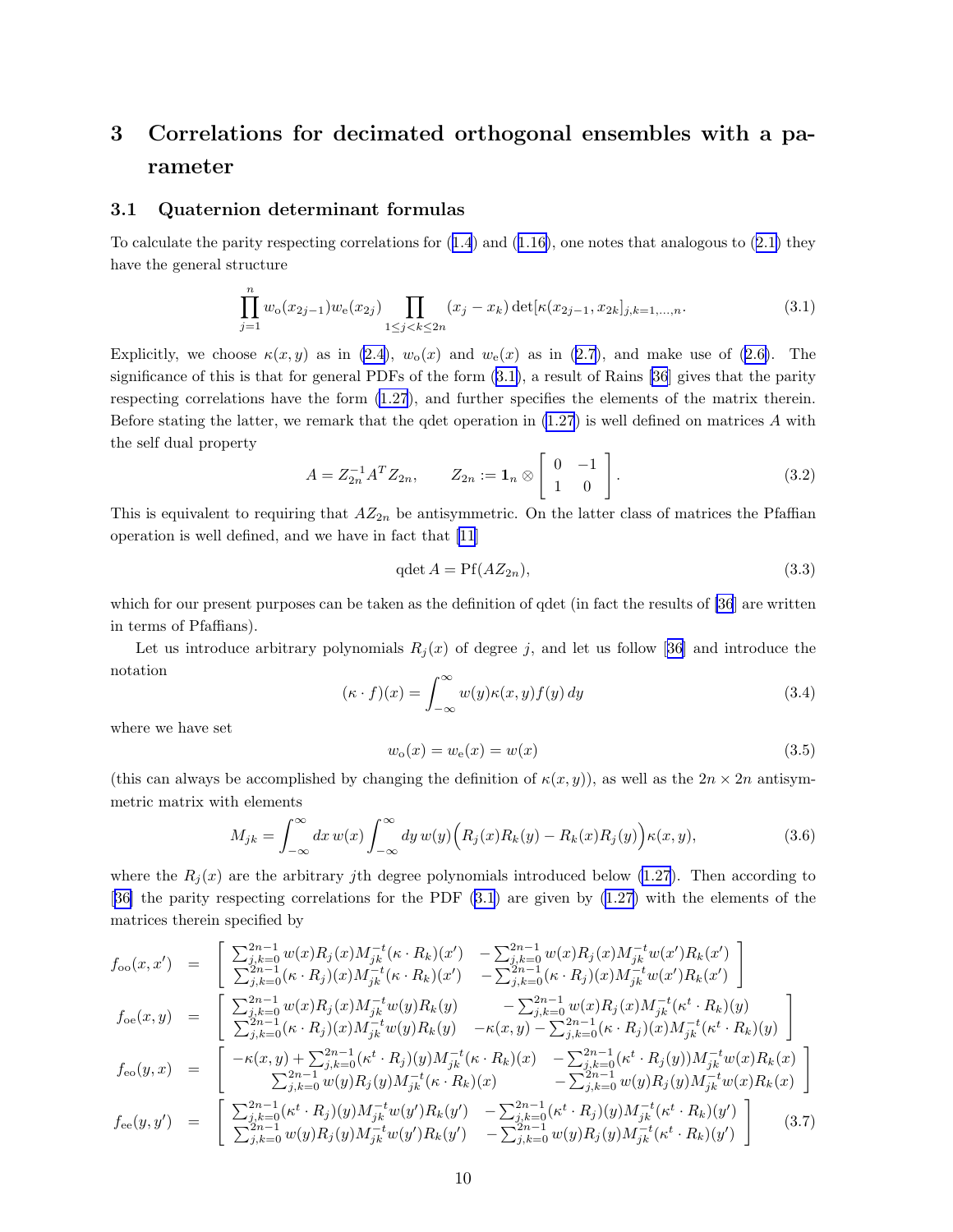<span id="page-10-0"></span>Let us now consider the parity blind correlations. For this purpose we write the PDFs [\(1.4](#page-1-0)) and  $(1.16)$  $(1.16)$  in the form

$$
\prod_{j=1}^{2n} w(x_j) \prod_{1 \le j < k \le 2n} (x_j - x_k) \text{Pf} \left[ \epsilon(x_j, x_k) \right]_{j,k=1,\dots,2n} \tag{3.8}
$$

where $w(x)$  is given by ([3.5](#page-9-0)) with the substitution ([2.7](#page-7-0)), and

$$
\epsilon(x,y) = \begin{cases} e^{A|x-y|/2} \text{sgn}(x-y), & \text{Laguerre case} \\ \left(\frac{1-x}{1-y}\right)^{-A \text{ sgn}(x-y)/2} \text{sgn}(x-y), & \text{Jacobi case} \end{cases}
$$
(3.9)

In (3.9) the notation sgn(x) denotes the sign of x and is thus equal to 1 for  $x > 0$ , to 0 for  $x = 0$  and to  $-1$ for  $x < 0$ . The equality of (3.8) with [\(1.4](#page-1-0)) and ([1.16](#page-3-0)) follows from the identity

$$
\Pr\left[\left(\frac{f(x_j)}{f(x_k)}\right)^{\text{sgn}(x_j - x_k)} \text{sgn}(x_j - x_k)\right]_{j,k=1,...,2n} = \prod_{j=1}^n \frac{f(x_{Q(2j-1)})}{f(x_{Q(2j)})} \varepsilon(Q),\tag{3.10}
$$

where

$$
x_{Q(2j-1)} > x_{Q(2j)}, \quad Q(2j) > Q(2j-1), \ (j = 1, ..., n)
$$

and  $\varepsilon(Q)$  denotes the signature of the permutation Q. The identity (3.10) can be seen to follow from the definition

$$
Pf A = \sum_{P(2l) > P(2l-1)}^{*} \varepsilon(P) \prod_{l=1}^{n} a_{P(2l), P(2l-1)},
$$

valid for any  $2n \times 2n$  antisymmetric matrix A, where the  $*$  denotes that only permutations which give rise to a unique product of the  $a_{jk}$ 's are to be included. There are  $(2n-1)!!$  such permutations, one of which for the Pfaffian (3.10) contributes the term on the RHS of (3.10). All other permutations give a contribution which cancels in pairs, so the Pfaffian (3.10) is in fact equal to this single term.

The quaternion determinant formula([1.31\)](#page-5-0) for PDFs of the form (3.8) has been given by Frahm and Pichard [\[22](#page-46-0)].In [[22\]](#page-46-0) the matrix elements of the  $2 \times 2$  matrix f are given in terms of skew orthogonal polynomials. In keeping with [\(3.7](#page-9-0)), we prefer to follow [\[36](#page-46-0)] and state the form of the matrix elements which involves arbitrary polynomials of degree  $k, R_k(x)$ , as well as

$$
(\epsilon \cdot R_k)(x) := \int_{-\infty}^{\infty} w(y)\epsilon(x, y)R_k(y) \, dy \tag{3.11}
$$

(c.f.([3.4\)](#page-9-0)) and the inverse of the antisymmetric matrix

$$
\Big[\int_{-\infty}^{\infty} dx w(x) \int_{-\infty}^{\infty} dy w(y) \Big(R_j(x)R_k(y) - R_k(x)R_j(y)\Big) \epsilon(x,y)\Big].
$$
\n(3.12)

Comparing the definition (3.9) of  $\epsilon(x, y)$  with the definition [\(2.4](#page-6-0)) of  $\kappa(x, y)$  we see that the integral in (3.12) is unchanged if  $\epsilon(x, y)$  is replaced by  $\kappa(x, y)$ , and is thus equal to  $M_{jk}$  as defined by [\(3.6](#page-9-0)). With this understood, reading off from [\[36](#page-46-0)] we have

$$
f(x,y) = \begin{bmatrix} \sum_{j,k=0}^{2n-1} w(x) R_j(x) M_{jk}^{-t} (\epsilon \cdot R_k)(y) & -\sum_{j,k=0}^{2n-1} w(x) R_j(x) M_{jk}^{-t} w(y) R_k(y) \\ -\epsilon(x,y) + \sum_{j,k=0}^{2n-1} (\epsilon \cdot R_j)(x) M_{jk}^{-t} (\epsilon \cdot R_k)(y) & -\sum_{j,k=0}^{2n-1} (\epsilon \cdot R_j)(x) M_{jk}^{-t} w(y) R_k(y) \end{bmatrix} .
$$
\n(3.13)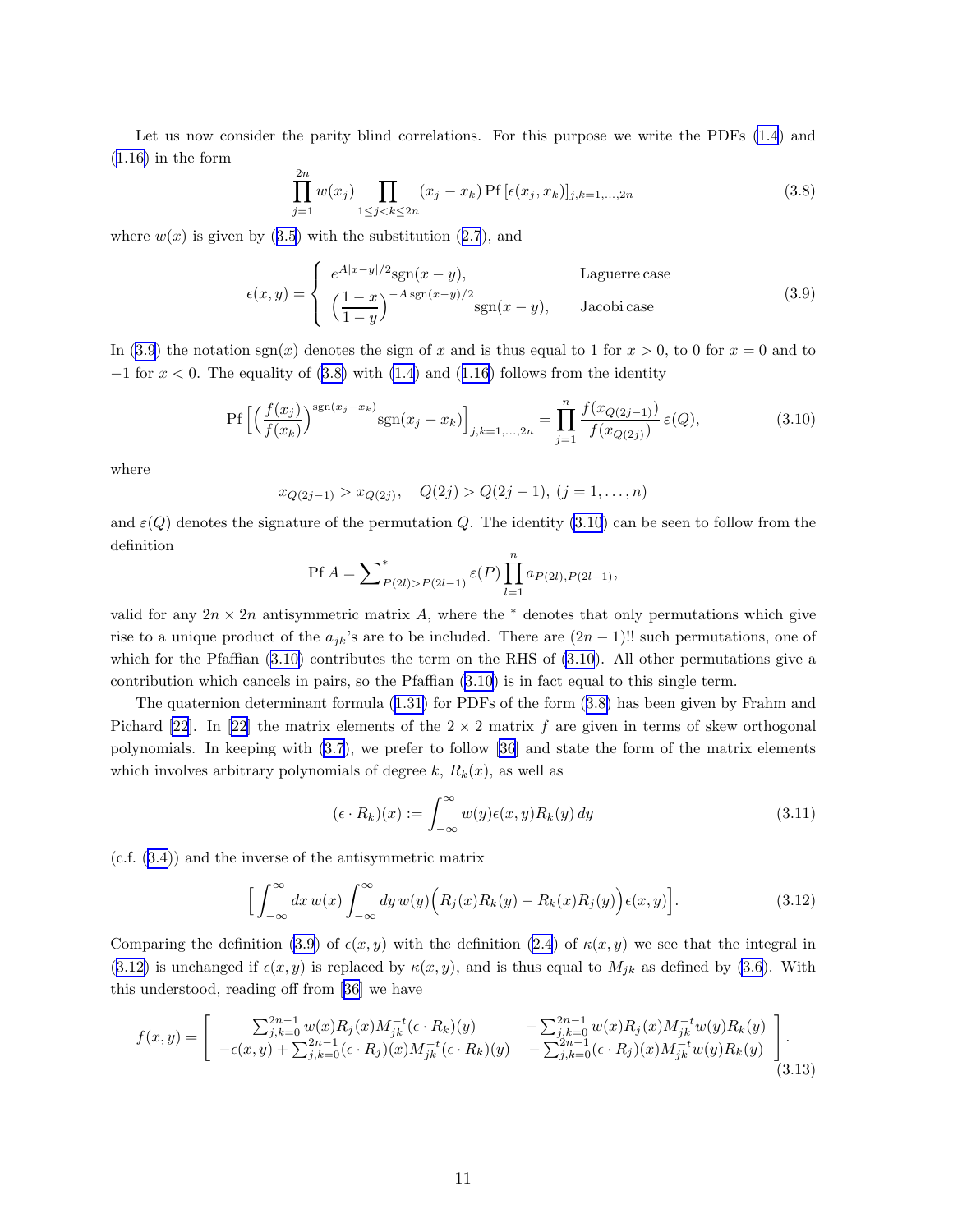#### <span id="page-11-0"></span>3.2 Skew orthogonal polynomials

Ourability to obtain closed form expressions for  $(3.7)$  in the sense of  $(2.15)$  $(2.15)$  and  $(2.16)$  relies on the construction of the polynomials  ${R_i(x)}$  so that they exhibit the skew orthogonality property

$$
\langle R_{2j}, R_{2k} \rangle^A = \langle R_{2j+1}, R_{2k+1} \rangle^A = 0, \qquad \langle R_{2j}, R_{2k+1} \rangle^A = r_j \delta_{j,k} \tag{3.14}
$$

where  $\langle , \rangle^A$  denotes the skew inner product

$$
\langle f, g \rangle^{A} = \begin{cases} \int_{0}^{\infty} dy \, e^{-y/2} \int_{y}^{\infty} dx \, e^{-x/2} e^{A(x-y)/2} (f(y)g(x) - g(y)f(x)), & \text{Laguerre} \\ \int_{-1}^{1} dy \, (1-y)^{(a-1)/2} \int_{y}^{1} dx \, (1-x)^{(a-1)/2} \left(\frac{1-x}{1-y}\right)^{-A/2} (f(y)g(x) - g(y)f(x)), & \text{Jacobi} \end{cases}
$$
\n(3.15)

In the case  $A = 0$  the skew orthogonal polynomials in both the Laguerre and Jacobi cases are known in terms of an explicit series of Laguerre and Jacobi orthogonal polynomials respectively[[34\]](#page-46-0), as well as a more compact form involving derivatives and integrals of these bases [\[1](#page-45-0)]. Analogous explicit forms of the skeworthogonal polynomials are available in the limit  $A \to -\infty$ , when the PDFs [\(1.2\)](#page-0-0) and ([1.16\)](#page-3-0) tend to certain PDFs of the form([1.15\)](#page-2-0) corresponding to a symplectic symmetry. Regarding this latter point note that integration by parts shows

$$
\lim_{A \to -\infty} \left(\frac{A}{2}\right)^{2n} \int_{X_L} dx_1 \cdots dx_{2n} \prod_{l=1}^n a_l(x_{2l}) e^{-(1+A)x_{2l-1}/2} e^{-(1-A)x_{2l}/2} \prod_{1 \le j < k \le 2n} (x_j - x_k)
$$
\n
$$
= \int_{\tilde{X}_L} dx_2 dx_4 \cdots dx_{2n} \prod_{l=1}^n a_l(x_{2l}) e^{-x_{2l}} \prod_{1 \le j < k \le n} (x_{2j} - x_{2k})^4,\tag{3.16}
$$

wherethe  $a_l$  are arbitrary,  $X_L$  is the integration region ([1.5](#page-1-0)), and  $\tilde{X}_L$  the integration region  $x_2 > x_4 >$  $\cdots > x_{2n} \geq 0$ , and

$$
\lim_{A \to -\infty} \left(\frac{A}{2}\right)^{2n} \int_{X_J} dx_1 \cdots dx_{2n} \prod_{l=1}^n a_l(x_{2l})(1 - x_{2l-1})^{(a-A-1)/2} (1 - x_{2l})^{(a+A-1)/2} \prod_{1 \le j < k \le 2n} (x_j - x_k)
$$
\n
$$
= \int_{\tilde{X}_J} dx_2 dx_4 \cdots dx_{2n} \prod_{l=1}^n a_l(x_{2l})(1 - x_{2l})^{a+1} \prod_{1 \le j < k \le n} (x_{2j} - x_{2k})^4,\tag{3.17}
$$

where the  $a_l$  are arbitrary, and  $X_J$ ,  $\tilde{X}_J$  are the integration regions

$$
1 > x_1 > x_2 > \cdots > x_{2n} > -1, \qquad 1 > x_2 > x_4 > \cdots > x_{2n} > -1
$$

respectively.Thus in the limit  $A \to -\infty$  ([1.4\)](#page-1-0) reduces to the LSE with parameter  $a = 0$ , while ([1.16\)](#page-3-0) reduces to the JSE with parameters  $a \mapsto a + 1$  and  $b = 0$ . We see from (3.15) that in this limit the skew inner product takes the form

$$
\lim_{A \to -\infty} \left(\frac{A}{2}\right)^2 \langle f, g \rangle^A = \begin{cases} \int_0^\infty dy \, e^{-y/2} \Big( f(y) \frac{d}{dy} (e^{-y/2} g(y)) - (f \leftrightarrow g) \Big), & \text{Laguerre} \\ \int_{-1}^1 dy \, (1-y)^{(a+1)/2} \Big( f(y) \frac{d}{dy} ((1-y)^{(a+1)/2} g(y)) - (f \leftrightarrow g) \Big), & \text{Jacobi} \end{cases}
$$

In keeping with the known results in the case  $A = 0$  and  $A \rightarrow -\infty$ , we find that the skew inner product admits skew orthogonal polynomials with compact expressions in terms of classical Laguerre and Jacobi polynomials. Their derivation relies on a special integration formula for the Laguerre polynomial  $L_k(x)$  and Jacobi polynomial  $P_k^{(a,0)}$  $k_k^{(a,0)}(x)$ , and the latter in turn rely on differentiation formulas for the same polynomials.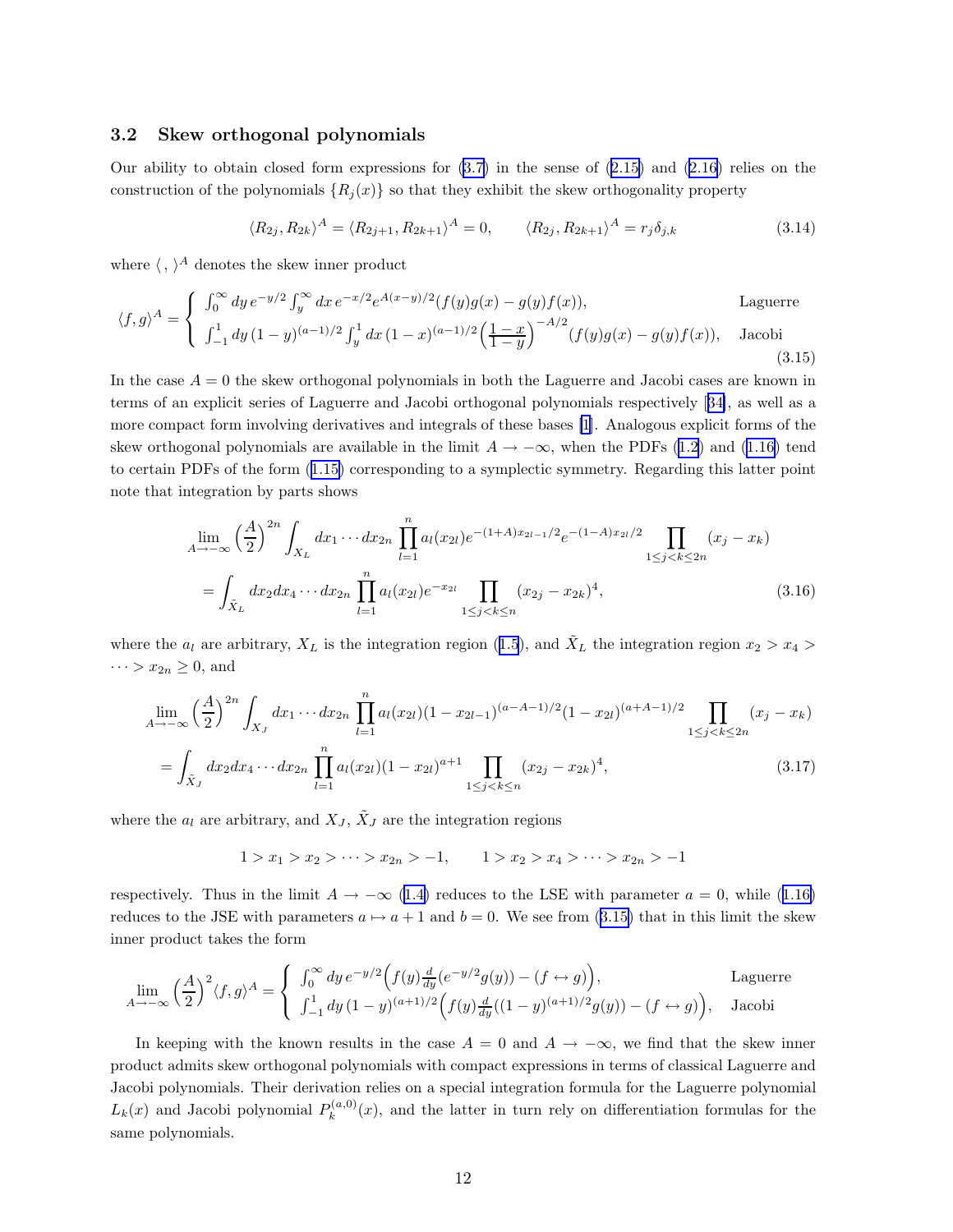<span id="page-12-0"></span>Lemma 4. We have

$$
\frac{d}{dt}L_p(t) = -\sum_{l=0}^{p-1} L_l(t), \qquad (3.18)
$$

$$
(1-t)\frac{d}{dt}P_p^{(a,0)}(t) = -pP_p^{(a,0)}(t) + \sum_{l=0}^{p-1} (2l+1+a)(-1)^{p-1-l}P_l^{(a,0)}(t).
$$
 (3.19)

Proof. The formula (3.18) is an immediate consequence of the well known formula

$$
\frac{d}{dt}\Big(L_n^a(t) - L_{n+1}^a(t)\Big) = L_n^a(t)
$$

in the case  $a = 0$ . To derive  $(3.19)$ , we make use of the general formula

$$
\frac{d}{dt}P_p^{(a,b)}(t) = \frac{1}{2}(p+a+b+1)P_{p-1}^{(a+1,b+1)}(t)
$$

in the case  $b = 0$ , then the general formula

$$
(n + \frac{1}{2}(a+b) + 1)(1-t)P_n^{(a+1,b)}(t) = (n + a + 1)P_n^{(a,b)}(t) - (n + 1)P_{n+1}^{(a,b)}(t)
$$

again in the case  $b = 0$ , to deduce that

$$
(1-t)\frac{d}{dt}P_p^{(a,0)}(t) = \frac{p+1+a}{2p+1+a} \Big\{ (p+a)P_{p-1}^{(a,1)}(t) - pP_p^{(a,1)}(t) \Big\}.
$$

The formula (3.19) now follows from repeated use of the general formula

$$
P_n^{(a,b)}(t) = \frac{1}{n+a+b} \Big( (2n+a+b) P_n^{(a,b-1)}(t) - (n+a) P_{n-1}^{(a,b)}(t) \Big)
$$

in the case  $b = 1$ .

Proposition 5. We have

$$
e^{(1-A)t/2} \int_{t}^{\infty} e^{-(1-A)x/2} L_k(x) dx = \sum_{p=0}^{k} c_{kp}^{L} L_p(t)
$$
 (3.20)

where

$$
c_{kk}^L = \frac{2}{1-A}, \qquad c_{kp}^L = (-1)^{p-k} \frac{4}{(1-A)^2} \left(\frac{1-A}{1+A}\right)^{p+1-k}, \ (p = 0, \dots, k-1), \tag{3.21}
$$

and

$$
(1-t)^{-(a-A+1)/2} \int_{t}^{1} (1-x)^{(a-A-1)/2} P_{k}^{(a,0)}(x) dx = \sum_{p=0}^{k} c_{kp}^{J} P_{p}^{(a,0)}(t)
$$
(3.22)

where

$$
c_{kk}^J = \frac{1}{k + (a - A + 1)/2}, \qquad c_{kp}^J = (2p + 1 + a)A_p B_k, \ (p = 0, \dots, k - 1), \tag{3.23}
$$

$$
A_p := \frac{\Gamma(p + (a - A + 1)/2))}{\Gamma(p + (a + A + 3)/2)}, \qquad B_k := \frac{\Gamma(k + (a + A + 1)/2))}{\Gamma(k + (a - A + 3)/2)}.
$$
 (3.24)

Proof. Consider first (3.20). Multiplying both sides by  $e^{-(1-A)t/2}$  and differentiating, making use of (3.18), gives

$$
-L_k(t) = -\frac{(1-A)}{2} \sum_{p=0}^k c_{kp}^L L_k(t) - \sum_{p=0}^k c_{kp}^L \sum_{l=0}^{p-1} L_l(t).
$$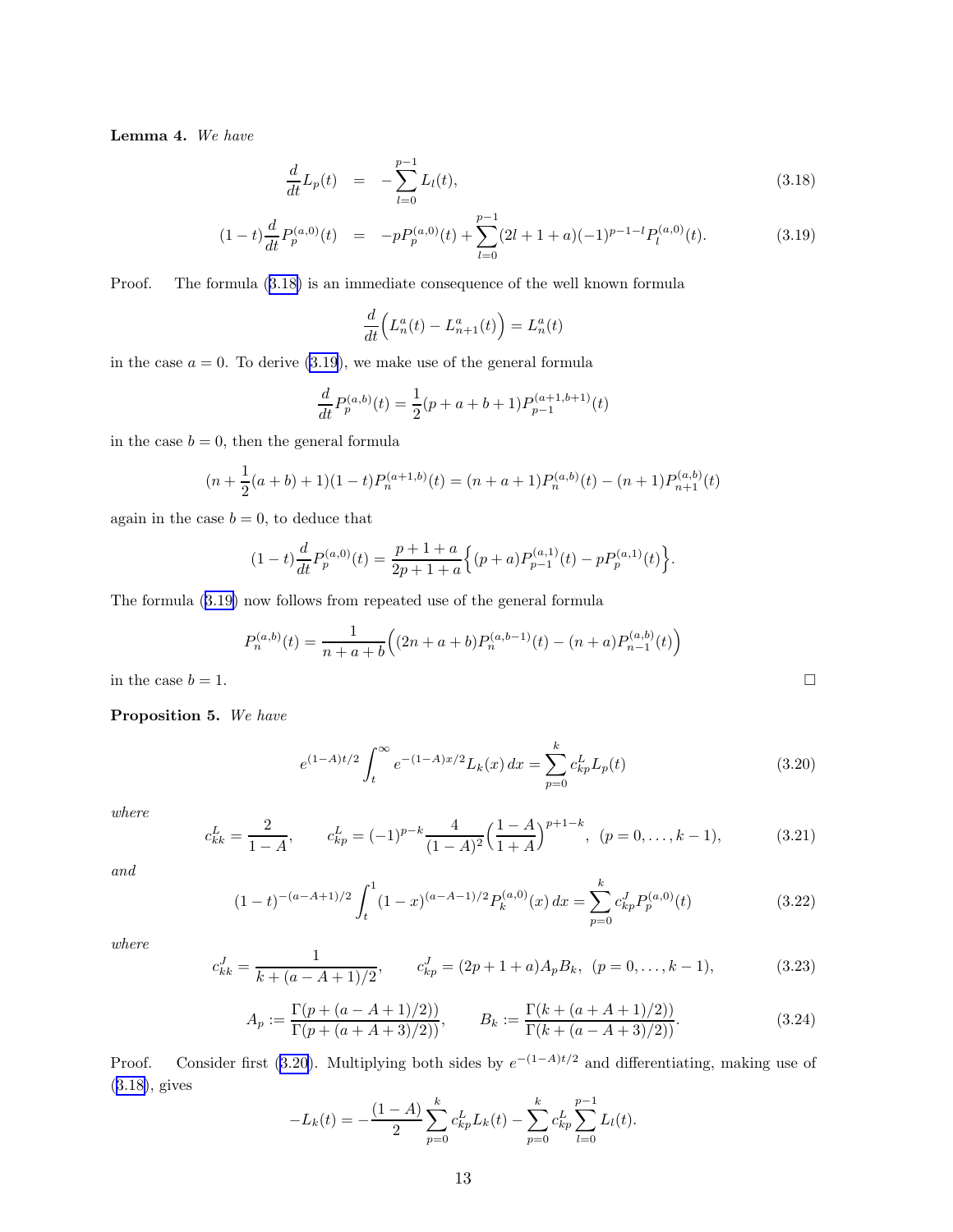<span id="page-13-0"></span>Equatingcoefficients of  $L_k(t)$  gives  $c_{kk}^L$  as stated in ([3.21\)](#page-12-0). Equating coefficients of  $L_p(t)$   $(p < k)$  gives

$$
0 = -\frac{(1-A)}{2}c_{kp}^L - \sum_{j=p+1}^k c_{kj}^L \qquad (p < k). \tag{3.25}
$$

Replacing p by  $p-1$  and subtracting shows

$$
\delta_{k,p} = -\frac{(1-A)}{2}c_{kp-1}^L - \frac{(1+A)}{2}c_{kp}^L \qquad (p \le k)
$$
\n(3.26)

Solving this for  $c_{kp}^L$ ,  $p = k - 1, k - 2, \ldots, 0$  in order, making use of the known value of  $c_{pp}^L$ , completes the derivation of([3.21\)](#page-12-0).

Consider now [\(3.22](#page-12-0)). Multiplying both sides by  $(1-t)^{(a-A+1)/2}$  and differentiating, making use of ([3.19\)](#page-12-0), gives

$$
-P_k^{(a,0)}(t) = \sum_{p=0}^k -\left(p + \frac{1}{2}(a - A + 1)\right) c_{kp}^J P_p^{(a,0)}(t) + \sum_{p=0}^k \sum_{j=0}^{p-1} c_{kp}^J (2j + 1 + a)(-1)^{p-1-j} P_j^{(a,0)}(t).
$$

Equating coefficients of  $P_p^{(a,0)}(t)$  gives

$$
-\delta_{p,k} = -\left(p + \frac{1}{2}(a - A + 1)\right)c_{kp}^J + \sum_{l=p+1}^k c_{kl}^J (2p + 1 + a)(-1)^{l-1-p},\tag{3.27}
$$

and replacing p by  $p-1$ , multiplying by  $(2p+1+a)/(2p-1+a)$ , then adding to the original we obtain

$$
-\delta_{p,k} = \left(p + \frac{1}{2}(a+A+1)\right)c_{kp}^J - \frac{(p + (a-A-1)/2)(2p+1+a)}{2p-1+a}c_{kp-1}^J.
$$
\n(3.28)

It follows from (3.27) with  $p = k$  that the value of  $c_{kk}^J$  is as stated in [\(3.23](#page-12-0)). From knowledge of  $c_{kk}^J$  we can use (3.28) with  $p = k - 1, k - 2, \ldots, 0$  in order to deduce the formula for  $c_{kp}^J$ ,  $p < k$  in [\(3.23](#page-12-0)).  $\Box$ 

An immediate corollary of Proposition [5](#page-12-0) combined with the orthogonalities [\(1.33](#page-5-0)) and [\(1.36\)](#page-5-0) is the following integration formulas, which have direct use in the determination of the sought skew orthogonal polynomials.

#### Corollary 1. We have

$$
\int_0^\infty dt \, e^{-(1+A)t/2} L_j(t) \int_t^\infty dx \, e^{-(1-A)x/2} L_k(x) \ = \begin{cases} \ 0, & j > k \\ \ c_{kj}^L, & j \le k \end{cases} \tag{3.29}
$$

and

$$
\int_{-1}^{1} dt \, (1-t)^{(a-A-1)/2} P_j^{(a,0)}(t) \int_t^1 dx \, (1-x)^{(a+A-1)/2} P_k^{(a,0)}(x)
$$
\n
$$
= \begin{cases}\n0, & j > k \\
\frac{2^{a+1}}{2j+a+1} c_{kj}^J, & j \le k\n\end{cases}
$$
\n(3.30)

The result of Corollary 1 implies that in both the Laguerre and Jacobi cases, we have identified a family of polynomials  $\{p_j(x)\}\ (p_j(x) = L_j(x)$  in the Laguerre case, and  $p_j(x) = P_j^{(a,0)}(x)$  in the Jacobi case) such that

$$
\langle p_j, p_k \rangle^A = \begin{cases} a_j b_k, & j < k \\ 0, & j = k, \\ -a_j b_k, & j > k \end{cases}
$$
 (3.31)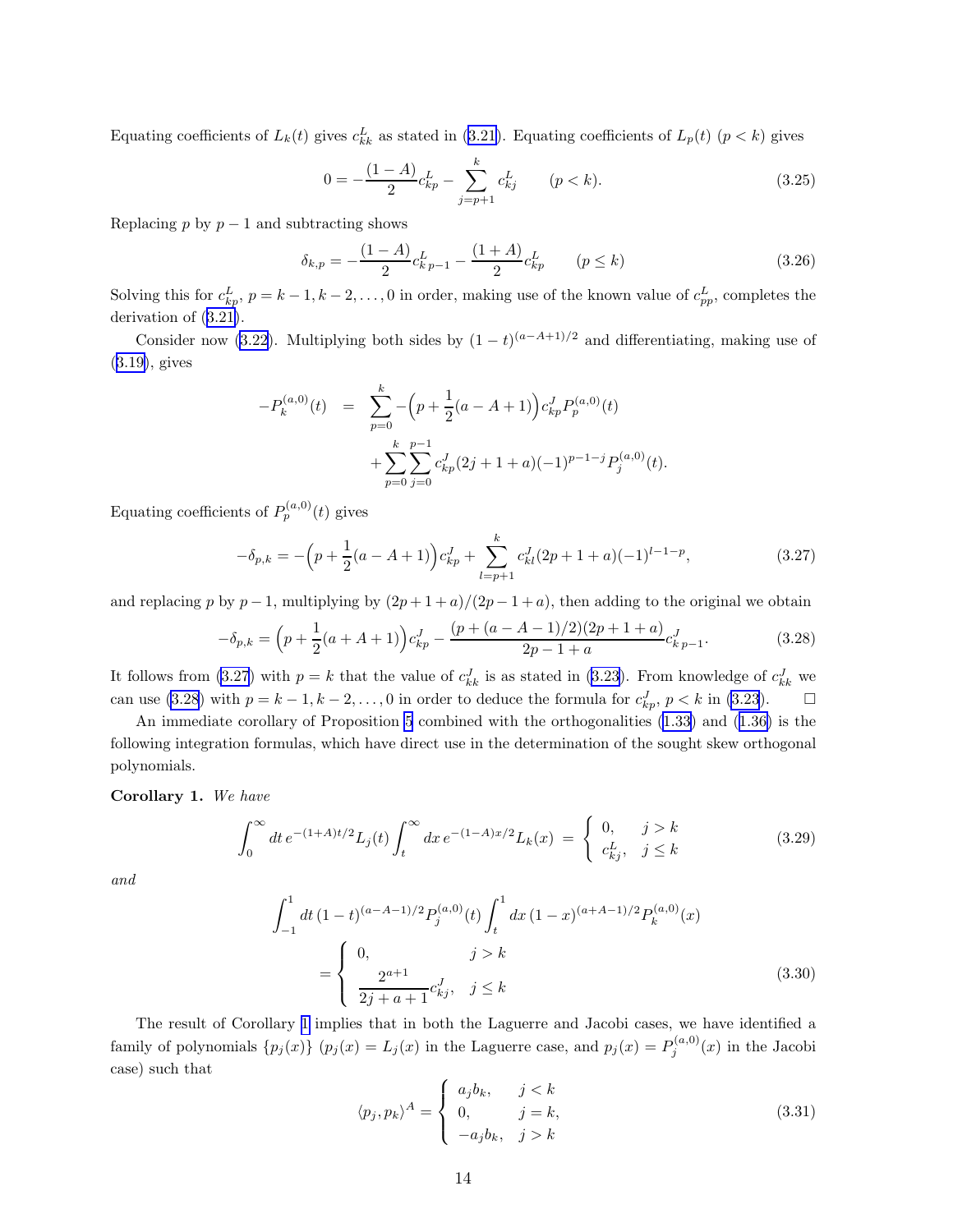<span id="page-14-0"></span>for certain  $a_j$ ,  $b_k$ . We can use this special structure to construct the corresponding skew orthogonal polynomials as series in  $\{p_j(x)\},\$ 

$$
R_l(x) = \sum_{j=0}^{l} \alpha_{lj} p_j(x), \qquad \alpha_{ll} = 1.
$$
 (3.32)

This is equivalent to finding a lower triangular matrix  $T = [\alpha_{jk}]_{j,k=0,1,\dots,2n-1}$  with 1's down the diagonal such that E.

$$
T[\alpha_{jk}]T^{t} = \begin{bmatrix} 0 & r_0 & & & & & \\ -r_0 & 0 & & & & & \\ & & 0 & r_1 & & & \\ & & -r_1 & 0 & & & \\ & & & \ddots & & & \\ & & & & 0 & r_{n-1} & \\ & & & & -r_{n-1} & 0 \end{bmatrix}
$$
(3.33)

where on the RHS all elements not explicitly shown are zero. An explicit solution to this problem is given by the following result.

**Proposition 6.** Let  $p_j(x)$   $(j = 0, 1, \ldots)$  denote a polynomial of degree j, and suppose the value of the skew product  $\langle p_j, p_k \rangle$  factorizes as specified by ([3.31\)](#page-13-0). Then for l even, with

$$
\alpha_{l\,2j+1} = -\frac{\prod_{\mu=j+1}^{l/2-1} a_{2\mu+1}}{\prod_{\mu=j+1}^{l/2} a_{2\mu}} \frac{\prod_{\mu=j+1}^{l/2} b_{2\mu}}{\prod_{\mu=j+1}^{l/2} b_{2\mu-1}}, \quad \alpha_{l\,2j} = \frac{\prod_{\mu=j}^{l/2-1} a_{2\mu+1}}{\prod_{\mu=j}^{l/2-1} a_{2\mu}} \frac{\prod_{\mu=j+1}^{l/2} b_{2\mu}}{\prod_{\mu=j+1}^{l/2} b_{2\mu-1}}, \quad j \le l/2 - 1 \tag{3.34}
$$

and for l odd, with

$$
\alpha_{l\,l-1} = -\frac{b_l}{b_{l-1}}, \qquad \alpha_{lj} = 0, \ j \le l-2 \tag{3.35}
$$

the polynomials  $(3.32)$  exhibit the skew orthogonality property  $(3.14)$  $(3.14)$ . The corresponding normalization is given by

$$
r_{(l-1)/2} = a_{l-1}b_l. \tag{3.36}
$$

Proof. Suppose first that l is even, and consider

$$
\langle p_j, R_l \rangle^A, \qquad j \leq l.
$$

Since $p_j$  can be written in terms of  $\{R_k\}_{k=0,\dots,l}$ , it follows from ([3.14\)](#page-11-0) that

$$
\langle p_j, R_l \rangle^A = 0. \tag{3.37}
$$

But on the other hand, it follows from (3.32) and([3.31\)](#page-13-0) that

$$
\langle p_j, R_l \rangle^A = a_j \sum_{\mu=j+1}^l \alpha_{l\mu} b_{\mu} - b_j \sum_{\mu=0}^{j-1} \alpha_{l\mu} a_{\mu}.
$$
 (3.38)

Equating (3.37) and (3.38), and calling the resulting equation  $C_j$  we see that forming

$$
-\frac{1}{a_j}C_j + \frac{1}{a_{j-1}}C_{j-1}
$$

gives the equation

$$
\alpha_{lj}b_j - \frac{b_{j-1}}{a_{j-1}} \sum_{\mu=0}^{j-2} \alpha_{l\mu} a_{\mu} + \frac{b_j}{a_j} \sum_{\mu=0}^{j-1} \alpha_{l\mu} a_{\mu} = 0, \qquad (3.39)
$$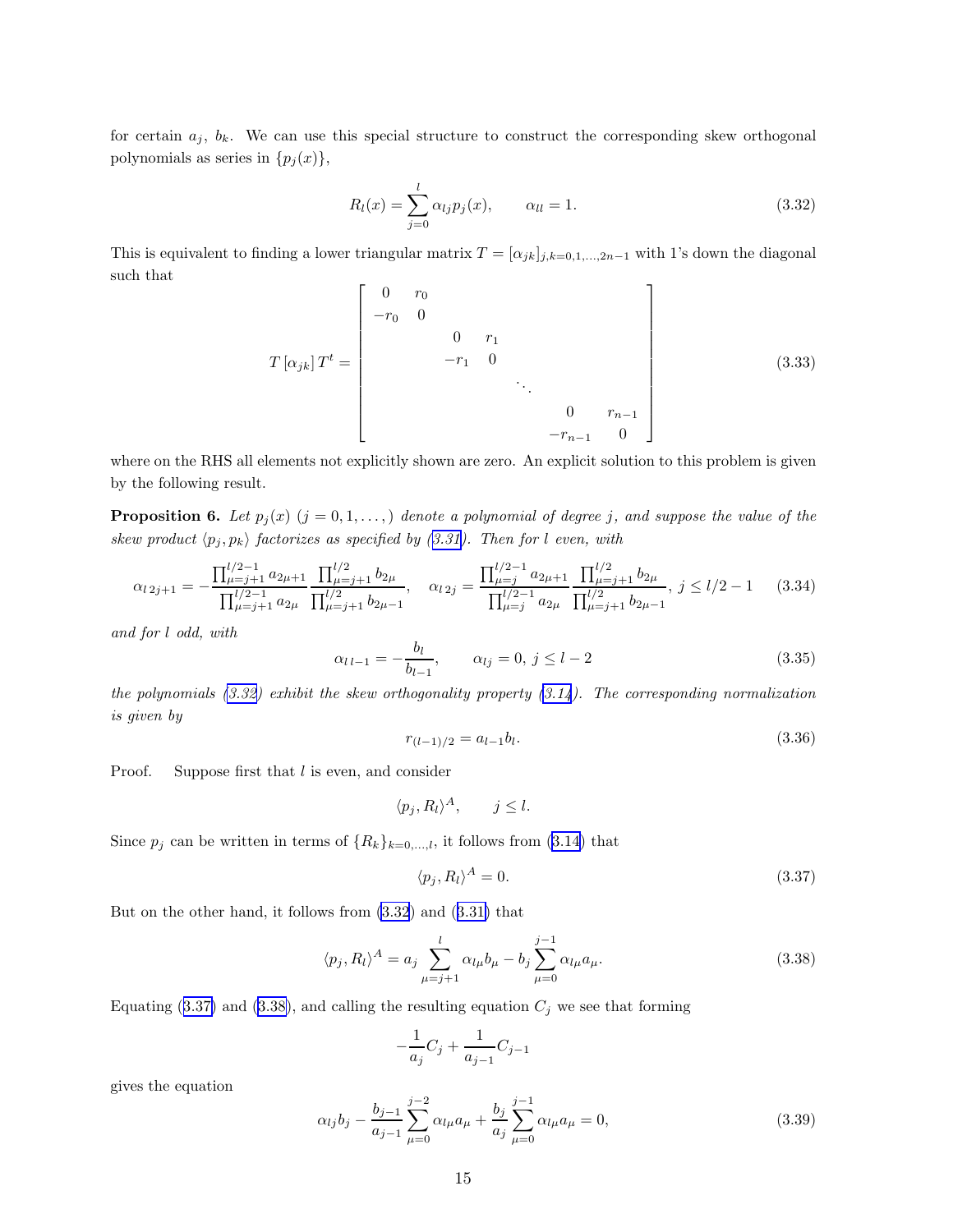<span id="page-15-0"></span>valid for  $j = 1, 2, \ldots$  Substituting  $j = 1, 2, \ldots$  in order in [\(3.39\)](#page-14-0), we deduce that

$$
\alpha_{l\,2k+1} = -\frac{a_{2k}}{a_{2k+1}} \alpha_{l\,2k}
$$
  
\n
$$
\alpha_{l\,2k+2} = -\frac{b_{2k+1}}{b_{2k+2}} \alpha_{l\,2k+1}
$$
\n(3.40)

valid for  $k = 0, 1, \ldots, l/2 - 1$ . Recalling the normalization  $\alpha_{ll} = 1$  we see that the recurrences reproduce ([3.34\)](#page-14-0).

Consider now the case l odd. Then

$$
\langle p_{l-1}, R_l \rangle^A = r_{(l-1)/2},
$$

and it follows from this and [\(3.38\)](#page-14-0) with  $j = l - 1$  that

$$
r_{(l-1)/2} = \left(a_{l-1}B_l - B_{l-1}\sum_{\mu=0}^{l-2} \alpha_{l\mu} a_{\mu}\right).
$$
 (3.41)

Making use of [\(3.39](#page-14-0)), which remains valid for  $j < l-1$ , we thus have

$$
-\frac{r_{(l-1)/2}}{a_{l-1}} = \alpha_{l\,l-1}b_{l-1} - \frac{b_{l-2}}{a_{l-2}}\sum_{\mu=0}^{l-3}\alpha_{l\mu}a_{\mu} + \frac{b_{l-1}}{a_{l-1}}\sum_{\mu=0}^{l-2}\alpha_{l\mu}a_{\mu}.
$$
\n(3.42)

The fact that [\(3.39](#page-14-0)) remains valid for  $j < l-1$  means that the equations (3.40) are again valid, this time for  $2k + 1 \leq l - 2$  in the first equation and  $2k + 2 \leq l - 3$  in the second equation. In particular, since we are assuming  $l$  is odd, it follows from the first equation in  $(3.40)$  that

$$
\sum_{\mu=0}^{m} \alpha_{l\mu} a_{\mu} = 0, \qquad m = 1, 3, \dots, l-2
$$

andthus  $(3.41)$  and  $(3.42)$  simplify to  $(3.36)$  $(3.36)$  and

$$
-\frac{r_{(l-1)/2}}{a_{l-1}} = \alpha_{l\,l-1}b_{l-1} - \frac{b_{l-2}}{a_{l-2}}\alpha_{l\,l-3}a_{l-3} \tag{3.43}
$$

respectively. Substituting [\(3.36](#page-14-0)) in (3.43), we see that choosing  $\alpha_{l l-3} = 0$  implies the value of  $\alpha_{l l-1}$  given in [\(3.35](#page-14-0)). The final equation in (3.35),  $\alpha_{lj} = 0$ ,  $j \le l-2$ , follows from having chosen  $\alpha_{l,l-3} = 0$  in (3.43) and the recurrences  $(3.40)$ .

Examination of the above proof shows that for l odd the value of  $\alpha_{l l-1}$  is in fact completely arbitrary. This is because the skew orthogonal polynomials as specified by [\(3.14](#page-11-0)) are not unique. For a given family of polynomials  $\{R_j(x)\}_{j=0,1,...}$  satisfying [\(3.14](#page-11-0)), the family with

$$
R_{2j+1}(x) \mapsto R_{2j+1}(x) + \gamma_j R_{2j}(x),
$$

 $\gamma_j$ arbitrary, also satisfy ([3.14](#page-11-0)). This non-uniqueness underlies the arbitrariness of  $\alpha_{l l-1}$ ; the choice made in [\(3.35](#page-14-0)) leads to the simplest result in that with this choice we then have  $\alpha_{lj} = 0$  for all  $j \leq l - 2$ .

Insertingthe explicit value of  $a_j b_k$  in ([3.31\)](#page-13-0) from Corollary [1,](#page-13-0) we get from Proposition [6](#page-14-0) the following explicit formulas for the skew orthogonal polynomials in the Laguerre and Jacobi cases.

Corollary 2. The polynomials

$$
R_{2l-1}^{(L)}(x) = L_{2l-1}(x) - \frac{A+1}{A-1}L_{2l-2}(x)
$$
  
\n
$$
R_{2l}^{(L)}(x) = \sum_{j=0}^{l} L_{2j}(x) - \frac{A+1}{A-1} \sum_{j=0}^{l-1} L_{2j+1}(x)
$$
\n(3.44)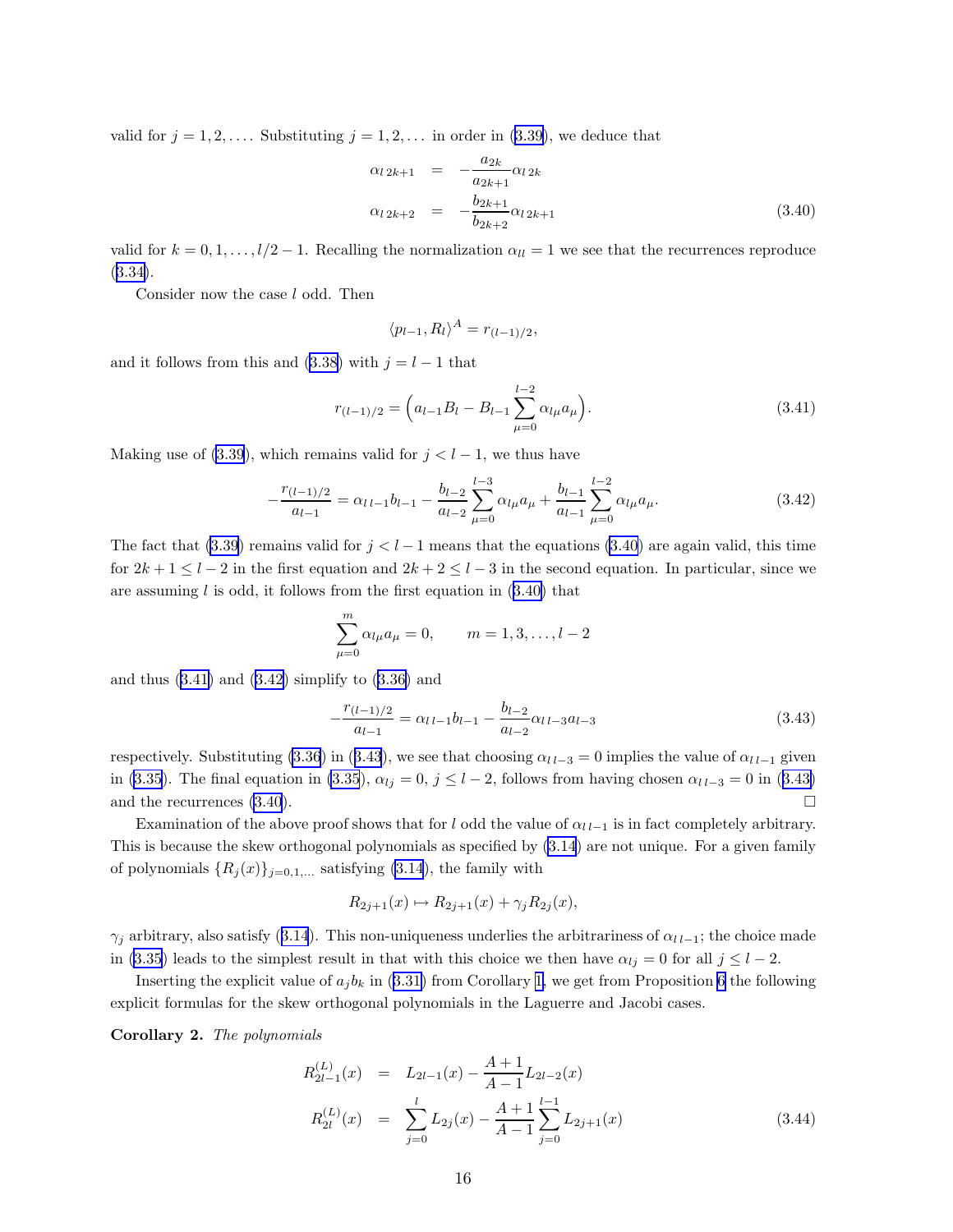<span id="page-16-0"></span>are skew orthogonal with respect to the skew inner product  $(3.15)$  $(3.15)$  in the Laguerre case, while the polynomials

$$
R_{2l-1}^{(J)}(x) = P_{2l-1}^{(a,0)}(x) - \frac{2l + (a - A - 3)/2}{2l + (a - A - 1)/2} P_{2l-2}^{(a,0)}(x)
$$
  
\n
$$
R_{2l}^{(J)}(x) = P_{2l}^{(a,0)}(x) + \sum_{j=0}^{2l-1} (-1)^j \frac{j + (a - (-1)^j A + 1)/2}{2l + (a - A + 1)/2} P_j^{(a,0)}(x)
$$
\n(3.45)

are skew orthogonal with respect to the skew inner product  $(3.15)$  $(3.15)$  $(3.15)$  in the Jacobi case. The corresponding normalizations are

$$
r_l^{(L)} = -\frac{4}{(1-A)^2}, \qquad r_l^{(J)} = \frac{2^{a+1}}{(2l + (a-A+3)/2)(2l + (a-A+1)/2)}.\tag{3.46}
$$

Eventhough the matrix elements ([3.7\)](#page-9-0) for the correlations [\(1.27](#page-4-0)) explicitly depend on  $\{R_i(x)\}\$ , we will not directly make use of the formulas  $(3.44)$  and  $(3.45)$  in our subsequent simplification of  $(3.7)$ . Rather we will make use of these formulas to evaluate the indefinite integral

$$
\int_{y}^{\infty} w(x)\kappa(x,y)R_k(x) dx,
$$
\n(3.47)

whichwill then be used in ([3.7](#page-9-0)). With  $R_k(x)$  replaced by  $p_k(x)$ , this integral is given by [\(3.20\)](#page-12-0) in the Laguerre case, and([3.22](#page-12-0)) in the Jacobi case. Using the notation of the RHS of([3.31\)](#page-13-0), and introducing the additional symbol  $\tilde{a}_k$ , these results can be combined into the single formula

$$
\frac{1}{\tilde{w}(y)} \int_{y}^{\infty} w(x) \kappa(x, y) p_k(x) dx = \frac{\tilde{a}_k}{h_k} p_k(y) + \sum_{j=0}^{k-1} \frac{a_j b_k}{h_j} p_j(y)
$$
(3.48)

where

$$
\tilde{w}(x) = \begin{cases}\nw(x), & \text{Laguerre} \\
(1-x)w(x), & \text{Jacobi}\n\end{cases} \qquad h_j := \int_{-\infty}^{\infty} w(x)\tilde{w}(x)(p_j(x))^2 dx.
$$

We can use (3.48) together with the result of Proposition [6](#page-14-0) to evaluate (3.47).

**Proposition 7.** Let  $\{R_j(x)\}\$  be given by ([3.32\)](#page-14-0), with the  $\alpha_{lj}$  therein specified by Proposition [6.](#page-14-0) Furthermore, assume the integral evaluation  $(3.48)$ . Then

$$
\frac{1}{\tilde{w}(y)} \int_{y}^{\infty} w(x) \kappa(x, y) R_k(x) dx = \sum_{l=0}^{k} u_{kl} p_l(y)
$$
\n(3.49)

where for k even

$$
u_{kl} = \begin{cases} \frac{\alpha_{kl}\tilde{a}_l}{h_l} + \frac{a_l \alpha_{kll+1} b_{l+1}}{h_l}, & l \text{ odd} \\ \frac{\alpha_{kl}\tilde{a}_l}{h_l}, & l \text{ even} \end{cases}
$$
(3.50)

while for k odd

$$
u_{kl} = \begin{cases} \frac{\tilde{a}_k}{h_k}, & l = k\\ \frac{\tilde{a}_k \alpha_{k-k-1}}{h_k} + \frac{a_{k-1} b_k}{h_k}, & l = k - 1\\ 0, & \text{otherwise} \end{cases}
$$
(3.51)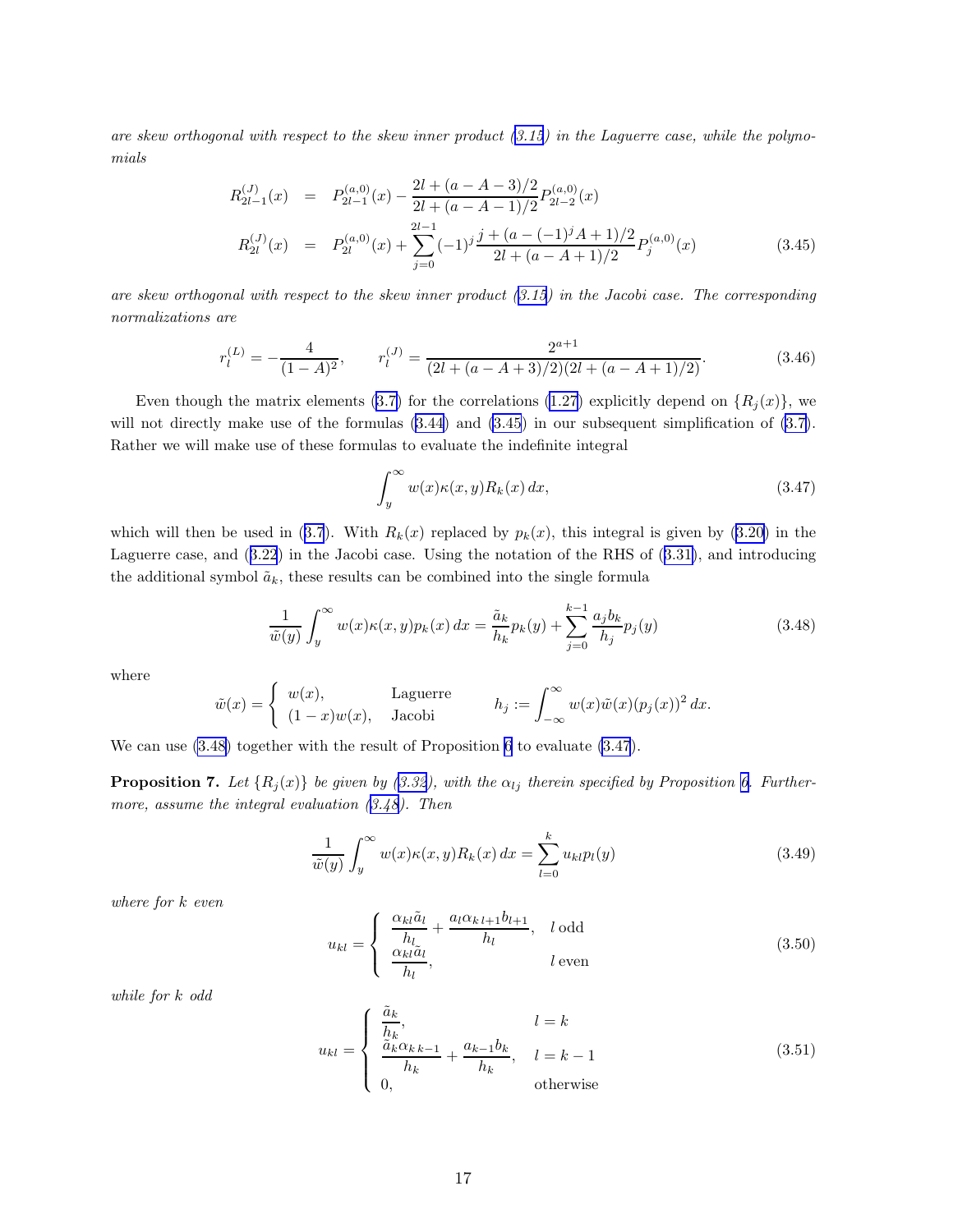<span id="page-17-0"></span>Proof. Substituting([3.32\)](#page-14-0) in [\(3.47](#page-16-0)) and making use of [\(3.48](#page-16-0)) gives

$$
\frac{1}{\tilde{w}(y)} \int_y^{\infty} w(x) \kappa(x, y) R_k(x) dx = \sum_{j=0}^k \frac{\alpha_{kj} \tilde{a}_j}{h_j} p_j(y) + \sum_{j=0}^k \alpha_{kj} \sum_{\mu=0}^{j-1} \frac{a_{\mu} b_j}{h_{\mu}} p_{\mu}(y).
$$

The coefficient of  $p_l(y)$  in the above expression is

$$
\frac{\alpha_{kl}\tilde{a}_l}{h_l} + \frac{a_l}{h_l} \sum_{j=l+1}^k \alpha_{kj} b_j.
$$
\n(3.52)

But for k even, the second formula in  $(3.40)$  shows that we get cancellation in pairs in the above summa-tion, and [\(3.50](#page-16-0))results. For k odd, we see from ([3.35\)](#page-14-0) that the summation in (3.52) vanishes for  $l < k-1$ , and that so too does the first term. The terms which remain give  $(3.51)$  $(3.51)$ .

Wenow substitute the particular values of the quantities  $\tilde{a}_l, b_j, a_k$  implied by ([3.21\)](#page-12-0) and [\(3.22\)](#page-12-0), togetherwith the explicit formulas for  $\alpha_{kl}$  implied by [\(3.44\)](#page-15-0) and [\(3.45](#page-16-0)), and the normalizations ([1.33\)](#page-5-0) and [\(1.36](#page-5-0)), in([3.50\)](#page-16-0) and [\(3.51](#page-16-0)). This shows that in both the Laguerre and Jacobi cases the coefficients  $u_{kl}$ , up to a sign, are independent of l. Furthermore, in the case k even we can identify the resulting series as a linear combination of

$$
\frac{1}{\tilde{w}(y)} \int_{y}^{\infty} w(x) p_k(x) dx \quad \text{and} \quad p_k(x),
$$

or alternatively as a linear combination of

$$
\frac{1}{\tilde{w}(y)} \int_y^\infty w(x) p_{k+1}(x) \, dx \qquad \text{and} \qquad p_{k+1}(x).
$$

**Corollary 3.** The polynomials  $(3.44)$  $(3.44)$  have the properties that

$$
e^{y/2} \int_{y}^{\infty} e^{-t/2} e^{A(t-y)/2} R_{2k+1}^{(L)}(t) dt = \frac{2}{1-A} \Big( -L_{2k+1}(y) + L_{2k}(y) \Big)
$$
(3.53)

and

$$
e^{y/2} \int_{y}^{\infty} e^{-t/2} e^{A(t-y)/2} R_{2k}^{(L)}(t) dt = \frac{2}{1-A} \Big( \sum_{j=0}^{k} L_{2j}(y) - \sum_{j=1}^{k} L_{2j-1}(y) \Big)
$$
  

$$
= \frac{1}{1-A} L_{2k}(y) + \frac{e^{y/2}}{2(1-A)} \int_{y}^{\infty} e^{-s/2} L_{2k}(s) ds
$$
  

$$
= \frac{1}{1-A} L_{2k+1}(y) - \frac{e^{y/2}}{2(1-A)} \int_{y}^{\infty} e^{-s/2} L_{2k+1}(s) ds \quad (3.54)
$$

while the polynomials  $(3.45)$  $(3.45)$  have the properties that

$$
(1-y)^{-(a+1)/2} \int_{y}^{1} (1-t)^{(a-1)/2} \left(\frac{1-t}{1-y}\right)^{-A/2} R_{2k+1}^{(J)}(t) dt = \frac{1}{2k + (a-A+3)/2} \left( P_{2k+1}^{(a,0)}(y) + P_{2k}^{(a,0)}(y) \right)
$$
(3.55)

and

$$
(1-y)^{-(a+1)/2} \int_{y}^{1} (1-t)^{(a-1)/2} \left(\frac{1-t}{1-y}\right)^{-A/2} R_{2k}^{(J)}(t) dt
$$
  
\n
$$
= \frac{1}{2k + (a-A+1)/2} \sum_{l=0}^{2k} P_{l}^{(a,0)}(y)
$$
  
\n
$$
= \frac{1}{2k + (a-A+1)/2} \left(\frac{1}{2} P_{2k}^{(a,0)}(y) + \frac{2k + (a+1)/2}{2(1-y)^{(a+1)/2}} \int_{y}^{1} (1-t)^{(a-1)/2} P_{2k}^{(a,0)}(t) dt\right)
$$
  
\n
$$
= \frac{1}{2k + (a-A+1)/2} \left(-\frac{1}{2} P_{2k+1}^{(a,0)}(y) + \frac{2k+1 + (a+1)/2}{2(1-y)^{(a+1)/2}} \int_{y}^{1} (1-t)^{(a-1)/2} P_{2k+1}^{(a,0)}(t) dt\right) (3.56)
$$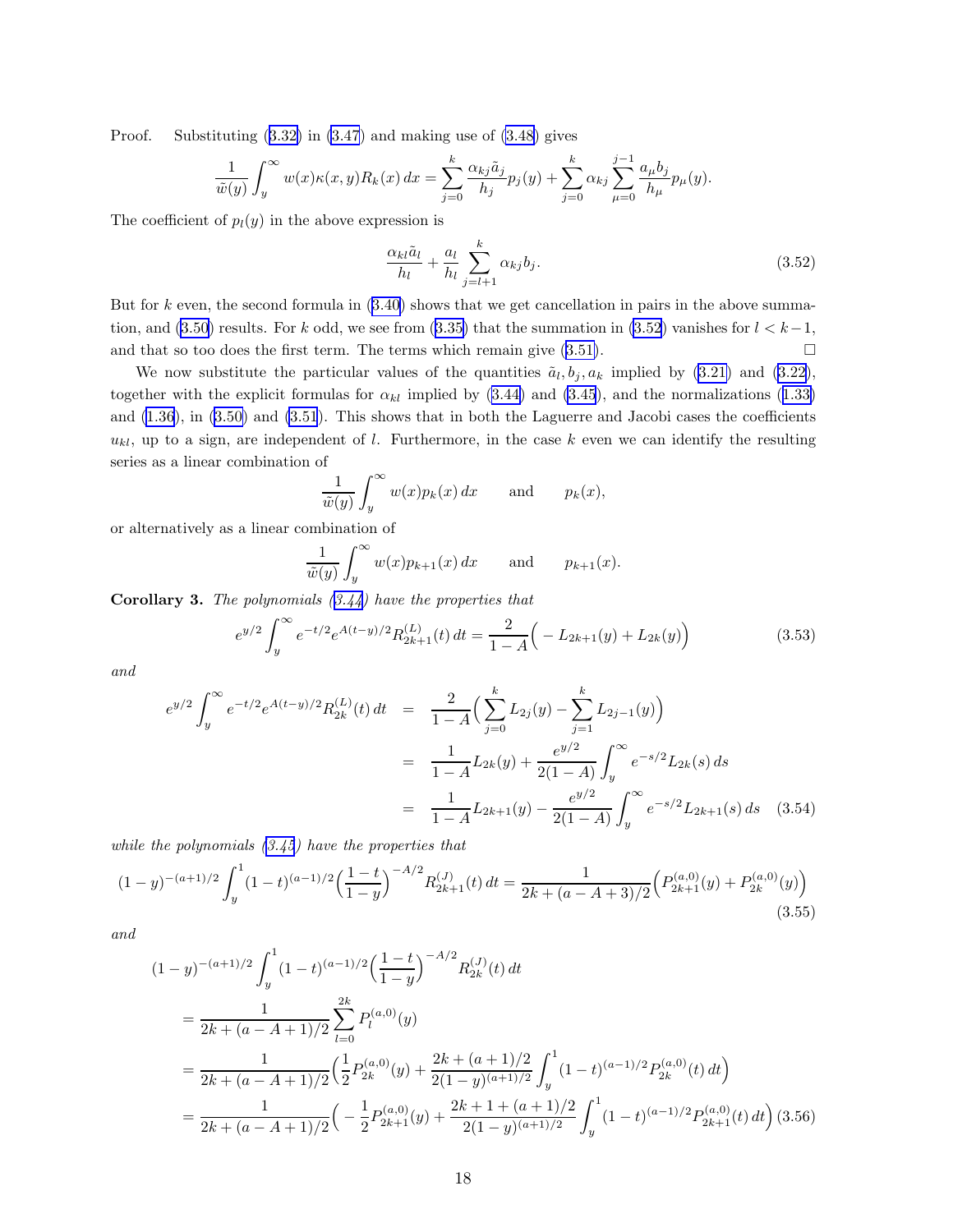<span id="page-18-0"></span>Proof. The series expansions follow immediately upon making the stated substitutions. To obtain the integral formulas, we substitute for the summations in([3.54\)](#page-17-0) and([3.56](#page-17-0)) according to their value implied by $(3.20)$  $(3.20)$  $(3.20)$  and  $(3.22)$  $(3.22)$  respectively.

Weremark that the series of Laguerre and Jacobi polynomials in  $(3.53)$  $(3.53)$ – $(3.56)$  $(3.56)$  can each, according tothe results ([3.44](#page-15-0)) and ([3.45\)](#page-16-0), be identified with  $R_j(y)\Big|_{A\to -\infty}$ for  $j = 2k + 1$  or  $j = 2k$  as appropriate.

### 3.3 Summation formulas — the even-even block

The skew orthogonality property [\(3.14](#page-11-0))implies the matrix  $M_{jk}$  as specified by ([3.6\)](#page-9-0) is equal to −1 times the RHS of([3.33\)](#page-14-0). Thus

$$
M_{jk}^{-t} = \begin{cases} 0, & (j,k) \neq (2l, 2l+1) \text{ or } (2l+1, 2l) \\ -r_l^{-1}, & (j,k) = (2l, 2l+1) \ (l=0, \ldots, n-1) \\ r_l^{-1}, & (j,k) = (2l+1, 2l) \ (l=0, \ldots, n-1) \end{cases}
$$
(3.57)

and so the double summations in [\(3.7](#page-9-0)) all collapse to single summations. In particular, with the entry in row s, column s' of the matrix  $f_{ab}$   $(a,b = e \text{ or } o)$  denoted  $f_{ab}^{ss'}$ , we have that

$$
f_{ee}^{12}(y, y') = \sum_{j=0}^{n-1} \frac{1}{r_j} \Big( \Phi_{2j}^{e}(y) \Phi_{2j+1}^{e}(y') - \Phi_{2j}^{e}(y') \Phi_{2j+1}^{e}(y) \Big), \tag{3.58}
$$

where  $\Phi_j^e$  is defined by [\(1.28](#page-4-0)) and [\(1.29](#page-5-0)) in the Laguerre and Jacobi cases respectively. The latter indefinite integrals are precisely those occurring in Corollary [3.](#page-17-0) Using this result,  $f_{ee}^{12}$  can be expressed in terms of the functions  $K_{2n}^L$  in the Laguerre case and  $K_{2n}^J$  in the Jacobi case.

Proposition 8. In the Laguerre case

$$
f_{ee}^{12}(y, y') = \frac{1}{4} \left( \int_{y}^{\infty} K_{2n}^{L}(y', t) dt - \int_{y'}^{\infty} K_{2n}^{L}(y, t) dt \right)
$$
(3.59)

while in the Jacobi case

$$
f_{ee}^{12}(y, y') = \frac{1}{4} \Big( (1 - y') \int_{y}^{1} K_{2n}^{J}(y', t) dt - (1 - y) \int_{y'}^{1} K_{2n}^{J}(y, t) dt \Big). \tag{3.60}
$$

Proof. Consider the Jacobi case. Substituting for  $r_j^{(J)}$  using [\(3.46](#page-16-0)) and substituting for  $\Phi_{2k+1}(y')$  using  $(3.55)$  $(3.55)$  we see that

$$
f_{ee}^{12}(y, y') = \frac{1}{2^{a+1}} (1-y)^{(a+1)/2} (1-y')^{(a+1)/2}
$$
  
 
$$
\times \sum_{j=0}^{n-1} (2j + (a-A+1)/2) \Big( P_{2j+1}^{(a,0)}(y') \Phi_{2j}(y) + P_{2j}^{(a,0)}(y') \Phi_{2j}(y) \Big) - (y \leftrightarrow y').
$$

In the product  $P_{2j+1}^{(a,0)}(y')\Phi_{2j}(y)$  we substitute for  $(1-y)^{(a+1)/2}\Phi_{2j}(y)$  using the third equality in [\(3.56\)](#page-17-0), while in the product  $P_{2j+1}^{(a,0)}(y)\Phi_{2j}(y)$  we substitute for  $(1-y)^{(a+1)/2}\Phi_{2j}(y)$  using the second equality in [\(3.56](#page-17-0)). Straightforward simplification and comparison with([1.35\)](#page-5-0), taking note of([1.36\)](#page-5-0), gives (3.60). The Laguerre case is similar.

The single sum form of the other matrix elements of  $f_{ee}$  are

$$
f_{ee}^{11}(y, y') = f_{ee}^{22}(y', y) = -\sum_{j=0}^{n-1} \frac{w(y')}{r_j} \Big( \Phi_{2j}^{e}(y) R_{2j+1}(y') - \Phi_{2j+1}^{e}(y) R_{2j}(y') \Big),
$$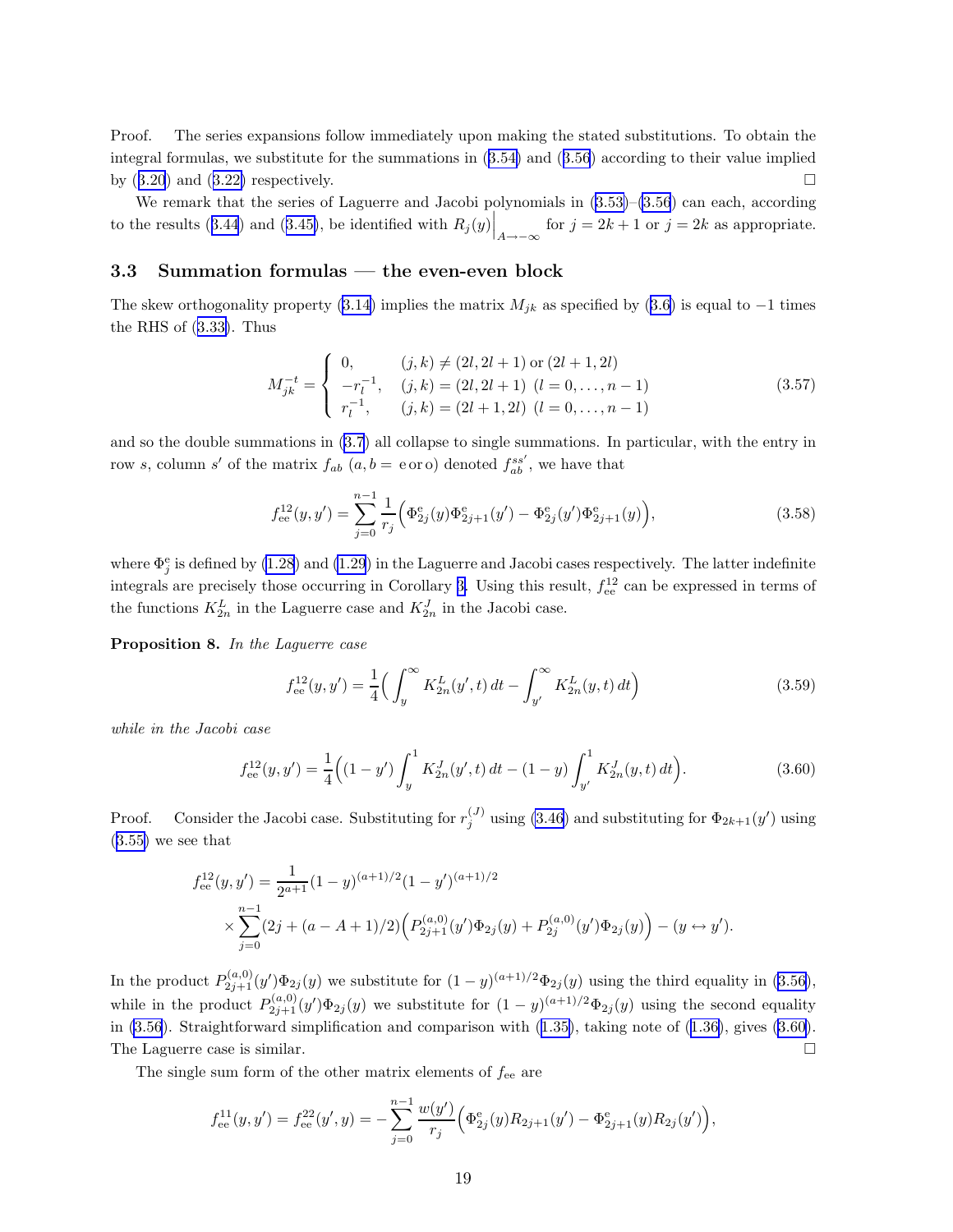$$
f_{ee}^{21}(y, y') = -\sum_{j=0}^{n-1} \frac{w(y)w(y')}{r_j} \Big( R_{2j}(y) R_{2j+1}(y') - R_{2j+1}(y) R_{2j}(y') \Big). \tag{3.61}
$$

<span id="page-19-0"></span>Noting from [\(1.28](#page-4-0)) that in the Laguerre case

$$
\frac{A}{2}\Phi_j^{\text{e}}(x) + \frac{d}{dx}\Phi_j^{\text{e}}(x) = -e^{-x/2}R_j(x)
$$

and from([1.29](#page-5-0)) that in the Jacobi case

$$
\frac{A}{2(1-x)}\Phi_j^e(x) + \frac{d}{dx}\Phi_j^e(x) = -(1-x)^{(a-1)/2}R_j(x),
$$

we see that all the quantities  $f_{\text{ee}}^{11}$ ,  $f_{\text{ee}}^{22}$  and  $f_{\text{ee}}^{21}$  can be expressed in terms of  $f_{\text{ee}}^{12}$  and thus  $K_{2n}^L$  and  $K_{2n}^J$ .

Proposition 9. In the Laguerre case

$$
f_{ee}^{11}(y, y') = f_{ee}^{22}(y', y) = \left(\frac{A}{2} + \frac{\partial}{\partial y'}\right) f_{ee}^{12}(y, y'), \quad f_{ee}^{21}(y, y') = -\left(\frac{A}{2} + \frac{\partial}{\partial y}\right) \left(\frac{A}{2} + \frac{\partial}{\partial y'}\right) f_{ee}^{12}(y, y') \quad (3.62)
$$

while in the Jacobi case

$$
f_{ee}^{11}(y, y') = f_{ee}^{22}(y', y) = \left(\frac{A}{2(1 - y')} + \frac{\partial}{\partial y'}\right) f_{ee}^{12}(y, y'),
$$
  

$$
f_{ee}^{21}(y, y') = -\left(\frac{A}{2(1 - y)} + \frac{\partial}{\partial y}\right) \left(\frac{A}{2(1 - y')} + \frac{\partial}{\partial y'}\right) f_{ee}^{12}(y, y').
$$
 (3.63)

The  $(0, k)$ -point parity aware correlation, or equivalently the k-point correlation for the even labelled coordinates, is according to [\(1.24](#page-4-0)) equal to  $qdet[f_{ee}(y_j, y_l)]_{j,l=1,\ldots,k}$ . By performing elementary row and column operations, making sure to conserve the self dual structure([3.2\)](#page-9-0), we see from Proposition 9 that in both the Laguerre and Jacobi cases all terms dependent on the parameter  $A$  can be eliminated, leaving as the final expression

$$
\rho_{(0,k)}(y_1,\ldots,y_k) = \det \begin{bmatrix} \frac{\partial}{\partial y_i} f_{\text{ee}}^{12}(y_j, y_l) & f_{\text{ee}}^{12}(y_j, y_l) \\ -\frac{\partial^2}{\partial y_j \partial y_l} f_{\text{ee}}^{12}(y_j, y_l) & \frac{\partial}{\partial y_j} f_{\text{ee}}^{12}(y_l, y_j) \end{bmatrix}_{j,l=1,\ldots,k} (3.64)
$$

The independence on  $A$  is required by the identity  $(1.19)$ , valid for the Laguerre and Jacobi weights in $(1.20)$  $(1.20)$ . Moreover, this k-point correlation must agree with the k-point correlation for the LSE with parameter  $a = 0$  in the Laguerre case, and for the JSE with parameters  $a \mapsto a + 1$ ,  $b = 0$  in the Jacobi case (see([3.106\)](#page-24-0) and Section [5.2\)](#page-37-0).

### 3.4 Summation formulas — the parity blind case

The matrix element (3.61) is fundamental with respect to all other matrix elements in [\(3.7\)](#page-9-0) and([3.13\)](#page-10-0) in that each of the latter can be constructed from (3.61) by integration. The evaluation([3.59](#page-18-0)) in the Laguerre case and (3.63) in the Jacobi case of (3.61) then allows us to express all matrix elements in([3.7\)](#page-9-0) and [\(3.13](#page-10-0)) in terms of  $K_{2n}^L$  and  $K_{2n}^J$ . In this subsection we will undertake this program for the matrix elementsof ([3.13\)](#page-10-0). Formulas for the matrix elements of the blocks  $f_{\text{eo}}$ ,  $f_{\text{oe}}$  and  $f_{\text{oo}}$  in ([3.17](#page-11-0)), obtained using knowledge of the evaluation of the matrix elements for the block fee given in subsection [3.3](#page-18-0) and the evaluation of the matrix elements of([3.13\)](#page-10-0) to be given in this subsection, will be presented in the next subsection.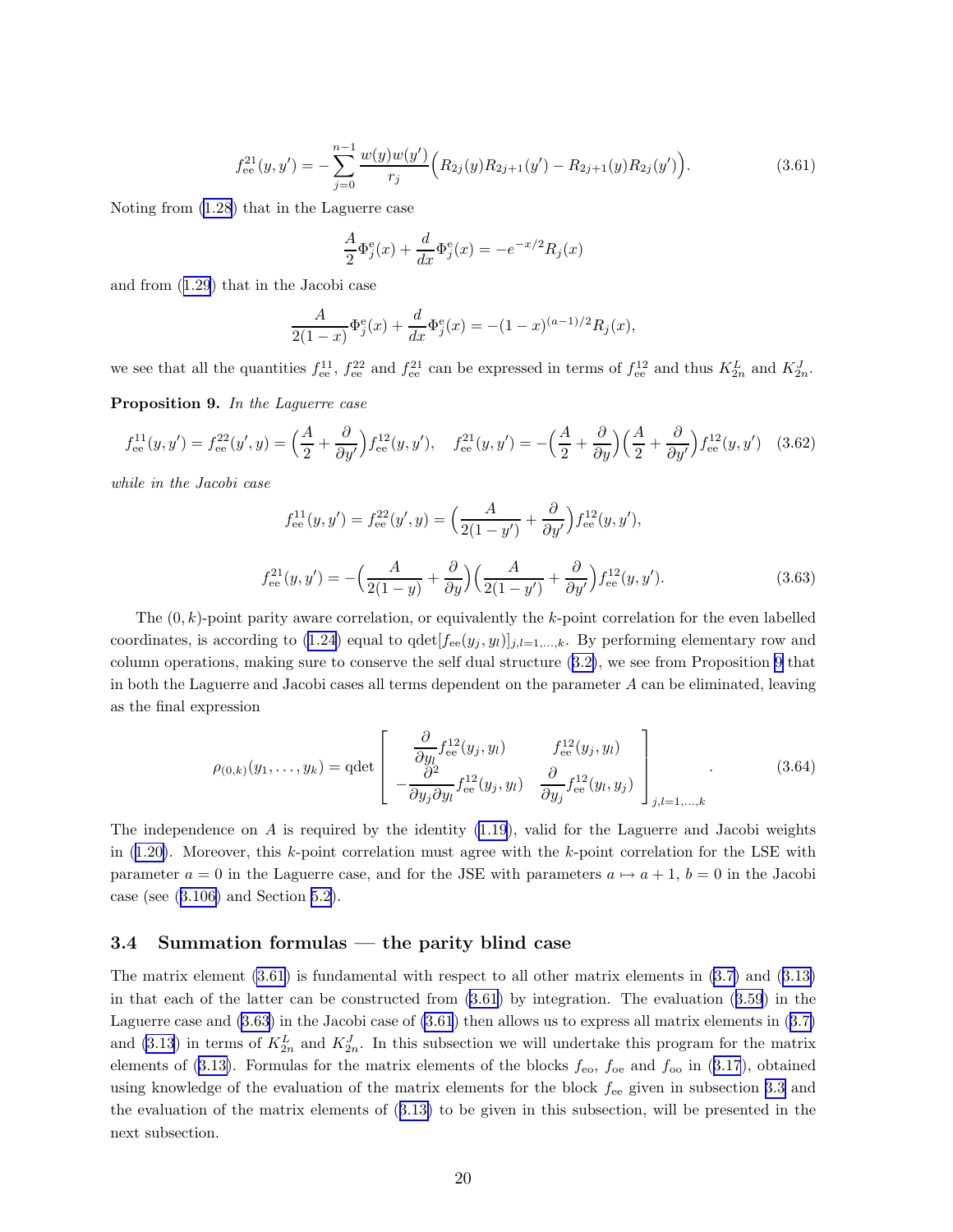<span id="page-20-0"></span>Recallingthe definition of  $f_{ee}^{21}(y, y')$  from ([3.7\)](#page-9-0), and the definition [\(3.11\)](#page-10-0) of  $(\epsilon \cdot R_k)$ , we see that the matrix elements of  $f(x, y)$  in [\(3.13](#page-10-0)) can be written in terms of  $f_{\text{ee}}^{21}$  according to

$$
f^{11}(x,y) = f^{22}(y,x) = \int_{-\infty}^{\infty} \epsilon(y,t) f_{ee}^{21}(x,t) dt
$$
\n(3.65)

$$
f^{12}(x,y) = -f_{ee}^{21}(x,y) \tag{3.66}
$$

$$
f^{21}(x,y) = -\epsilon(x,y) + \int_{-\infty}^{\infty} ds \,\epsilon(x,s) \int_{-\infty}^{\infty} dt \,\epsilon(y,t) f_{\text{ee}}^{21}(s,t)
$$
\n(3.67)

These formulas can be made more explicit. For this purpose use will be made of the following formulas.

#### Lemma 10. We have

$$
-\int_{y}^{\infty} K_{2n}^{L}(0, u) du = \int_{0}^{\infty} K_{2n}^{L}(y, u) du
$$
\n(3.68)

and

$$
-\int_{y}^{1} K_{2n}^{J}(-1, u) du = \frac{(1-y)}{2} \int_{-1}^{1} K_{2n}^{J}(y, u) du
$$
\n(3.69)

Proof.It follows from  $(3.20)$  $(3.20)$  with  $t = 0$ ,  $A = 0$ , and the evaluation formula

$$
L_p(0) = 1 \t\t(3.70)
$$

that

$$
\int_0^\infty e^{-t/2} L_p(t) \, dt = 2(-1)^p.
$$

Recalling the definition [\(1.32](#page-5-0)) of  $K_n^L$  we thus have

$$
\int_0^\infty K_{2n}^L(y, u) du = 2e^{-y/2} \sum_{p=0}^{2n-1} (-1)^p L_p(y).
$$
 (3.71)

Also, from  $(3.20)$  with  $A = 0$  we have

$$
e^{t/2} \int_{t}^{\infty} e^{-x/2} L_k(x) dx = 2L_k(t) + 4(-1)^k \sum_{p=0}^{k-1} (-1)^p L_p(t).
$$
 (3.72)

It follows from this integration formula and (3.70) that the LHS of (3.68) reduces to the RHS of (3.71).

To establish (3.69), we note that it follows from [\(3.22\)](#page-12-0) with  $t = 0$ ,  $A = 0$ , and the evaluation formula

$$
P_l^{(a,0)}(0) = (-1)^l \tag{3.73}
$$

that

$$
\int_{-1}^{1} (1-x)^{(a-1)/2} P_k^{(a,0)}(x) dx = \frac{2^{(a+1)/2}}{k + (a+1)/2}.
$$
 (3.74)

It follows from this and([1.35](#page-5-0)) that

$$
\int_{-1}^{1} K_{2n}^{J}(t, y) dt = 2^{-(a-1)/2} (1 - y)^{(a-1)/2} \sum_{j=0}^{2n-1} P_j^{(a,0)}(y).
$$
 (3.75)

Regarding the LHS of (3.69), we note from [\(3.22](#page-12-0)) with  $A = 0$  that

$$
(1-t)^{-(a+1)/2} \int_{t}^{1} (1-x)^{(a-1)/2} P_{k}^{(a,0)}(x) dx = \frac{1}{k + (a+1)/2} \Big\{ P_{k}(t) + 2 \sum_{l=0}^{k-1} P_{l}(t) \Big\}.
$$
 (3.76)

This integration formula together with (3.73) shows that the LHS of (3.69) reduces to the RHS of (3.75).  $\Box$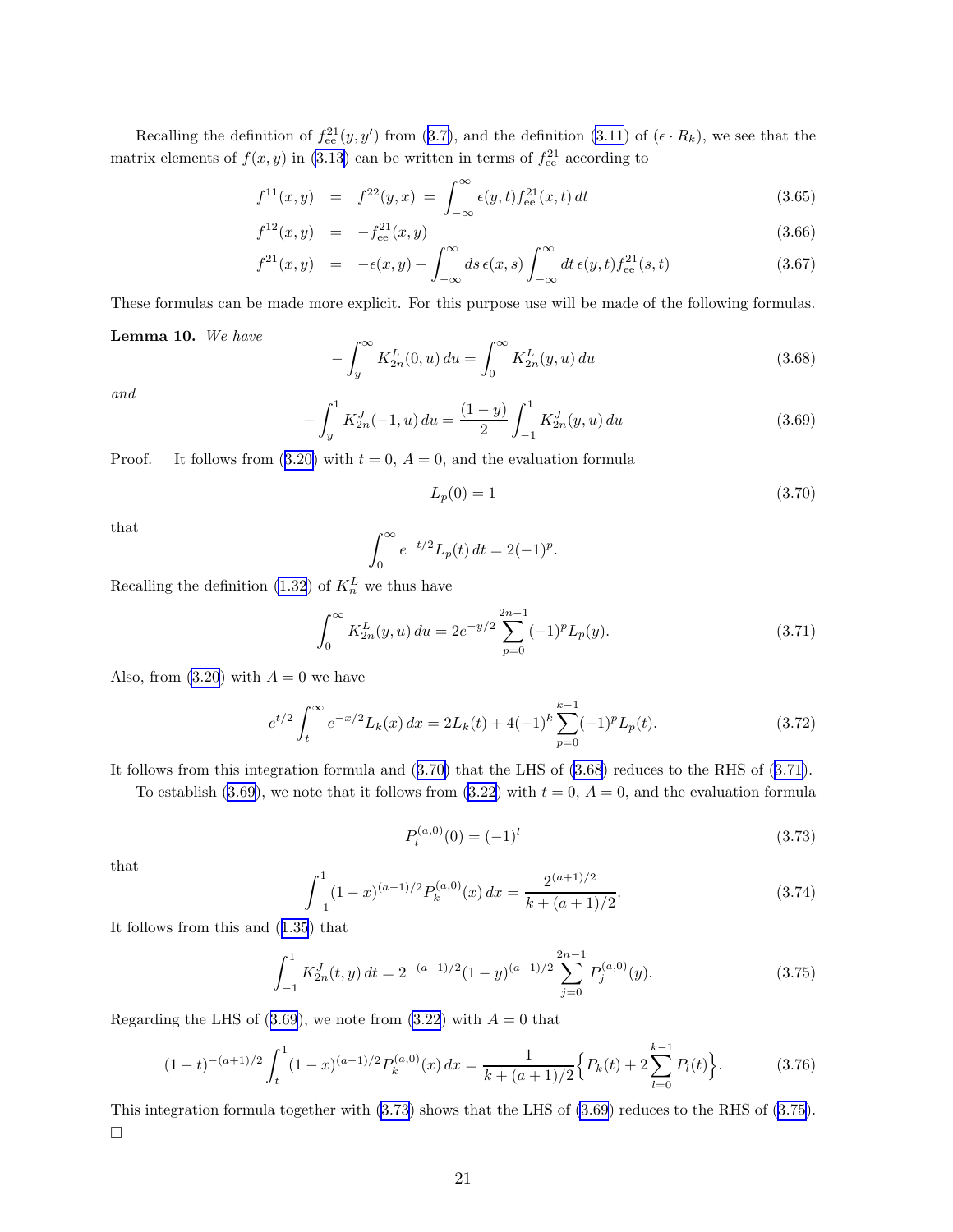<span id="page-21-0"></span>Proposition 11. In the Laguerre case

$$
f^{22}(x,y) = \frac{1}{2} K_{2n}^{L}(x,y) - \frac{1}{2} \frac{\partial}{\partial y} \int_{0}^{x} e^{A(x-t)/2} K_{2n}^{L}(t,y) dt
$$
  

$$
- \frac{A}{4} \int_{0}^{x} dt e^{A(x-t)/2} \int_{y}^{\infty} du \frac{\partial}{\partial t} K_{2n}^{L}(u,t) + \frac{A}{4} e^{Ax/2} \int_{0}^{\infty} K_{2n}^{L}(y,u) du \qquad (3.77)
$$
  

$$
f^{12}(x,y) = \frac{1}{4} \Big( \frac{A}{2} + \frac{\partial}{\partial x} \Big) \Big( \frac{A}{2} + \frac{\partial}{\partial y} \Big) \Big\{ \int_{0}^{\infty} K_{2n}^{L}(y,t) dt \Big\}
$$

$$
F^{12}(x,y) = \frac{1}{4} \left(\frac{A}{2} + \frac{\partial}{\partial x}\right) \left(\frac{A}{2} + \frac{\partial}{\partial y}\right) \left\{ \int_x^\infty K_{2n}^L(y,t) dt - \int_y^\infty K_{2n}^L(x,t) dt \right\}
$$
\n(3.78)

$$
f^{21}(x,y) = -e^{A|x-y|/2} \text{sgn}(x-y) - \left\{ \int_0^y e^{A(y-t)/2} K_{2n}^L(x,t) dt - \int_0^x e^{A(x-t)/2} K_{2n}^L(y,t) dt \right\}
$$
(3.79)

while in the Jacobi case

$$
f^{22}(x,y) = \frac{1}{2}(1-x)K_{2n}^{J}(x,y) - \frac{1}{2}\left\{(1-y)\frac{\partial}{\partial y} - 1\right\}\int_{-1}^{x} \left(\frac{1-t}{1-x}\right)^{A/2} K_{2n}^{J}(t,y) dt
$$
  
+ 
$$
\frac{A}{4(1-y)}\int_{-1}^{x} dt \left(\frac{1-t}{1-x}\right)^{A/2} \int_{y}^{1} du \left\{1 - (1-t)\frac{\partial}{\partial t}\right\} K_{2n}^{J}(u,t)
$$
  
+ 
$$
\frac{A}{4(1-y)}\left(\frac{2}{1-x}\right)^{A/2} \int_{-1}^{1} K_{2n}^{J}(y,u) du
$$
(3.80)

$$
f^{12}(x,y) = \frac{1}{4} \left( \frac{A}{2(1-x)} + \frac{\partial}{\partial x} \right) \left( \frac{A}{2(1-y)} + \frac{\partial}{\partial y} \right) \left\{ (1-y) \int_x^1 K_{2n}^J(y,t) dt - (1-x) \int_y^1 K_{2n}^J(x,t) dt \right\}
$$
(3.81)

$$
f^{21}(x,y) = -\left(\frac{1-x}{1-y}\right)^{-Asgn(x-y)/2} \operatorname{sgn}(x-y) - \left\{(1-x)\int_{-1}^{y} \left(\frac{1-t}{1-y}\right)^{A/2} K_{2n}^{J}(x,t) dt - (1-y)\int_{-1}^{x} \left(\frac{1-t}{1-x}\right)^{A/2} K_{2n}^{J}(y,t) dt\right\}
$$
(3.82)

Proof. Consider first the Laguerre case. The formula (3.78) follows immediately from([3.66\)](#page-20-0), upon substituting [\(3.59](#page-18-0)) in the second formula of [\(3.62](#page-19-0)). In preparation for deriving (3.77), we note that the last substitution, after computation of the corresponding derivatives where possible, yields

$$
f_{ee}^{21}(y, y') = \frac{1}{4} \left(\frac{A}{2}\right)^2 \left\{ \int_{y'}^{\infty} K_{2n}^L(y, t) dt + \int_y^{\infty} K_{2n}^L(y', t) dt \right\} + \frac{A}{8} \left\{ \int_{y'}^{\infty} \frac{\partial}{\partial y} K_{2n}^L(y, t) dt - \int_y^{\infty} \frac{\partial}{\partial y'} K_{2n}^L(y', t) dt \right\} + \frac{1}{4} \left\{ \frac{\partial}{\partial y} - \frac{\partial}{\partial y'} \right\} K_{2n}^L(y, y').
$$
(3.83)

Thus there are three distinct terms which must be substituted in([3.65\)](#page-20-0).

Substituting the A independent term from (3.83) in [\(3.65](#page-20-0)) and integrating by parts gives the contribution

$$
\frac{1}{4}\Big\{-e^{Ax/2}K_{2n}^{L}(0,y)+2K_{2n}^{L}(x,y)+\frac{A}{2}\int_{0}^{\infty}e^{A|x-t|/2}K_{2n}^{L}(t,y) dt \n-2\frac{\partial}{\partial y}\int_{0}^{x}e^{A(x-t)/2}K_{2n}^{L}(t,y) dt + \frac{\partial}{\partial y}\int_{0}^{\infty}e^{A|x-t|/2}K_{2n}^{L}(t,y) dt \Big\}.
$$
\n(3.84)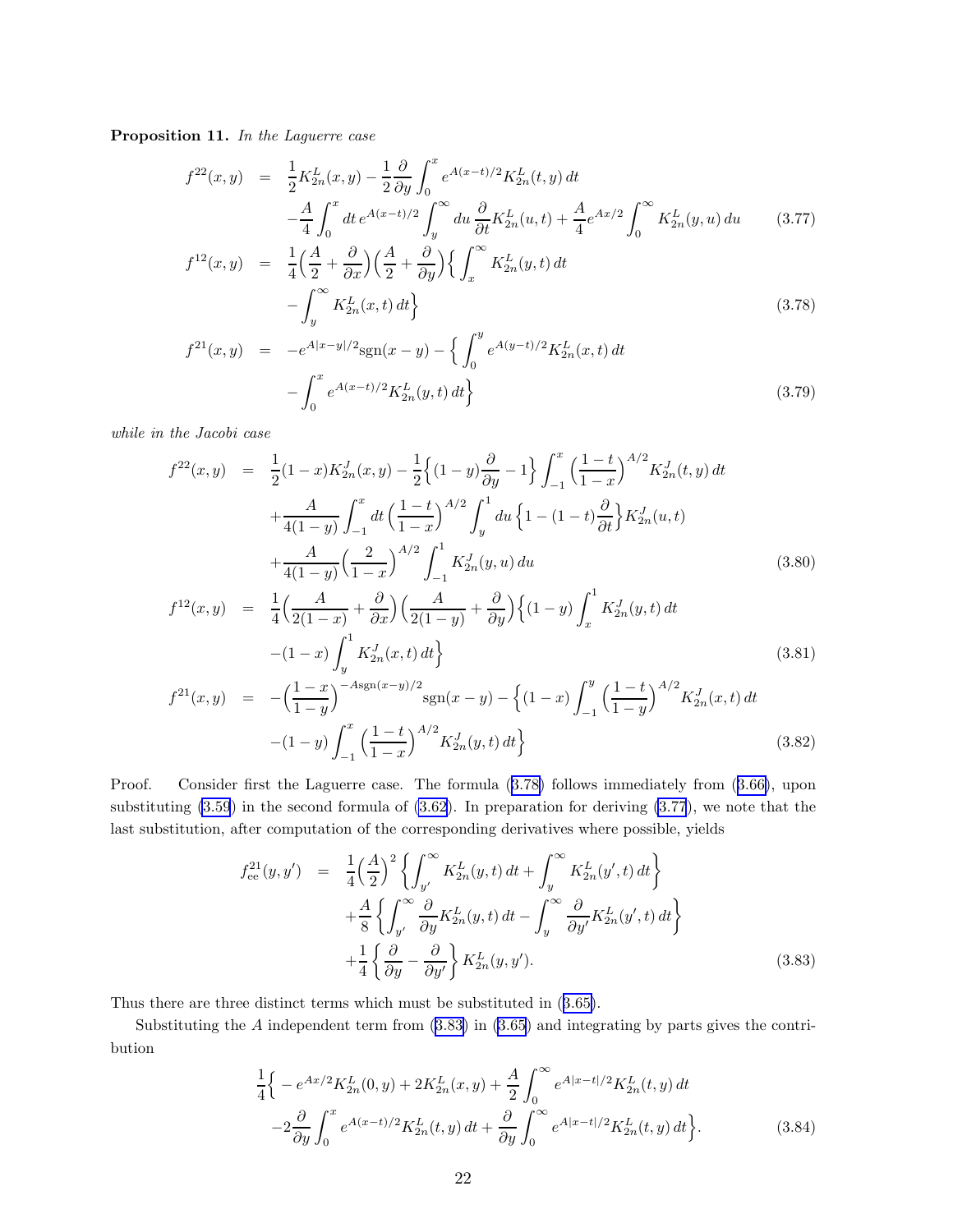<span id="page-22-0"></span>Theexpression obtained by substituting the term proportional to  $A$  from  $(3.83)$  $(3.83)$  in  $(3.65)$  can be simplified by integrating by parts immediately in one term, while in the other first making use of the identity

$$
-\frac{A}{2}\text{sgn}(x-t)e^{A|x-t|/2} = \frac{d}{dt}e^{A|x-t|/2}
$$
\n(3.85)

and then integrating by parts. Doing this allows the contribution to be written

$$
\frac{1}{4}e^{Ax/2}\int_0^\infty \frac{\partial}{\partial y} K_{2n}^L(t, y) dt - \frac{1}{4} \int_0^\infty e^{A|x-t|/2} \frac{\partial}{\partial y} K_{2n}^L(t, y) dt \n- \frac{A}{4} \int_0^x dt \, e^{A|x-t|/2} \int_y^\infty du \, \frac{\partial}{\partial t} K_{2n}^L(u, t) \n+ \frac{A}{8} \int_0^\infty dt \, e^{A|x-t|/2} \int_y^\infty du \, \frac{\partial}{\partial t} K_{2n}^L(u, t).
$$
\n(3.86)

Simplifyingthe contribution to ([3.65\)](#page-20-0) from the term proportional to  $A^2$  from [\(3.83](#page-21-0)) in the same way gives for the final term

$$
\frac{A}{8} \Big\{ -e^{Ax/2} \int_{y}^{\infty} K_{2n}^{L}(0, u) du - \int_{0}^{\infty} dt \, e^{A|x-t|/2} \int_{y}^{\infty} du \, \frac{\partial}{\partial t} K_{2n}^{L}(u, t) \n+e^{Ax/2} \int_{0}^{\infty} K_{2n}^{L}(y, u) du - \int_{0}^{\infty} e^{A|x-t|/2} K_{2n}^{L}(y, t) dt \Big\}
$$
\n(3.87)

Adding together [\(3.84](#page-21-0))–(3.87) and simplifying using([3.68\)](#page-20-0) and the formula

$$
K_{2n}^{L}(0, u) = \int_0^\infty \frac{\partial}{\partial y} K_{2n}^{L}(y, u) du,
$$
\n(3.88)

whichfollows from  $(3.68)$  by differentiation, we obtain  $(3.77)$ . To derive  $(3.79)$  $(3.79)$ , we first note from  $(3.65)$  $(3.65)$ that [\(3.67](#page-20-0)) can be rewritten

$$
f^{21}(x,y) = \epsilon(x,y) + \int_{-\infty}^{\infty} ds \,\epsilon(x,s) f^{11}(s,y),
$$

and then substitute([3.77\)](#page-21-0) in this formula. Simplification along the same lines as that detailed above gives [\(3.79\)](#page-21-0).

Next we turn our attention to the Jacobi case. Substituting([3.60](#page-18-0)) in [\(3.63\)](#page-19-0), then substituting the result in [\(3.66](#page-20-0)) gives([3.81](#page-21-0)). The former substitution, with the derivatives computed where possible, yields

$$
f_{ee}^{21}(y,y') = \frac{A^2}{16} \left\{ \frac{1}{1-y'} \int_{y'}^1 K_{2n}^J(y,t) dt - \frac{1}{1-y} \int_y^1 K_{2n}^J(y',t) dt \right\} + \frac{A}{8} \left\{ \frac{1}{1-y'} \int_{y'}^1 \left( 1 - (1-y) \frac{\partial}{\partial y} \right) K_{2n}^J(y,t) dt - \frac{1}{1-y} \int_y^1 \left( 1 - (1-y') \frac{\partial}{\partial y'} \right) K_{2n}^J(y',t) dt \right\} - \frac{1}{4} \left\{ \left( (1-y) \frac{\partial}{\partial y} - 1 \right) - \left( (1-y') \frac{\partial}{\partial y'} - 1 \right) \right\} K_{2n}^J(y,y').
$$
(3.89)

This has an analogous structure to([3.83\)](#page-21-0), consisting of three distinct terms which must be substituted in [\(3.65](#page-20-0)).

Substituting the A dependent term from (3.89) in [\(3.65](#page-20-0)) and integrating by parts gives the contribu-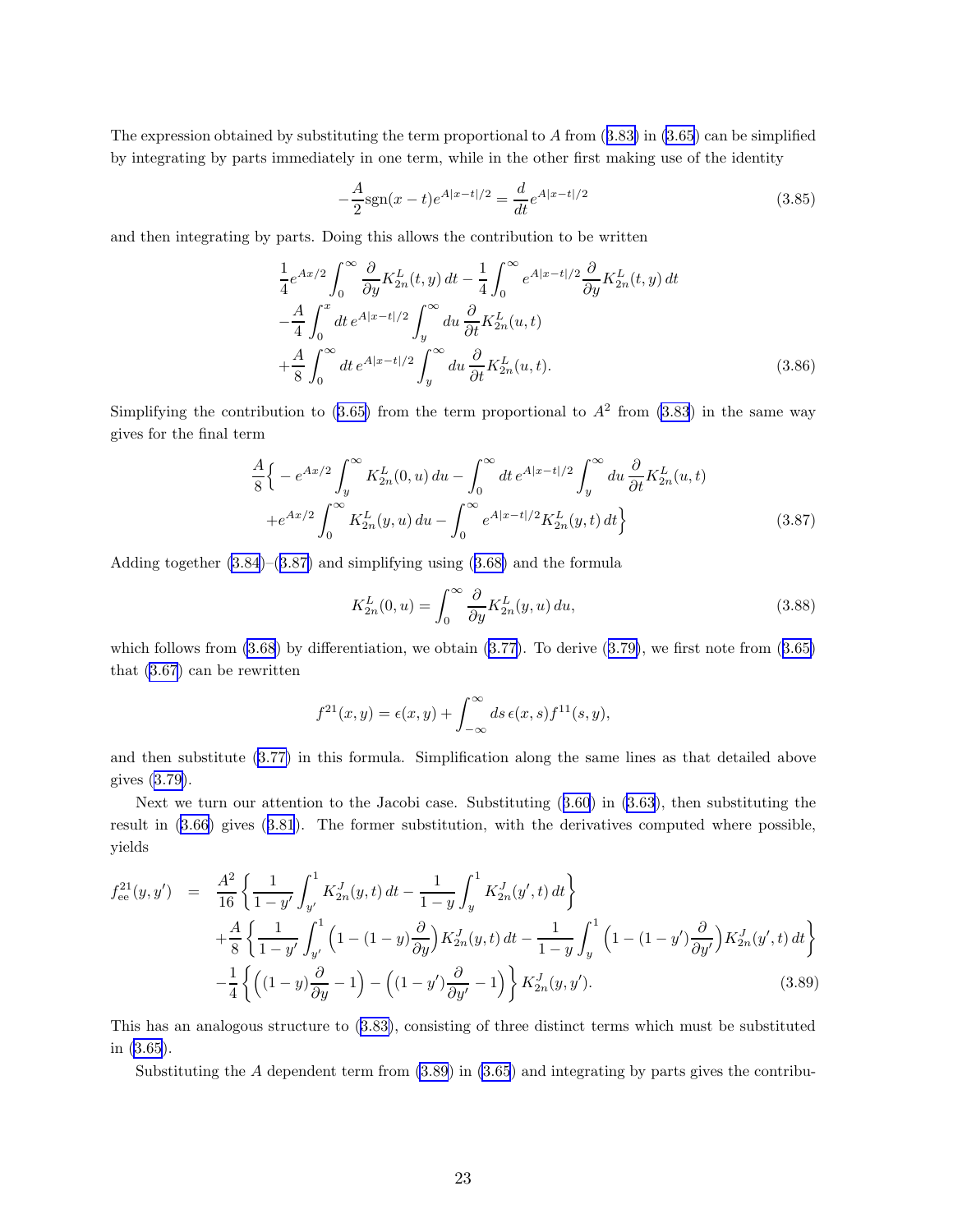tion

$$
\frac{1}{2}\left(\frac{2}{1-x}\right)^{A/2}K_{2n}^{J}(-1,y) + \frac{1}{2}\int_{-1}^{x}\left((1-t)\frac{\partial}{\partial t} - 1\right)\left(\frac{1-t}{1-x}\right)^{A/2}K_{2n}^{J}(t,y) dt \n+ \frac{A}{8}\int_{-1}^{1}\left(\frac{1-t}{1-x}\right)^{A\operatorname{sgn}(x-t)/2}K_{2n}^{J}(t,y) dt \n- \frac{1}{2}\left((1-y)\frac{\partial}{\partial y} - 1\right)\int_{-1}^{x}\left(\frac{1-t}{1-x}\right)^{A/2}K_{2n}^{J}(t,y) dt \n+ \frac{1}{4}\left((1-y)\frac{\partial}{\partial y} - 1\right)\int_{-1}^{1}\left(\frac{1-t}{1-x}\right)^{A\operatorname{sgn}(x-t)/2}K_{2n}^{J}(t,y) dt.
$$
\n(3.90)

Forthe term proportional to  $A$  in  $(3.89)$  $(3.89)$ , as well as using direct integration by parts to simplify its contribution to([3.65\)](#page-20-0) in one of the terms, we make use of the identity

$$
-\frac{A}{2}\text{sgn}(x-t)\frac{1}{1-t}(1-t)^{A\text{sgn}(x-t)/2} = \frac{d}{dt}(1-t)^{-A\text{sgn}(x-t)/2}
$$
(3.91)

(c.f.([3.85\)](#page-22-0)) and then integrate by parts in the other. This contribution is then found to equal

$$
-\frac{1}{4}\left(\frac{2}{1-x}\right)^{A/2}\int_{-1}^{x}\left(1-(1-y)\frac{\partial}{\partial y}\right)K_{2n}^{J}(t,y) dt +\frac{1}{4}\int_{-1}^{1}\left(\frac{1-t}{1-x}\right)^{A\text{sgn}(x-t)/2}\left(1-(1-y)\frac{\partial}{\partial y}\right)K_{2n}^{J}(t,y) dt +\frac{A}{4}\frac{1}{1-y}\int_{-1}^{x}\left(\frac{1-t}{1-x}\right)^{A/2}\left(\int_{y}^{1}\left(1-(1-t)\frac{\partial}{\partial t}\right)K_{2n}^{J}(t,u) du\right) dt -\frac{A}{8}\frac{1}{1-y}\int_{-1}^{1}\left(\frac{1-t}{1-x}\right)^{A\text{sgn}(x-t)/2}\left(\int_{y}^{1}\left(1-(1-t)\frac{\partial}{\partial t}\right)K_{2n}^{J}(t,u) du\right) dt \qquad (3.92)
$$

Useof  $(3.91)$  and integration by parts shows that the contribution to  $(3.65)$  $(3.65)$  from the term proportional to $A^2$  in ([3.89\)](#page-22-0) can be written

$$
-\frac{A}{4}\frac{1}{1-y}\left(\frac{2}{1-x}\right)^{A/2}\int_{y}^{1} K_{2n}^{J}(-1, u) du
$$
  
+
$$
\frac{A}{8}\frac{1}{1-y}\int_{-1}^{1}\left(\frac{1-t}{1-x}\right)^{A\text{sgn}(x-t)/2}\left(\int_{y}^{1}\left(1-(1-t)\frac{\partial}{\partial t}\right)K_{2n}^{J}(t, u) du\right) dt
$$
  
+
$$
\frac{A}{8}\left(\frac{2}{1-x}\right)^{A/2}\int_{-1}^{1} K(y, t) dt - \frac{A}{8}\int_{-1}^{1}\left(\frac{1-t}{1-x}\right)^{A\text{sgn}(x-t)/2}K_{2n}^{J}(y, t) dt.
$$
 (3.93)

Adding together (3.90), (3.92) and (3.93), and making use of ([3.69](#page-20-0)) gives([3.80\)](#page-21-0), but with the term

$$
\frac{1}{2}(1-x)K_{2n}^J(x,y) \tag{3.94}
$$

replaced by

$$
\left(\frac{2}{1-x}\right)^{A/2} K_{2n}^J(-1,y) + \frac{1}{2} \int_{-1}^x \left(1 - (1-t)\frac{\partial}{\partial t}\right) \left(\frac{1-t}{1-x}\right)^{A/2} K_{2n}^J(t,y) dt.
$$
 (3.95)

In fact  $(3.94)$  and  $(3.95)$  are equal, as is deduced by integration by parts in the latter.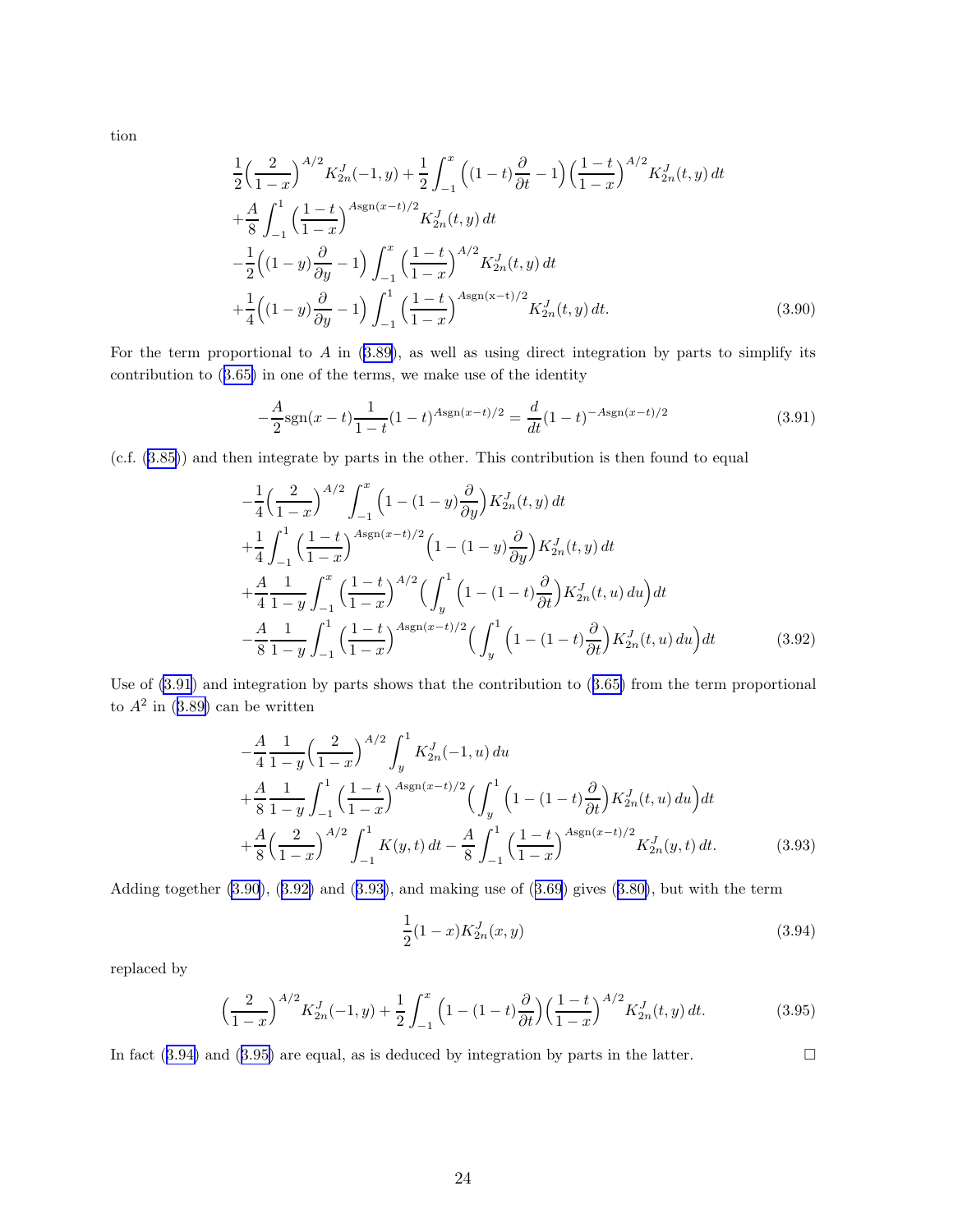<span id="page-24-0"></span>In the orthogonal symmetry limit,  $A = 0$ , the results of Proposition [11](#page-20-0) can be written

$$
f^{22}(x,y) = \begin{cases} \frac{1}{2}K_{2n}^{L}(x,y) - \frac{1}{2}\frac{\partial}{\partial y}\int_{0}^{x} K_{2n}^{L}(t,y) dt, & \text{Laguerre} \\ \frac{1}{2}(1-x)K_{2n}^{J}(x,y) - \frac{1}{2}\left((1-y)\frac{\partial}{\partial y}-1\right)\int_{-1}^{x} K_{2n}^{J}(t,y) dt, & \text{Jacobi} \end{cases}
$$
(3.96)

$$
2f^{12}(x,y) = \frac{\partial}{\partial x} f^{22}(x,y) \tag{3.97}
$$

$$
\frac{1}{2}f^{21}(x,y) = -\frac{1}{2}\text{sgn}(x-y) - \int_{x}^{y} f^{22}(x,t) dt.
$$
\n(3.98)

The form of  $f^{22}(x, y)$  given here is different to the form known from earlier literature (see Section [5.1\)](#page-31-0).

It is also of interest to specialize Proposition [11](#page-20-0) in the symplectic symmetry limit,  $A \rightarrow -\infty$ . Integration by parts shows

$$
f^{22}(x,y) \sim \begin{cases} \frac{1}{2}K_{2n}^{L}(x,y) + \frac{1}{2}\frac{\partial}{\partial x}\int_{y}^{\infty} K_{2n}^{L}(t,x) dt, & \text{Laguerre} \\ \frac{1}{2}(1-x)K_{2n}^{J}(x,y) + \frac{1}{2}\frac{1-x}{1-y}\Big((1-x)\frac{\partial}{\partial x} - 1\Big)\int_{y}^{1} K_{2n}^{J}(t,x) dt, & \text{Jacobi} \end{cases}
$$
(3.99)  

$$
\frac{8}{A^{2}}f^{12}(x,y) \sim \begin{cases} -\int_{y}^{x} f^{22}(t,y) dt, & \text{Laguerre} \\ -\frac{1}{1-x}\int_{y}^{x} \frac{f^{22}(t,y)}{(1-t)} dt, & \text{Jacobi} \end{cases}
$$
(3.100)

$$
\frac{A^2}{8} f^{21}(x, y) \sim \begin{cases} \frac{\partial}{\partial y} f^{22}(x, y), & \text{Laguerre} \\ (1 - y) \frac{\partial}{\partial y} (1 - y) f^{22}(x, y), & \text{Jacobi} \end{cases}
$$
(3.101)

Equivalently, these formulas can be written

$$
\frac{A^2}{8} f^{21}(x, y) \sim \begin{cases} \frac{1}{2} \Big( \int_x^{\infty} K_{2n}^L(y, t) dt - \int_y^{\infty} K_{2n}^L(x, t) dt \Big), & \text{Laguerre} \\ \frac{1}{2} \Big( \frac{1}{1-x} \int_x^1 K_{2n}^J(y, t) dt - \frac{1}{1-y} \int_y^1 K_{2n}^J(x, t) dt \Big), & \text{Jacobi} \end{cases}
$$
(3.102)

$$
f^{22}(x,y) \sim \begin{cases} \frac{\partial}{\partial x} \frac{A^2}{8} f^{21}(y,x), & \text{Laguerre} \\ (1-x) \frac{\partial}{\partial x} (1-x) \frac{A^2}{8} f^{21}(y,x), & \text{Jacobi} \end{cases}
$$
(3.103)

$$
\frac{8}{A^2} f^{12}(x, y) \sim \begin{cases}\n-\frac{\partial}{\partial y \partial x} \frac{A^2}{8} f^{21}(x, y), & \text{Laguerre} \\
-(1-x)(1-y) \frac{\partial^2}{\partial x \partial y}(1-x)(1-y) \frac{A^2}{8} f^{21}(y, x), & \text{Jacobi}\n\end{cases}
$$
\n(3.104)

Defining

$$
\tilde{f}^{21}(x,y) = \begin{cases} \lim_{A \to -\infty} \frac{A^2}{8} f^{21}(x,y), & \text{Laguerre} \\ (1-x)(1-y) \lim_{A \to -\infty} \frac{A^2}{8} f^{21}(x,y), & \text{Jacobi} \end{cases}
$$
(3.105)

it follows from (3.102)–(3.104), the first equality in [\(3.65](#page-20-0)) and the quaternion determinant formula [\(1.31\)](#page-5-0), thatthe k-point correlation is identical in structure to ([3.64](#page-19-0)), but with  $f^{12}$  replaced by  $\tilde{f}^{21}$ . Furthermore, comparing (3.102) and (3.105) with [\(3.59\)](#page-18-0),([3.60](#page-18-0)) we see that

$$
\tilde{f}^{21}(x,y) = 2f_{\text{ee}}^{12}(x,y). \tag{3.106}
$$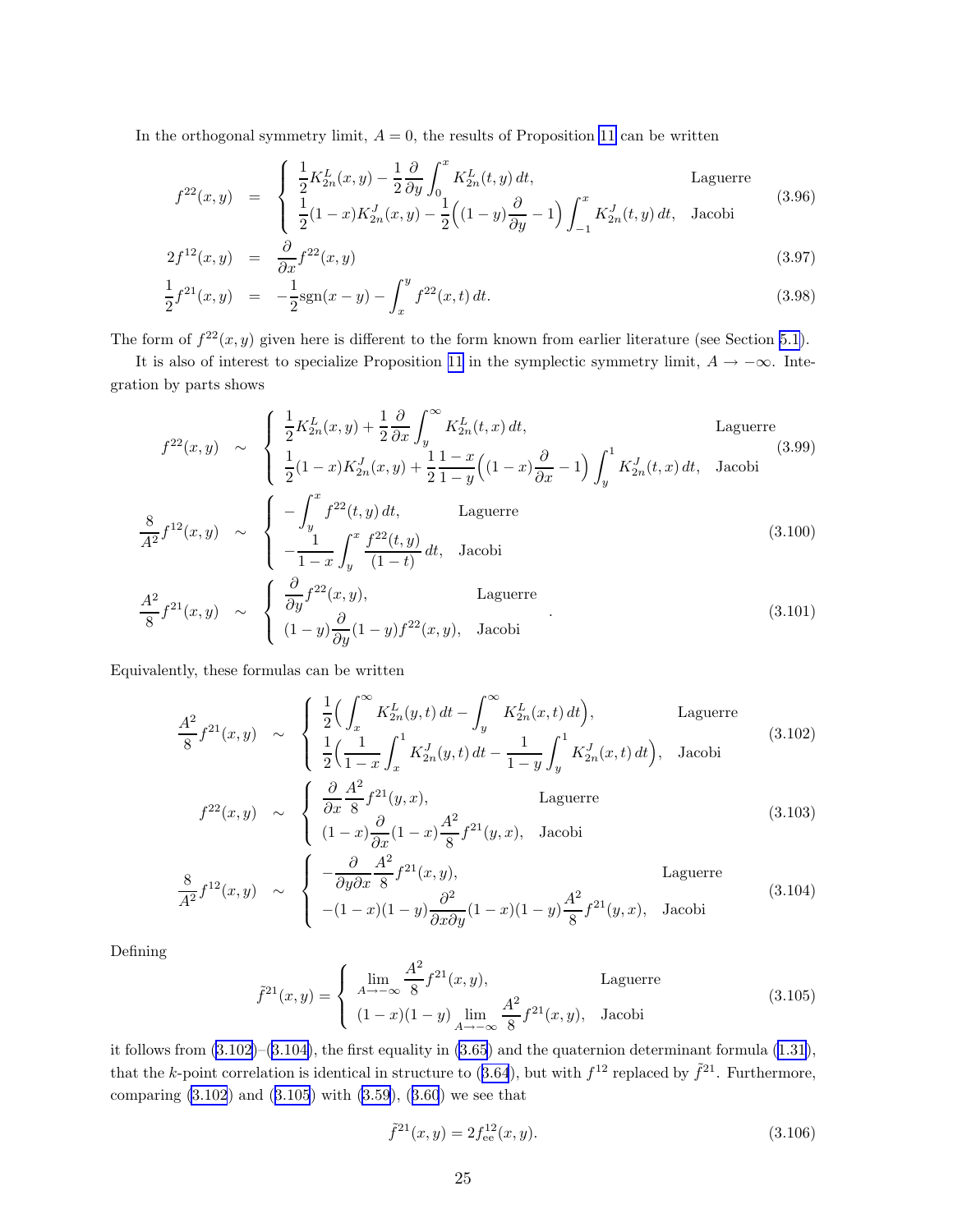<span id="page-25-0"></span>This is consistent with the fact that both the even-even correlation [\(3.64](#page-19-0)) and the  $A \to -\infty$  limit of the parity blind correlations coincide with the correlations for the corresponding symplectic ensemble (the factorof 2 in ([3.106](#page-24-0)) is due to the double degeneracy inherent in the  $A \to -\infty$  limit).

### 3.5 Summation formulas — the odd-even and even-odd blocks

The blocks  $f_{\text{eo}}$  and  $f_{\text{oe}}$  in [\(3.7\)](#page-9-0) are duals in the sense of [\(3.2](#page-9-0)), and thus

$$
f_{\rm eo}(y,x) = \begin{bmatrix} f_{\rm oe}^{22}(x,y) & -f_{\rm oe}^{12}(x,y) \\ -f_{\rm oe}^{21}(x,y) & f_{\rm oe}^{11}(x,y) \end{bmatrix}.
$$

Consequently,it suffices to consider one of these blocks,  $f_{oe}$  say. Now, analogous to the formulas  $(3.65)$  $(3.65)$ ([3.67\)](#page-20-0) expressing the elements of the matrix  $f(x, y)$  in terms of  $f_{ee}^{21}$ , we can express the elements of  $f_{oe}(x, y)$  in terms of  $f_{ee}^{21}$ . Thus we see from [\(3.7\)](#page-9-0) that

$$
f_{oe}^{11}(x,y) = f_{ee}^{21}(x,y)
$$
  
\n
$$
f_{oe}^{12}(x,y) = -\int_{y}^{\infty} \kappa(t,y)f_{ee}^{21}(x,t) dt = -f_{ee}^{11}(y,x)
$$
  
\n
$$
f_{oe}^{21}(x,y) = \int_{-\infty}^{x} \kappa(x,t)f_{ee}^{21}(t,y) dt
$$
  
\n
$$
f_{oe}^{22}(x,y) = -\kappa(x,y) - \int_{-\infty}^{x} dt \kappa(x,t) \int_{y}^{\infty} ds \kappa(s,y)f_{ee}^{21}(t,s).
$$
\n(3.107)

The last two formulas can be rewritten to read

$$
f_{oe}^{21}(x,y) = -f^{22}(x,y) + f_{ee}^{11}(x,y)
$$
  
\n
$$
f_{oe}^{21}(x,y) = -\kappa(x,y) - \int_{y}^{\infty} \kappa(s,y)f^{22}(x,s) ds + f_{ee}^{12}(x,y).
$$
\n(3.108)

The only quantity in these formulas which is not known explicitly from our study of the even-even blocks and the parity blind case is the integral in (3.108). Its simplified form is readily computed.

Proposition 12. In the Laguerre case

$$
\int_{y}^{\infty} \kappa(s, y) f^{22}(x, s) ds = \frac{1}{2} \int_{0}^{x} e^{A(x-t)/2} K_{2n}^{L}(t, y) dt + \frac{1}{2} \int_{0}^{x} dt e^{A(x-t)/2} \int_{y}^{\infty} du \frac{\partial}{\partial t} K_{2n}^{L}(u, t) + \frac{1}{2} e^{Ax/2} \int_{y}^{\infty} K_{2n}^{L}(0, t) dt
$$
\n(3.109)

while in the Jacobi case

$$
\int_{y}^{\infty} \kappa(s, y) f^{22}(x, s) ds = \frac{1}{2} (1 - y) \int_{-1}^{x} \left(\frac{1 - t}{1 - x}\right)^{A/2} K_{2n}^{J}(t, y) dt
$$

$$
- \frac{1}{2} \int_{-1}^{x} dt \left(\frac{1 - t}{1 - x}\right)^{A/2} \int_{y}^{1} du \left(1 - (1 - t) \frac{\partial}{\partial t}\right) K_{2n}^{J}(t, u) + \left(\frac{2}{1 - x}\right)^{A/2} \int_{y}^{1} K_{2n}^{J}(-1, t) dt(3.110)
$$

Proof. In the Laguerre case  $f^{22}(x, s)$  is given by  $(3.77)$ , while in the Jacobi case it is given by  $(3.80)$ . Substituting these formulas as appropriate, and simplifying according to the strategy of the proof of Proposition [11](#page-20-0) gives the stated formulas.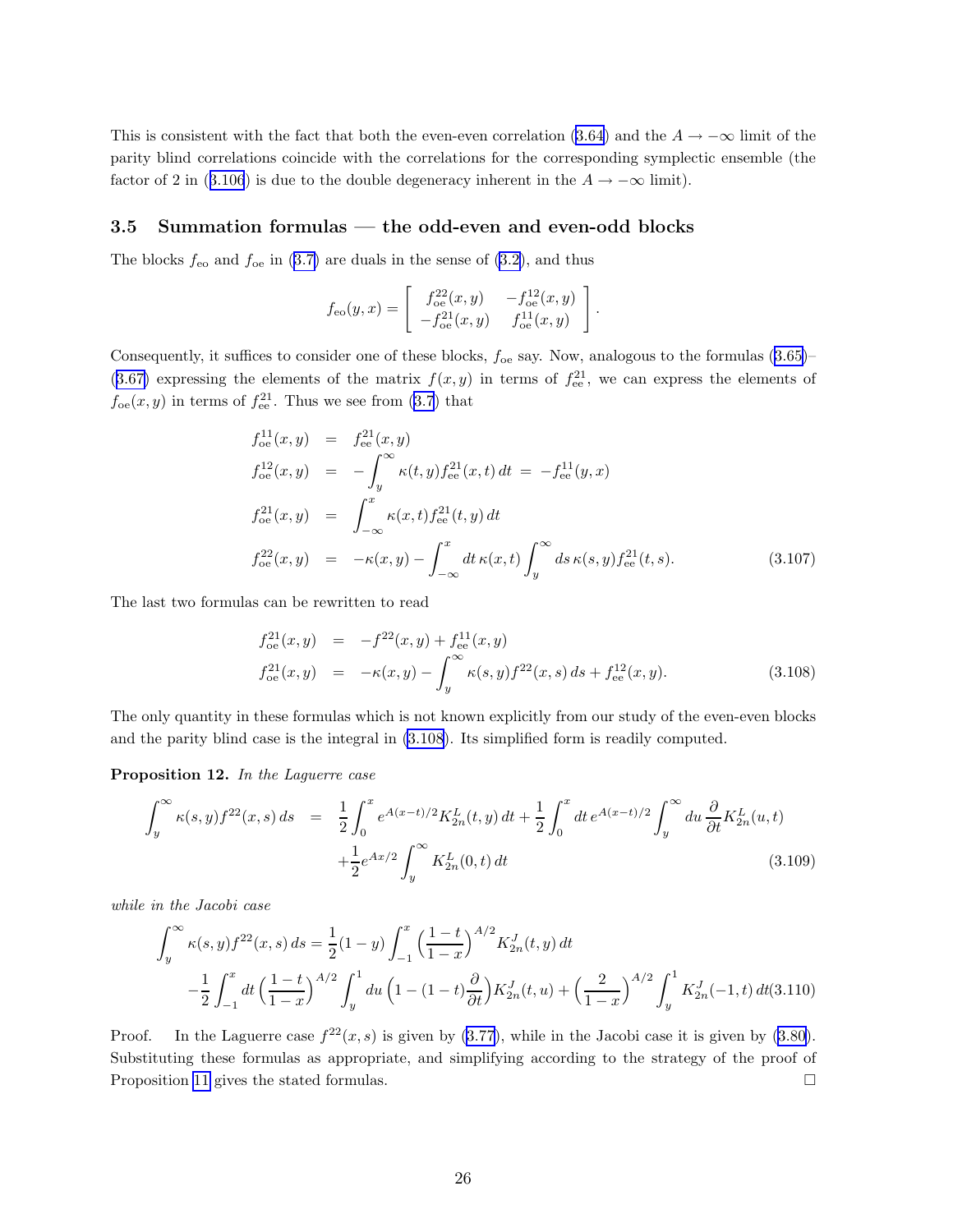### <span id="page-26-0"></span>3.6 Summation formulas — the odd-odd block

We read off from([3.7\)](#page-9-0) that

$$
f_{oo}^{11}(x, x') = f_{oo}^{22}(x, x') = -f_{oe}^{21}(x', x)
$$
  
\n
$$
f_{oo}^{12}(x, x') = -f_{ee}^{22}(x, x')
$$
  
\n
$$
f_{oo}^{21}(x, x') = \int_{-\infty}^{x} dt \kappa(x, t) \int_{-\infty}^{x'} ds \kappa(x', s) f_{oe}^{21}(t, s)
$$
  
\n
$$
= f^{21}(x, x') + f_{ee}^{12}(x, x') - f_{oe}^{22}(x', x) - f_{oe}^{22}(x, x').
$$
\n(3.111)

Thequantity  $f_{oe}^{21}$  is specified by ([3.108](#page-25-0)) (with  $f^{22}$  and  $f_{ee}^{11}$  therein having the explicit forms ([3.77](#page-21-0)), ([3.80\)](#page-21-0) and([3.62\)](#page-19-0), [\(3.63\)](#page-19-0) respectively);  $f_{ee}^{22}$  is given by the explicit forms [\(3.79\)](#page-21-0), [\(3.82](#page-21-0));  $f_{ee}^{12}$  by ([3.59\)](#page-18-0), [\(3.60\)](#page-18-0);  $f_{\text{oe}}^{22}$  by [\(3.108](#page-25-0)) (with  $f_{\text{ee}}^{12}$  given as noted, and the integral by Proposition [12](#page-25-0)).

### 4 Scaled form of the correlations

#### 4.1 Superimposed orthogonal ensembles with a parameter

Consider first the Laguerre case. To leading order, the support of the spectrum for the LOE is [0, 4n]. As has been identified in previous studies (see e.g. [\[14](#page-45-0)]), there are three distinct scaling regimes in which different limiting forms of the correlations are obtained. These are the hard edge, specified by the change of scale

$$
x_j \mapsto X_j/4n,\tag{4.1}
$$

the bulk of the spectrum, specified by

$$
x_j \mapsto c + \pi X_j / \sqrt{n}, \qquad 0 < c < 4n \text{ (fixed)}
$$
\n
$$
(4.2)
$$

and the soft edge, specified by

$$
x_j \mapsto 4n + 2(2n)^{1/3} X_j. \tag{4.3}
$$

In general, under the linear change of scale

$$
x_j = a(n) + b(n)X_j,
$$

the correlation functions transform to correlation functions in the new variables  $\{X_i\}$  according to

$$
\rho_k(X_1, \dots, X_k) = (b(n))^k \rho_k(x_1, \dots, x_k).
$$
\n(4.4)

The significance of the particular scales  $(4.1)$ – $(4.3)$  is that

$$
\rho_k^{\text{scaled}}(X_1, \dots, X_k) := \lim_{n \to \infty} (b(n))^k \rho_k \left( a(n) + b(n)X_1, \dots, a(n) + b(n)X_k \right) \tag{4.5}
$$

is well defined.

For the parameter dependent extension of the LOE([1.4\)](#page-1-0), and the parameter dependent extension of thesuperimposed ensemble LOE ∪LOE  $(1.8)$  $(1.8)$ , we expect the hard edge, bulk and soft edge scaled limits to again all be well defined provided the scale of the parameter  $A$  is suitably chosen. The correct choice can be anticipated by the requirement that the quantity  $e^{A(x-y)/2}$  occurring in the formulas [\(2.15](#page-8-0)) and  $(3.77)$  $(3.77)$ – $(3.79)$  $(3.79)$  be of order unity in the scaled limit. This is achieved by

$$
A \mapsto \begin{cases} 4n\alpha, & \text{hard edge} \\ \sqrt{n}\alpha/\pi, & \text{bulk} \\ \alpha/2(2n)^{1/3}, & \text{soft edge,} \end{cases}
$$
(4.6)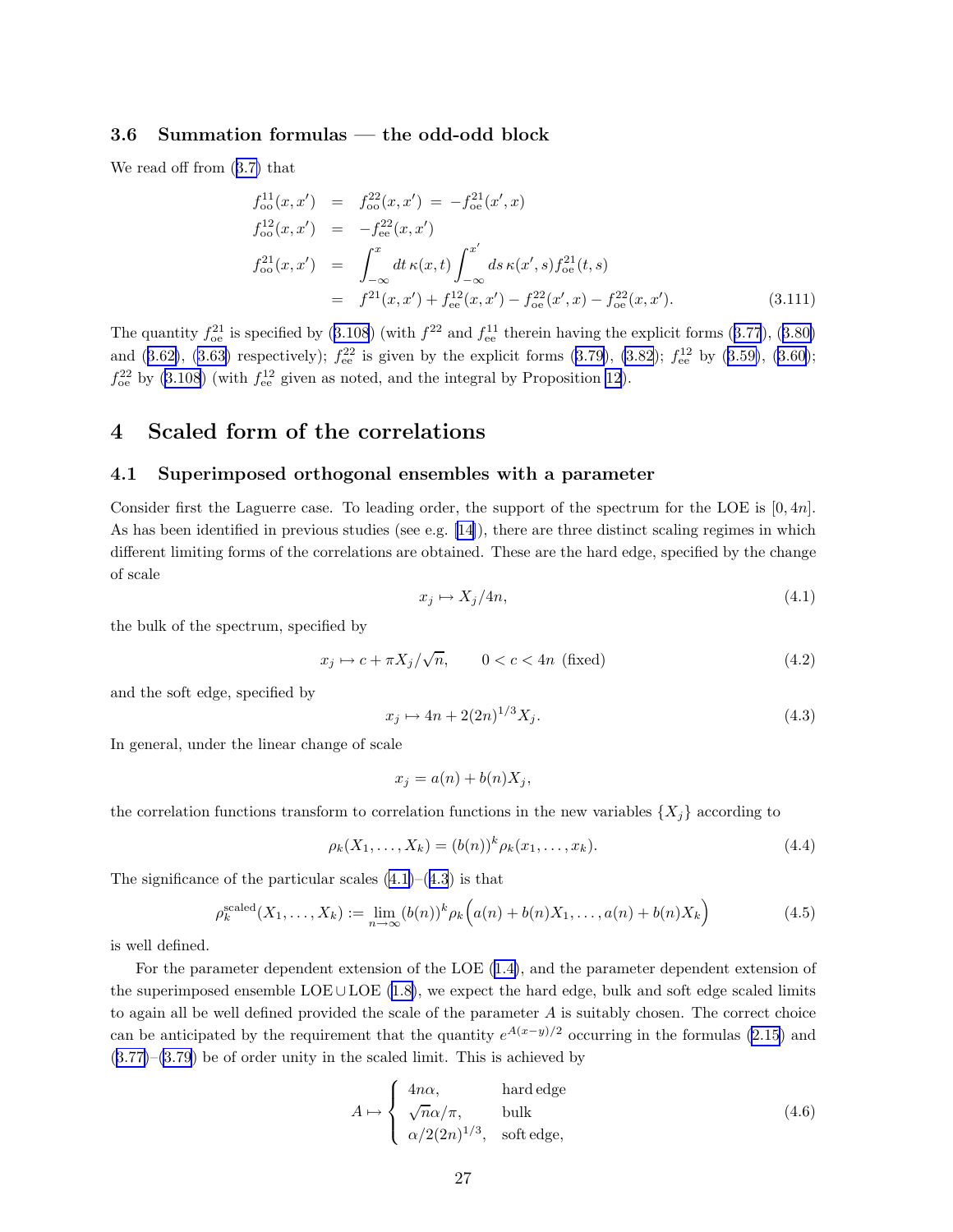<span id="page-27-0"></span>where  $\alpha$  denotes the scaled parameter.

Let $c, \omega > 0$  be otherwise arbitrary fixed real numbers. Using the asymptotic formulas [[37\]](#page-46-0)

$$
e^{-x/2}x^{a/2}L_n^a(x) = n'^{-a/2}\frac{(n+a)!}{n!}J_a(2(n'x)^{1/2}) + R_1,
$$
\n
$$
n' = n + (a+1)/2, \qquad R_1 = \begin{cases} x^{5/4}O(n^{a/2-3/4}), & cn^{-1} \le x \le \omega \\ x^{a/2+2}O(n^a), & 0 < x \le cn^{-1} \end{cases}
$$
\n(4.7)

where  $J_a(z)$  denotes the Bessel function of order a,

$$
e^{-x/2}x^{a/2}L_n^a(x) = n^{a/2}\frac{1}{\pi^{1/2}(nx)^{1/4}} \bigg( \cos(2(nx)^{1/2} - a\pi/2 - \pi/4) + (nx)^{-1/2}O(1) \bigg), \quad cn^{-1} \le x \le \omega \tag{4.8}
$$

and [\[35\]](#page-46-0)

$$
e^{-x/2}x^{a/2}L_n^a(x) = n^{a/2} \left(\frac{(-1)^n}{2^a(2n)^{1/3}} \text{Ai}(t) + \mathcal{O}(e^{-t})\mathcal{O}(n^{-1/3})\right)
$$
(4.9)

where  $x = 4n + 2 + 2(2n)^{1/3}t$ ,  $t \in [t_0, \infty)$ , it is straightforward to derive the well known formulas

$$
K^{\text{hard}}(X, Y) := \lim_{n \to \infty} \frac{1}{4n} K^{L} \left( \frac{X}{4n}, \frac{Y}{4n} \right)
$$
  
\n
$$
= \chi_{X,Y>0} \frac{J_{a}(X^{1/2}) Y^{1/2} J'_{a}(Y^{1/2}) - X^{1/2} J'_{a}(X^{1/2}) J_{a}(Y^{1/2})}{2(X - Y)} \Big|_{a=0}
$$
  
\n
$$
= \chi_{X,Y>0} \frac{1}{4} \int_{0}^{1} J_{a}(\sqrt{Xt}) J_{a}(\sqrt{Yt}) dt \Big|_{a=0},
$$
  
\n
$$
K^{\text{bulk}}(X, Y) = \frac{\pi}{4} K^{L} \left( \frac{\pi X}{2} + \frac{\pi Y}{2} \right).
$$
 (4.10)

$$
K^{\text{bulk}}(X,Y) := \lim_{n \to \infty} \frac{\pi}{\sqrt{n}} K^L \left( c + \frac{\pi X}{\sqrt{n}}, c + \frac{\pi Y}{\sqrt{n}} \right)
$$
  
\n
$$
= \frac{\sin \pi (X - Y)}{\pi (X - Y)} = \int_0^1 \cos \pi (X - Y) t \, dt
$$
  
\n
$$
K^{\text{soft}}(X,Y) := \lim_{n \to \infty} 2(2n)^{1/3} K^L (4n + 2(2n)^{1/3} X, 4n + 2(2n)^{1/3} Y)
$$
  
\n
$$
= \frac{\text{Ai}(X) \text{Ai}'(Y) - \text{Ai}(Y) \text{Ai}'(X)}{X - X} = \int_0^\infty \text{Ai}(X + t) \text{Ai}(Y + t) \, dt. \tag{4.12}
$$

Wesee from ([2.15\)](#page-8-0) that knowledge of (4.10)–(4.12) immediately gives the scaled form of  $K_{ee}^L(y, y')$ , since we have

 $X - Y$ 

$$
K_{\text{ee}}^{\text{scaled}}(Y, Y') := \lim_{n \to \infty} b(n) K_n^L(y, y') = K^{\text{scaled}}(Y, Y'). \tag{4.13}
$$

 $\boldsymbol{0}$ 

The scaled form of the remaining quantities in [\(2.15](#page-8-0)) is also obtained by formally replacing  $K_n^L$  by  $K^{\text{scaled}}$ . We will see that the derivation is straightforward in the cases of the hard edge and bulk limits. For the soft edge limit the integrations in the formulas for  $K_{\rm eo}^L$  and  $K_{\rm oo}^L$  are to leading order over the interval  $[0, 4n]$  whereas (4.9) applies to the interval  $[4n, \infty)$ . To overcome this difficulty the following identity will be used.

Lemma 13. We have

$$
e^{Ax/2} \int_0^x e^{-Au/2} K_n^L(y, u) du = \left(\frac{A-1}{A+1}\right)^{n-1} e^{A(x-y)/2} \int_y^\infty e^{-(1-A)u/2} \left(\frac{d}{du} L_n(u)\right) du
$$

$$
-e^{Ax/2} \int_x^\infty e^{-Au/2} K_n^L(y, u) du.
$$
(4.14)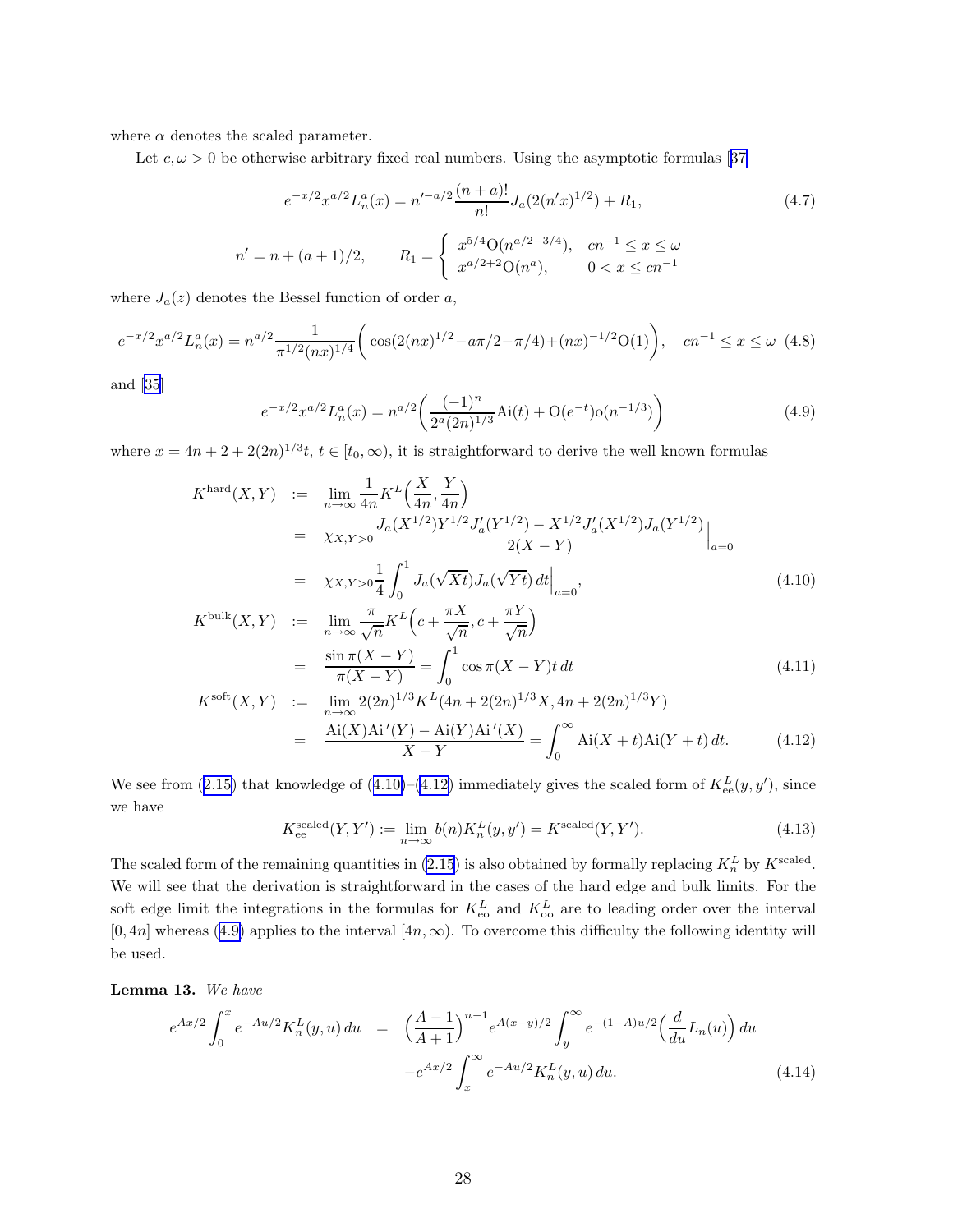<span id="page-28-0"></span>Proof. It follows from the integration formula [\[23](#page-46-0)]

$$
\int_0^{\infty} e^{-(1+A)t/2} L_k(t) dt = \frac{2}{1+A} \left(\frac{A-1}{A+1}\right)^k
$$

that

$$
\int_0^\infty e^{-Au/2} K_n^L(y, u) \, du = \frac{2}{1+A} e^{-y/2} \sum_{l=0}^{n-1} \left(\frac{A-1}{A+1}\right)^l L_l(y). \tag{4.15}
$$

But the sum in (4.15) can, according to([3.20](#page-12-0)), be written as an integral involving a single Laguerre polynomial, and  $(4.14)$  results.

Proposition 14. Let the term "scaled" refer to any of the hard edge, bulk or soft edge limits as specified by  $(4.1)$  $(4.1)$  $(4.1)$ – $(4.6)$  $(4.6)$ . Then in addition to  $(4.13)$  $(4.13)$  we have

$$
K_{\text{eo}}^{\text{scaled}}(Y, X) := \lim_{n \to \infty} K_{\text{eo}}^L(y, x) = -e^{\alpha (X - Y)/2} \chi_{x>y} + e^{\alpha X/2} \int_{-\infty}^X e^{-\alpha v/2} K^{\text{scaled}}(v, Y) dv \quad (4.16)
$$

$$
K_{\text{oe}}^{\text{scaled}}(X,Y) \quad := \quad \lim_{n \to \infty} (b(n))^2 K_{\text{oe}}^L(x,y) \ = \ -e^{-\alpha X/2} \frac{\partial}{\partial X} \left\{ e^{\alpha X/2} K^{\text{scaled}}(X,Y) \right\} \tag{4.17}
$$

$$
K_{\text{oo}}^{\text{scaled}}(X, X') \quad := \quad \lim_{n \to \infty} b(n) K_{\text{oo}}^L(x, x') = -e^{\alpha(X - X')/2} \frac{\partial}{\partial X} \Big\{ e^{\alpha X/2} \int_{-\infty}^{X'} e^{-\alpha v/2} K^{\text{scaled}}(X, v) \, dv \Big\},\tag{4.18}
$$

valid for  $\alpha \leq 0$  in the hard edge and bulk cases, and for all  $\alpha$  in the soft edge case.

Proof. Using the differentiation formula

$$
\frac{d}{dt}L_p^a(t) = -L_{p-1}^{a+1}(t)
$$

onecan check the well known fact that the asymptotic formulas  $(4.7)$  $(4.7)$ – $(4.9)$  $(4.9)$  $(4.9)$  remain valid after differen-tiation.This, together with  $(4.13)$  $(4.13)$ , then implies  $(4.17)$ . Consider next  $K_{\text{eo}}^{\text{hard}}$ . The explicit form of the remainder term in([4.7\)](#page-27-0) implies it does not contribute to the scaled limit([4.1\)](#page-26-0), rather the sole contribution comes from [\(4.13\)](#page-27-0), and this implies (4.16) in the hard edge case (note that the lower terminal in (4.16) canbe replaced by 0 in this case). For the bulk limit we note from  $(4.8)$  and  $(4.9)$  $(4.9)$  that we have

$$
K_{\text{eo}}^{\text{bulk}}(Y, X) = -e^{\alpha(X - Y)/2} \chi_{x>y} + e^{\alpha X/2} \int_{-\infty}^{X} e^{-\alpha v/2} K^{\text{scaled}}(v, Y) \, dv + R,\tag{4.19}
$$

where

$$
R = \lim_{\epsilon \to 0} \lim_{n \to \infty} e^{A\sqrt{n}c/\pi} e^{\alpha X/2} \frac{\pi}{\sqrt{n}} \int_0^{\epsilon} e^{-A\sqrt{n}v/2} K_n^L(v, c) dv,
$$

and in which we are free to choose  $\epsilon < c$ . Now it follows from [\(4.7](#page-27-0)) that

$$
|K_n^L(v, c)| \le \sqrt{n} f(v), \qquad 0 \le v \le \epsilon
$$

where  $f(v)$  is integrable. Thus with  $A \leq 0$  the remainder term R in (4.19) vanishes.

The remaining case is the soft edge limit. We make use of the formula([4.14\)](#page-27-0) and the asymptotic expansion [\(4.9\)](#page-27-0), which together imply

$$
\lim_{n \to \infty \atop \text{soft edge}} b(n)e^{\alpha x/2} \int_0^x e^{-\alpha v/2} K_n^L(v, y) dy
$$
  
=  $e^{-\alpha^3/24} e^{\alpha(X-Y)/2} \int_Y^\infty e^{\alpha u/2} A i(u) du - e^{\alpha X/2} \int_X^\infty e^{-\alpha u/2} K^{\text{soft}}(u, Y) du.$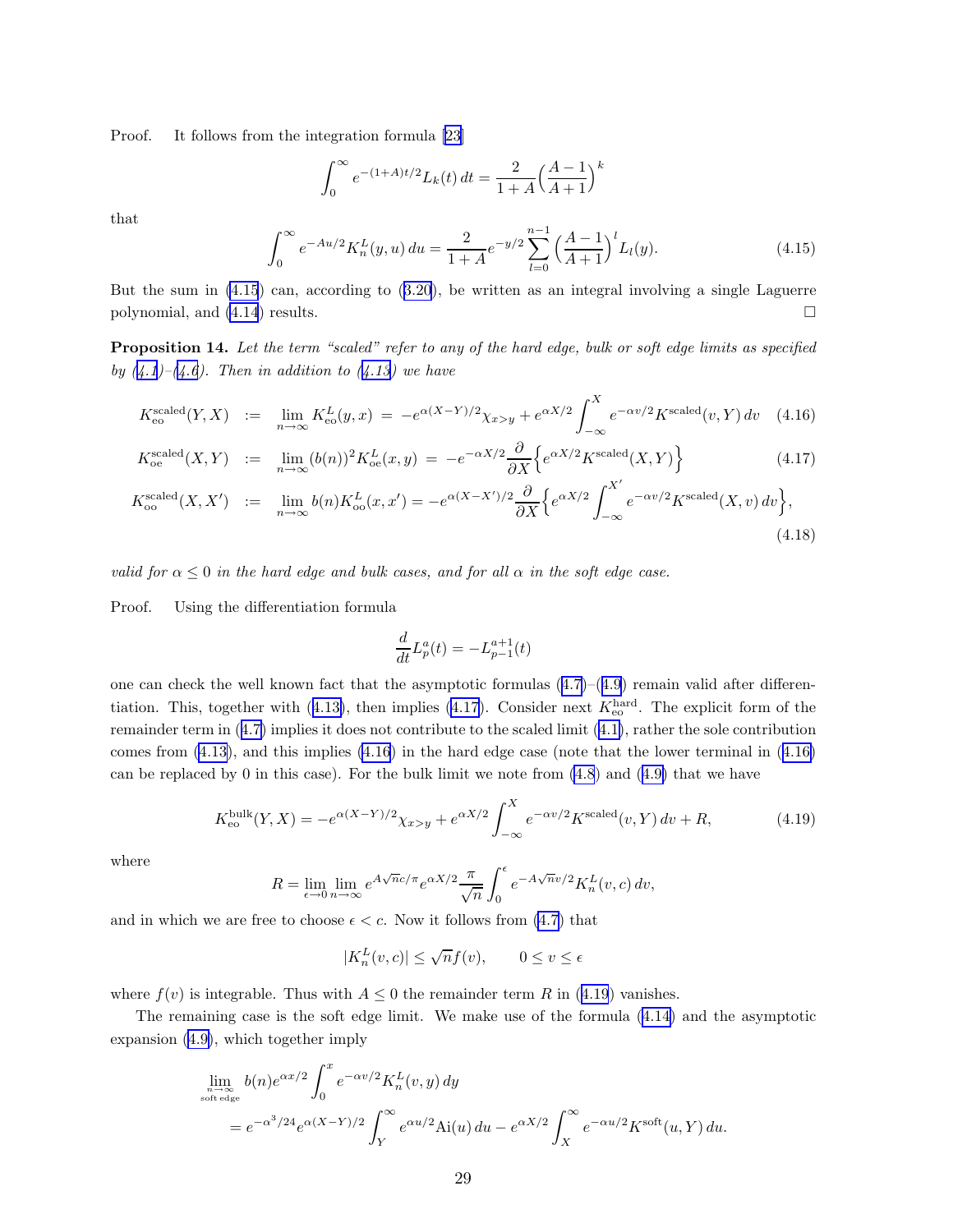<span id="page-29-0"></span>The form([4.16\)](#page-28-0) now follows after making use of the easily verified integration formula

$$
\int_{-\infty}^{\infty} e^{\epsilon t} \text{Ai}(t) dt = e^{\epsilon^3/3}
$$
\n(4.20)

andthe integral form of  $K^{\text{soft}}$  in ([4.12\)](#page-27-0) to deduce that

$$
\int_{-\infty}^{\infty} e^{-\alpha u/2} K^{\text{soft}}(u, Y) du = e^{-\alpha^3/24} e^{-\alpha Y/2} \int_{Y}^{\infty} \text{Ai}(t) e^{\alpha t/2} dt.
$$

Finally, the result [\(4.18](#page-28-0)) follows from the fact, already noted, that the key asymptotic formulas  $(4.7)$  $(4.7)$ – $(4.9)$  $(4.9)$ remain valid under differentiation, together with the method just used to derive  $(4.16)$  $(4.16)$ .  $\square$ 

We now turn our attention to the Jacobi case. Here there is a hard edge scaling limit in the neighbourhoodof both  $x = -1$  and  $x = 1$ , as well as a bulk limit. From previous studies (see e.g. [[33\]](#page-46-0)) we know the appropriate scales are

$$
x \mapsto 1 - \frac{X}{2n^2}, \qquad x \mapsto -1 + \frac{X}{2n^2}
$$
 (4.21)

for the hard edge at  $x = 1$ ,  $x = -1$  respectively, and

$$
x \mapsto \cos \theta_0 - \frac{X}{n} \sin \theta_0 \sim \cos(\theta_0 + \frac{X}{n}), \quad 0 < \theta_0 < \pi \tag{4.22}
$$

in the bulk. For the scaling of the parameter  $A$  we choose

$$
A \mapsto \begin{cases} 4n^2\alpha, & \text{hard edge at } x = 1\\ \alpha, & \text{hard edge at } x = -1\\ n\alpha(1 - \cos\theta_0)/\sin\theta_0, & \text{bulk} \end{cases}
$$
(4.23)

This is suggested by the criterion that the term  $((1-x)/(1-y))^{-A/2}$  tend to a non-constant order one quantity.

A rigorous analysis of the scaling limits for the JOE and JSE has recently been undertaken by Dueñez [[12\]](#page-45-0). Following the methodology therein, we make use of the asymptotic formulas

$$
P_n^{(a,b)}(\cos \theta) = (\pi n)^{-1/2} \left( \sin \frac{\theta}{2} \right)^{-a-1/2} \left( \cos \frac{\theta}{2} \right)^{-b-1/2} \cos(n'\theta + \gamma) + E_1,
$$
  
\n
$$
n' = n + (a+b+1)/2, \qquad \gamma = -\frac{\pi}{2}(a+1/2)
$$
\n(4.24)

for  $0 < \theta < \pi$ , where

$$
E_1 = \theta^{-a-3/2} O(n^{-3/2}), \qquad \text{uniformly for } c/n \le \theta \le \pi - \epsilon \ (c, \epsilon \ll 1)
$$

and

$$
\left(\sin\frac{\theta}{2}\right)^{a}\left(\cos\frac{\theta}{2}\right)^{b}P_{n}^{(a,b)}(\cos\theta) = n^{-a}\frac{\Gamma(n+a+1)}{n!}\sqrt{\frac{\theta}{\sin\theta}}J_{a}(n'\theta) + E_{2}
$$
\n(4.25)

for  $0 \leq \theta < \pi$ , where

$$
E_2 = \begin{cases} \theta^{1/2}O(n^{-3/2}), & c/n \le \theta \le \pi - \epsilon \\ \theta^{a+2}O(n^a), & 0 < \theta \le c/n, \end{cases}
$$

again uniformly in  $\theta$ . The asymptotic form (4.24) is dominant in the bulk, while (4.25) is dominant for the hard edge at  $x = 1$ . To study the hard edge at  $x = -1$ , we make use of the fact that

$$
P_n^{(a,b)}(-\cos\theta) = P_n^{(b,a)}(\cos\theta),
$$

and then use (4.25). The strategy of the proof of Proposition [14](#page-28-0) then yields the following forms for the matrix elements determining the scaled correlations.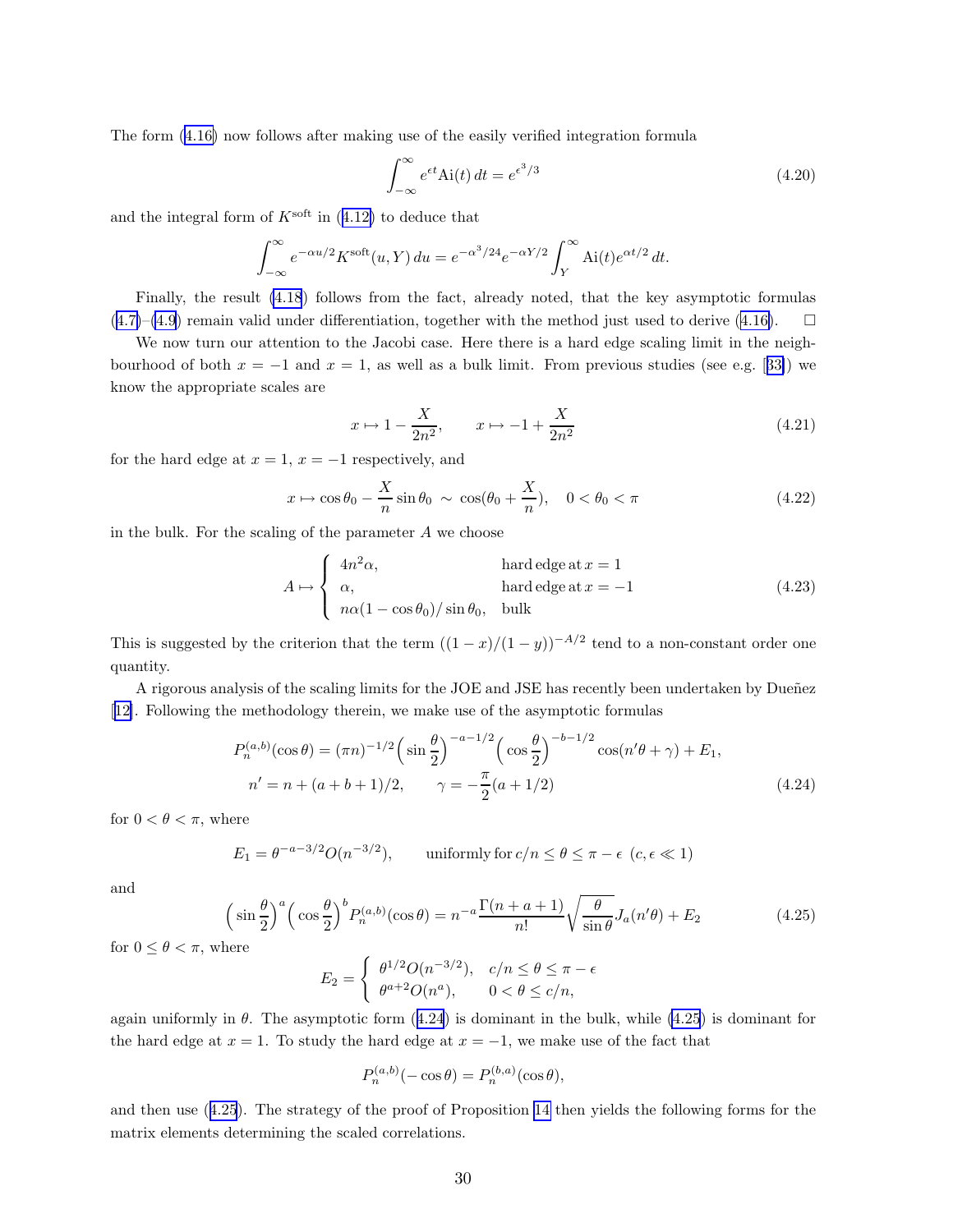<span id="page-30-0"></span>**Proposition 15.** The results of Proposition [14](#page-28-0) hold for the scaled limit of the matrix elements  $(2.16)$  $(2.16)$  in the bulk and for the hard edge at  $x = -1$ . For the hard edge at  $x = 1$  we have

$$
K_{\text{ee}}^{\text{hard}}(Y, Y') = \left(\frac{Y}{Y'}\right)^{1/2} K^{\text{hard}}(Y, Y')
$$
  
\n
$$
K_{\text{ee}}^{\text{hard}}(Y, X) = -\left(\frac{X}{Y}\right)^{-\alpha/2} \chi_{x>y} + \frac{Y^{1/2}}{X^{\alpha/2}} \int_{X}^{\infty} v^{(\alpha - 1)/2} K^{\text{hard}}(v, Y) dv
$$
  
\n
$$
K_{\text{oe}}^{\text{hard}}(X, Y) = \frac{X^{\alpha/2}}{Y^{1/2}} \frac{\partial}{\partial X} \left\{ X^{(1-\alpha)/2} K^{\text{hard}}(X, Y) \right\}
$$
  
\n
$$
K_{\text{oo}}^{\text{hard}}(X, X') = \left(\frac{X}{X'}\right)^{\alpha/2} \frac{\partial}{\partial X} \left\{ X^{(1-\alpha)/2} \int_{X'}^{\infty} v^{(\alpha - 1)/2} K^{\text{hard}}(X, v) dv \right\},
$$
(4.26)

valid for parameter values  $\alpha < 3/2$ . Here K<sup>hard</sup> refers to [\(4.10\)](#page-27-0), but without the restriction  $a = 0$ .

### 4.2 Decimated orthogonal ensembles with a parameter

The scaling limits introduced in the previous subsection in relation to the superimposed orthogonal ensembles with a parameter all carry over to the decimated orthogonal ensembles with a parameter. Furthermore, the strategies used to derive the scaled limits in Propositions [14](#page-28-0) and [15](#page-29-0) again suffice to derive the scaled limits of the matrix elements determining the correlations for the decimated Laguerre and Jacobi orthogonal ensembles with a parameter. In the interest of economy of space we will restrict ourselves to presenting the explicit form of the scaling limit for the parity blind correlations only.

Proposition 16. Let the term "scaled" refer to any of the hard edge, bulk or soft edge limits for the parameter dependent Laguerre ensembles as specified by  $(4.1)-(4.6)$  $(4.1)-(4.6)$  $(4.1)-(4.6)$  $(4.1)-(4.6)$  $(4.1)-(4.6)$ . Then the scaled form of the matrix elements  $(3.77)$  $(3.77)$  $(3.77)$ – $(3.79)$  $(3.79)$  have the explicit form

$$
f_{\text{scaled}}^{22}(X,Y) := \lim_{n \to \infty} b(n) f^{22}(x,y) \Big|_{2n \mapsto n} = \frac{1}{2} K^{\text{scaled}}(X,Y)
$$

$$
- \frac{1}{2} \frac{\partial}{\partial Y} \int_{-\infty}^{X} e^{\alpha (X-t)/2} K^{\text{scaled}}(t,Y) dt - \frac{\alpha}{4} \int_{-\infty}^{X} dt \, e^{\alpha (X-t)/2} \int_{Y}^{\infty} du \, \frac{\partial}{\partial t} K^{\text{scaled}}(u,t) \tag{4.27}
$$

$$
f_{\text{scaled}}^{12}(X,Y) := \lim_{n \to \infty} (b(n))^2 f^{12}(x,y) \Big|_{2n \to n}
$$
  
=  $\frac{1}{4} \Big( \frac{\alpha}{2} + \frac{\partial}{\partial X} \Big) \Big( \frac{\alpha}{2} + \frac{\partial}{\partial Y} \Big) \Big\{ \int_X^{\infty} K^{\text{scaled}}(Y,t) dt - \int_Y^{\infty} K^{\text{scaled}}(X,t) dt \Big\}$  (4.28)  
 $f_{\text{scaled}}^{21}(X,Y) = \lim_{n \to \infty} f^{21}(x,y) \Big|_{x=0} = -e^{\alpha |X-Y|/2} \text{sgn}(X-Y)$ 

$$
{}_{\text{scaled}}^{21}(X,Y) = \lim_{n \to \infty} f^{21}(x,y) \Big|_{2n \mapsto n} = -e^{\alpha |X - Y|/2} \text{sgn}(X - Y)
$$

$$
- \Big\{ \int_{-\infty}^{Y} e^{\alpha (Y - t)/2} K^{\text{scaled}}(X,t) dt - \int_{-\infty}^{X} e^{\alpha (X - t)/2} K^{\text{scaled}}(Y,t) dt \Big\}
$$
(4.29)

Proof.The only new feature of the form of the expressions in  $(3.77)-(3.79)$  $(3.77)-(3.79)$  $(3.77)-(3.79)$  $(3.77)-(3.79)$  $(3.77)-(3.79)$  relative to those in  $(2.15)$  $(2.15)$ is the need to analyze

$$
\int_0^\infty K_{2n}^L(y, u) \, du.
$$

This is done by noting from([3.71\)](#page-20-0) and([3.72\)](#page-20-0) that

$$
\int_0^\infty K_{2n}^L(y, u) du = \frac{1}{2} \int_y^\infty e^{-u/2} L_{2n}(u) du - e^{-y/2} L_{2n}(y)
$$
  
=  $1 - \frac{1}{2} \int_0^y e^{-u/2} L_{2n}(u) du - e^{-y/2} L_{2n}(y).$  (4.30)

Apart from this, we follow the strategy used to deduce the scaled limits in Proposition [14.](#page-28-0)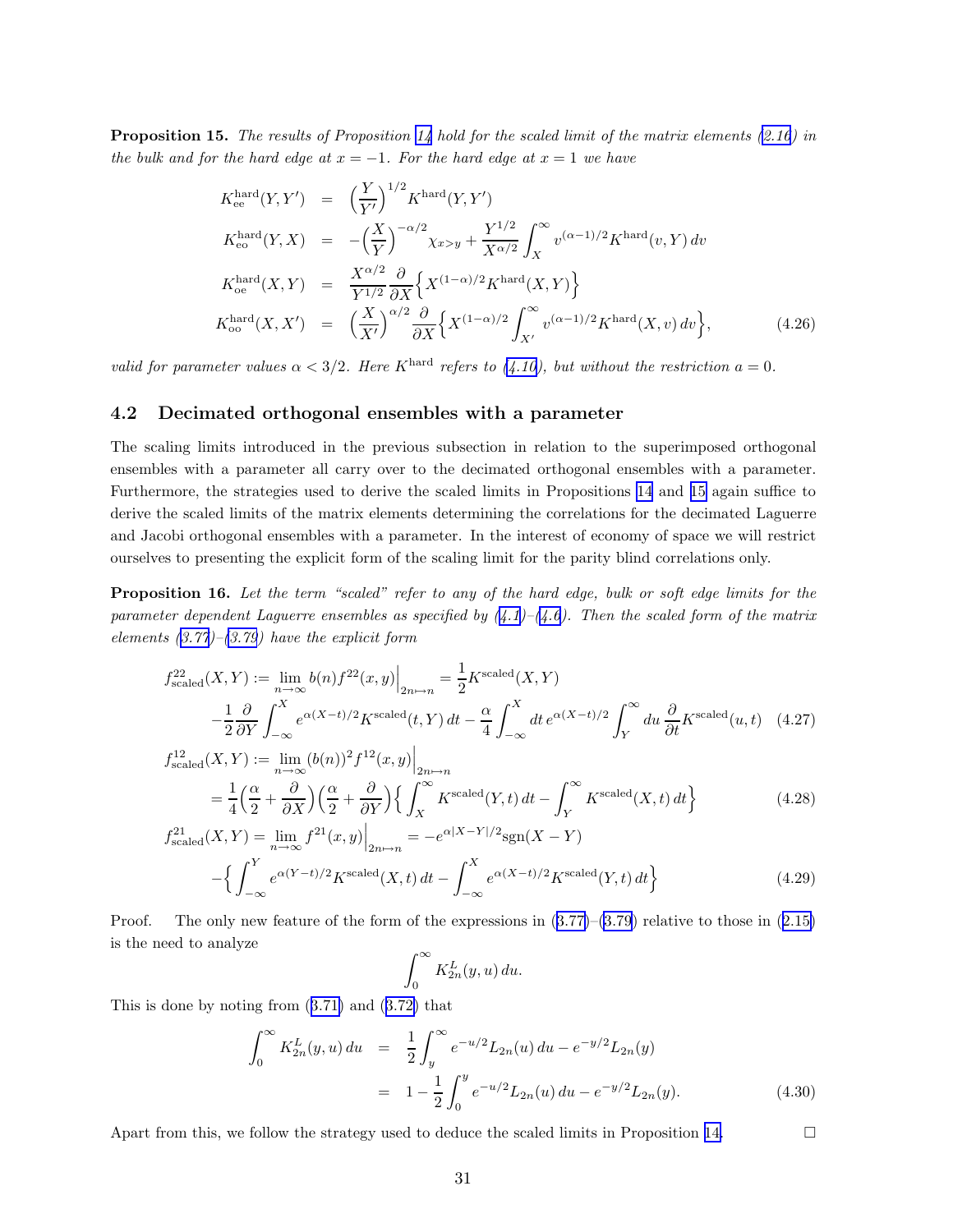<span id="page-31-0"></span>Inthe Jacobi case the analogue of  $(4.30)$  $(4.30)$  is afforded by  $(3.74)$ – $(3.76)$  $(3.76)$ . Using the resulting identity, and employing the strategies used to derive Propositions [14](#page-28-0) and [15](#page-29-0) gives the following result.

**Proposition 17.** The results of Proposition [16](#page-30-0) hold for the scaled limit of the matrix elements  $(3.80)$  $(3.80)$  $(3.80)$ ([3.82](#page-21-0)) in the bulk and for the hard edge at  $x = -1$ . For the hard edge at  $x = 1$  we have

$$
f_{\text{hard}}^{22}(X,Y) = \frac{1}{2} \left(\frac{X}{Y}\right)^{1/2} K^{\text{hard}}(X,Y) + \frac{1}{2} \frac{\partial}{\partial Y} \frac{Y^{1/2}}{X^{\alpha/2}} \int_{X}^{\infty} t^{(\alpha-1)/2} K^{\text{hard}}(t,Y) dt - \frac{\alpha}{4Y} \int_{X}^{\infty} dt \left(\frac{t}{X}\right)^{\alpha/2} \int_{0}^{Y} du \, u^{-1/2} \frac{\partial}{\partial t} t^{1/2} K^{\text{hard}}(u,t) \tag{4.31}
$$

$$
f_{\text{hard}}^{12}(X,Y) = -\frac{1}{4} \left( \frac{\alpha}{2X} - \frac{\partial}{\partial X} \right) \left( \frac{\alpha}{2Y} - \frac{\partial}{\partial Y} \right)
$$
  
 
$$
\times \left\{ Y^{1/2} \int_0^X t^{-1/2} K^{\text{hard}}(Y,t) dt - X^{1/2} \int_0^Y t^{-1/2} K^{\text{hard}}(X,t) dt \right\}
$$
(4.32)

$$
f_{\text{hard}}^{21}(X,Y) = -\left(\frac{X}{Y}\right)^{-\alpha \text{sgn}(X-Y)/2} \text{sgn}(X-Y) + \left\{\frac{X^{1/2}}{Y^{\alpha/2}} \int_{Y}^{\infty} t^{(\alpha-1)/2} K^{\text{hard}}(X,t) dt - \frac{Y^{1/2}}{X^{\alpha/2}} \int_{X}^{\infty} t^{(\alpha-1)/2} K^{\text{hard}}(Y,t) dt \right\}. (4.33)
$$

valid for parameter values  $\alpha < 3/2$ , and where K<sup>hard</sup> refers to ([4.10\)](#page-27-0), but without the restriction  $a = 0$ (both (4.32) and (4.33) have been multiplied by  $-1$  — an operation which leaves qdet[f<sub>hard</sub>] unchanged — so as to formally conserve the relations  $(3.97)$  $(3.97)$  and  $(3.98)$  $(3.98)$ ).

### 5 Discussion

### 5.1 The orthogonal symmetry limit

In the orthogonal symmetry limit  $A = 0$  the matrix elements determining the parity blind correlations arespecified by  $(3.96)$  $(3.96)$ – $(3.98)$  $(3.98)$  $(3.98)$ . We have already remarked that the value of  $f^{11}(x, y)$  implied by  $(3.96)$ differs in structure to that known from previous literature [\[40](#page-47-0), [17, 1](#page-45-0)]. To present the latter, which are valid for general  $a > -1$  in the LOE and general  $a, b > -1$  in the JOE, we introduce generalizations of ([1.32\)](#page-5-0), [\(1.36](#page-5-0)),

$$
K_{n,a}^{L}(x,y) := (xy)^{a/2} e^{-(x+y)/2} \sum_{l=0}^{n-1} \frac{1}{h_{l,a}^{L}} L_{l}^{a}(x) L_{l}^{a}(y)
$$
\n(5.1)

$$
K_{n,a,b}^J(x,y) := \left( (1-x)(1-y) \right)^{(a-1)/2} \left( (1+x)(1+y) \right)^{b/2} \sum_{l=0}^{n-1} \frac{1}{h_{l,a,b}^J} P_l^{(a,b)}(x) P_l^{(a,b)}(y). \tag{5.2}
$$

In (5.1),  $L_l^a$  denotes the Laguerre polynomial of degree l with orthogonality property

$$
\int_0^{\infty} t^a e^{-t} L_m^a(t) L_n^a(t) dt = h_{n,a}^L \delta_{m,n}, \qquad h_{n,a}^L = \frac{\Gamma(a+n+1)}{\Gamma(n+1)},
$$

while in (5.2),  $P_l^{(a,b)}$  $\mathcal{U}^{(a, b)}$  denotes the Jacobi polynomial of degree l with orthogonality property

$$
\int_{-1}^{1} (1-t)^{a} (1+t)^{b} P_{m}^{(a,b)}(t) P_{n}^{(a,b)}(t) dt = h_{n,a,b}^{J} \delta_{m,n},
$$

$$
h_{n,a,b}^{J} = \frac{\Gamma(a+1+n)\Gamma(b+1+n)2^{a+b+1}}{\Gamma(n+1)\Gamma(a+b+1+n)(a+b+1+2n)}.
$$
(5.3)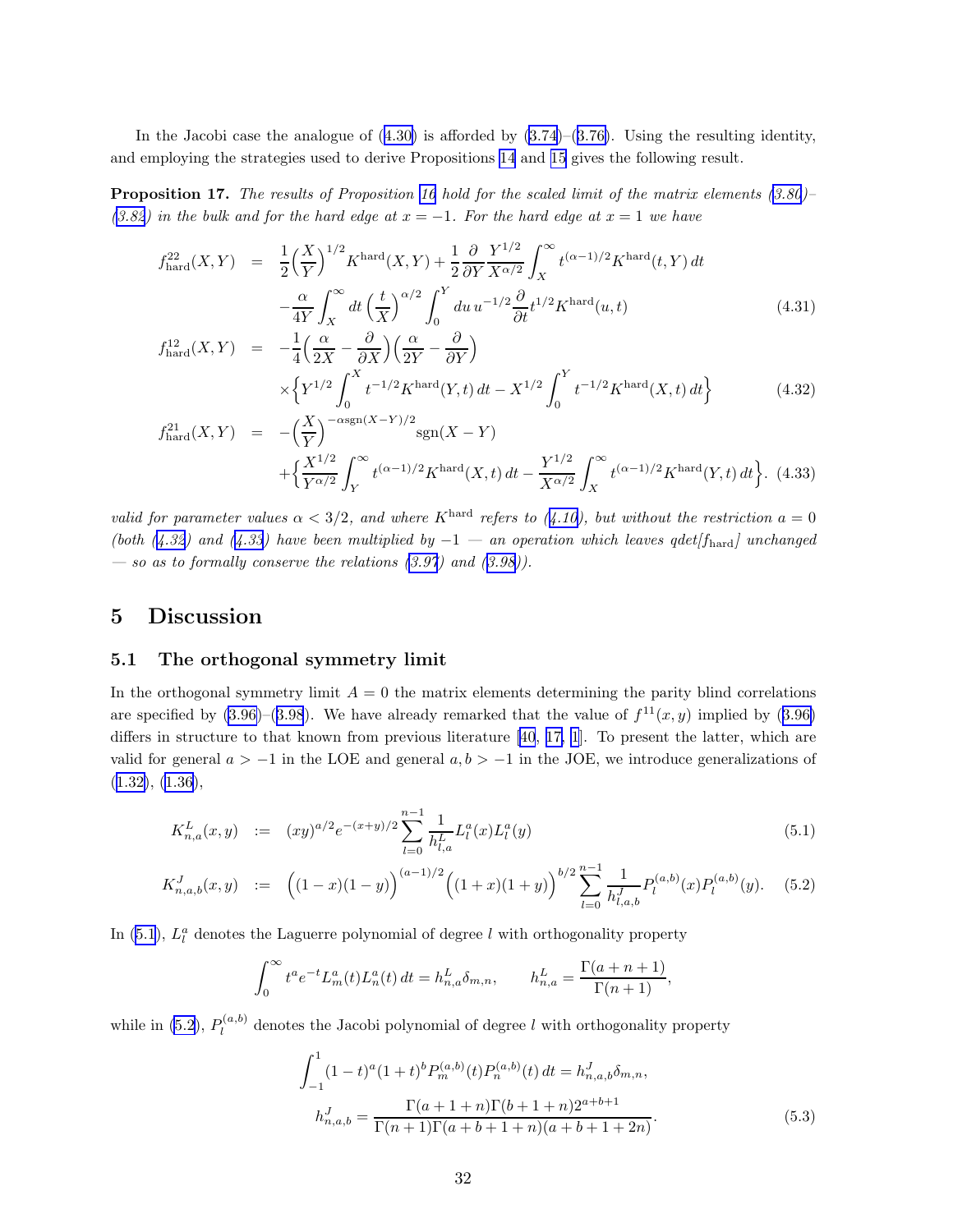<span id="page-32-0"></span>Thecase  $a = 0$  of [\(5.1](#page-31-0)) and  $b = 0$  of ([5.2\)](#page-31-0) reduces to [\(1.32](#page-5-0)) and [\(1.36](#page-5-0)) respectively.

Interms of  $(5.1)$  and  $(5.2)$  $(5.2)$  $(5.2)$ , the results of  $[1]$  give that the k-point distribution for matrix ensembles  $OE_n(x^{a/2}e^{-x/2})$ (LOE) and  $OE_n((1+x)^{b/2}(1-x)^{(a-1)/2})$  (JOE), *n* even, as specified by ([1.11\)](#page-2-0) are given by([1.31](#page-5-0)) with the  $2 \times 2$  matrix f in ([1.31\)](#page-5-0) having as its top left entry

$$
f^{11}(x,y) = \left(\frac{x}{y}\right)^{1/2} K_{n-1,a+1}^L(x,y) - \frac{1}{4h_{n-1,a}^L} y^{a/2} e^{-y/2} L_{n-1}^{a+1}(y) \int_0^\infty \text{sgn}(x-u) L_{n-2}^{a+1}(u) u^{a/2} e^{-u/2} du \tag{5.4}
$$

in the Laguerre case, and

$$
f^{11}(x,y) = (1-x)\left(\frac{1+x}{1+y}\right)^{1/2} K_{n-1,a,b+1}^J(x,y) + \frac{1}{4h_{n-1,a,b}^J} \frac{(a+b+n)(a-1+n)}{(a+b+2n-1)} (1-y)^{(a-1)/2}
$$

$$
\times (1+y)^{b/2} P_{n-1}^{(a,b+1)}(y) \int_{-1}^1 \text{sgn}(x-u) P_{n-2}^{(a,b+1)}(u) (1-u)^{(a-1)/2} (1+u)^{b/2} du, \tag{5.5}
$$

in the Jacobi case. The other entries in the matrix  $f$  are related to  $f^{11}$  by

$$
f^{22}(x,y) = f^{11}(y,x), \quad f^{21}(x,y) = -\frac{1}{2}\text{sgn}(x-y) - \int_x^y f^{11}(x,u) \, du, \quad f^{12}(x,y) = \frac{\partial}{\partial x} f^{11}(x,y), \quad (5.6)
$$

which are identical to the structure of the formulas obtained in Section [3.4](#page-19-0) provided we interchange  $f^{11}$ and $f^{22}$  (recall the first equality in  $(3.65), (3.97), (3.98)$  $(3.65), (3.97), (3.98)$  $(3.65), (3.97), (3.98)$  $(3.65), (3.97), (3.98)$  $(3.65), (3.97), (3.98)$  $(3.65), (3.97), (3.98)$  $(3.65), (3.97), (3.98)$ ).

We know from[[40,](#page-47-0) [17, 1\]](#page-45-0) that (5.4) can be rewritten to read

$$
f^{11}(x,y) = K_{n,a}^L(x,y) + F_1^L(y)F_2^L(x)
$$
\n(5.7)

where

$$
F_1^L(y) = \frac{1}{4h_{n-1,a}^L} y^{a/2} e^{-y/2} L_{n-1}^{a+1}(y)
$$
\n
$$
F_2^L(x) = \left(-4x^{a/2} e^{-x/2} L_{n-1}^a(x) - \int_0^\infty \text{sgn}(x-u) L_{n-2}^{a+1}(u) u^{a/2} e^{-u/2} du\right)
$$
\n
$$
F_2^L(x) = \left(-4x^{a/2} e^{-x/2} L_{n-1}^a(x) - \int_0^\infty \text{sgn}(x-u) L_{n-2}^{a+1}(u) u^{a/2} e^{-u/2} du\right)
$$
\n
$$
(5.8)
$$

$$
= -n \int_0^\infty \text{sgn}(x-t) t^{a/2-1} e^{-t/2} (L_n^a(t) - L_{n-1}^a(t)) dt.
$$
 (5.9)

The formula (5.5) in the Jacobi case can similarly be rewritten.

**Lemma 18.** The formula  $(5.5)$  has the alternative form

$$
f^{11}(x,y) = (1-x)K_{n,a,b}^{J}(x,y) + F_1^{J}(y)F_2^{J}(x)
$$
\n(5.10)

where

$$
F_1^J(y) = \frac{1}{4h_{n-1,a,b}^J} \left(\frac{a+b+n}{a+b-1+2n}\right) (1-y)^{(a-1)/2} (1+y)^{b/2} P_{n-1}^{(a,b+1)}(y) \tag{5.11}
$$

$$
F_2^J(x) = \left(-4(1-x)^{(a+1)/2}(1+x)^{b/2}P_{n-1}^{(a,b)}(x)\right)
$$
  
 
$$
+(a-1+n)\int_{-1}^1 \operatorname{sgn}(x-u)P_{n-2}^{(a,b+1)}(u)(1-u)^{(a-1)/2}(1+u)^{b/2} du\right)
$$
  

$$
=\frac{2n}{2n+a+b}\int_{-1}^1 \operatorname{sgn}(x-u)\left((n+a+b)P_n^{(a,b)}(u)+(n+a)P_{n-1}^{(a,b)}(u)\right)(1-u)^{(a-1)/2}(1+u)^{b/2-1} du.
$$
(5.12)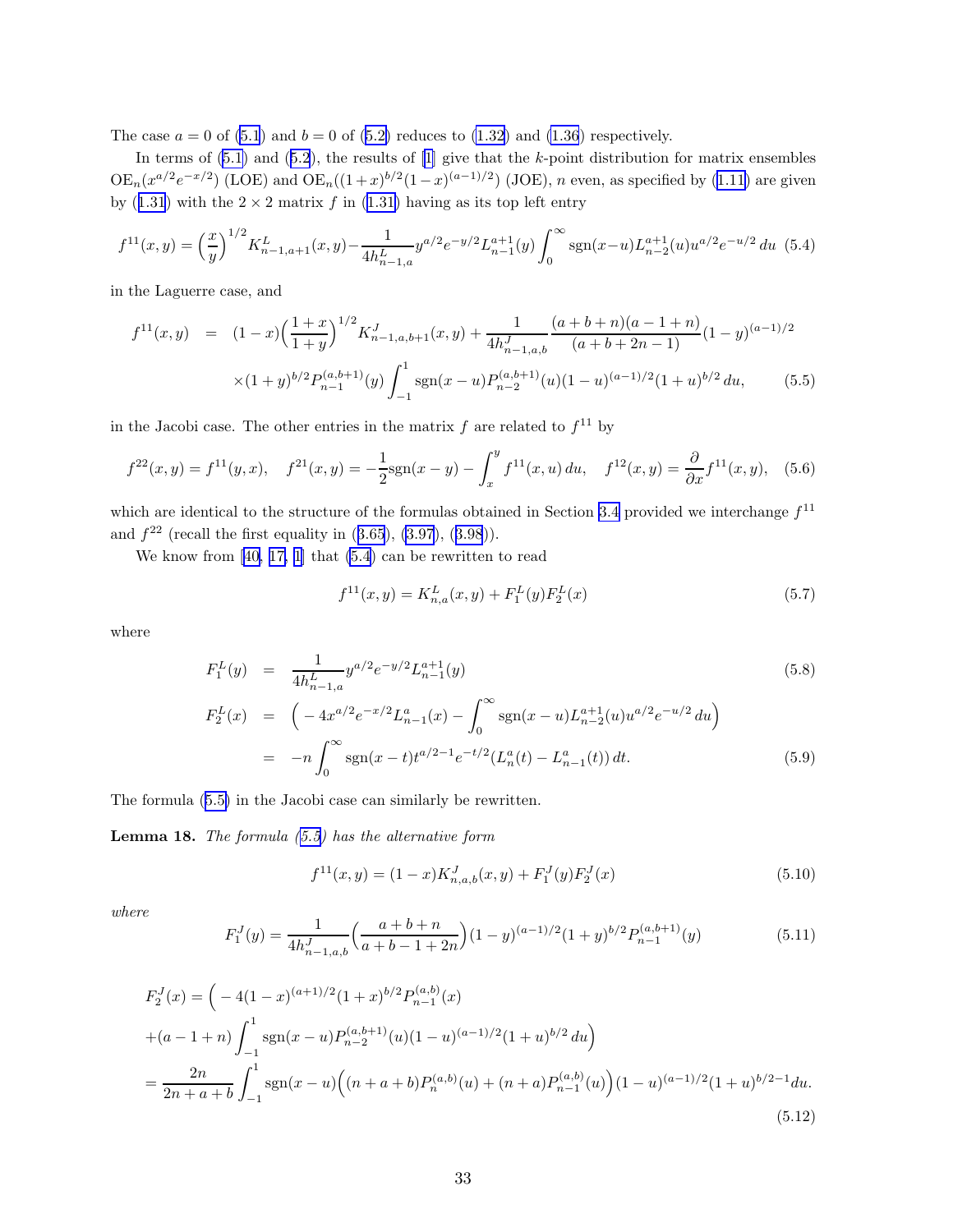<span id="page-33-0"></span>Proof. It follows from([5.3\)](#page-31-0) that

$$
\frac{1}{h^J_{l,a,b+1}} = \frac{(a+b+1+l)(a+b+2+2l)}{2(b+1+l)(a+b+1+2l)} \frac{1}{h^J_{l,a,b}}.
$$

Using this, and the Jacobi polynomial identity

$$
(l + \frac{a+b}{2} + 1)(1+x)P_l^{(a,b+1)}(x) = (l + b + 1)P_l^{(a,b+1)}(x) + (l + 1)P_{l+1}^{(a,b)}(x),
$$

we see that

$$
(1+x)\sum_{l=0}^{n-2} \frac{1}{h_{l,a,b+1}^J} P_l^{(a,b+1)}(x) P_l^{(a,b+1)}(y)
$$
  
= 
$$
\sum_{l=0}^{n-1} \frac{1}{h_{l,a,b}^J} \left( \frac{1}{a+b+1+2l} \right) P_l^{(a,b)}(x) \left\{ (a+b+1+l) P_l^{(a,b+1)}(y) + (a+l) P_{l-1}^{(a,b+1)}(y) \right\}
$$
  

$$
-\frac{1}{h_{n-1,a,b}^J} \left( \frac{a+b+n}{a+b-1+2n} \right) P_{n-1}^{(a,b)}(x) P_{n-1}^{(a,b+1)}(y).
$$

Simplifying the term in the brackets { } using the Jacobi polynomial identity

$$
(a+b+1+l)P_l^{(a,b+1)}(x) + (a+l)P_{l-1}^{(a,b)}(x) = (a+b+1+2l)P_l^{(a,b)}(x),
$$

recallingthe definition ([5.2\)](#page-31-0), and substituting the result in [\(5.5](#page-32-0)) we deduce [\(5.10\)](#page-32-0) with  $F_2^J(x)$  given by the first equality in [\(5.12](#page-32-0)). The second equality in([5.12\)](#page-32-0) can be deduced from the first by verifying that both expressions agree at  $x = 1$ , and then verifying that the derivative of both expressions agrees.  $\square$ 

We now equate the RHSs of the final equation in([5.6\)](#page-32-0), with the substitutions [\(5.7\)](#page-32-0) and [\(5.10](#page-32-0)) (and  $n \mapsto 2n$ , and [\(3.97](#page-24-0)), with the substitution [\(3.96](#page-24-0)). In the Laguerre case this gives

$$
\frac{1}{2}\left(\frac{\partial}{\partial x} + \frac{\partial}{\partial y}\right) K_{2n}^L(x, y) = c_{2n,0}^L \phi_{2n,0}^L(x) \psi_{2n,0}^L(y)
$$
\n(5.13)

where

$$
c_{n,a}^L = \frac{n}{2h_{n-1,a}^L}
$$
  
\n
$$
\phi_{n,a}^L(x) = x^{a/2}e^{-x/2}L_{n-1}^{a+1}(x) = -x^{a/2-1}e^{-x/2}\left(nL_n^a(x) - (n+a)L_{n-1}^a(x)\right)
$$
  
\n
$$
\psi_{n,a}^L(y) = y^{a/2-1}e^{-y/2}\left(L_n^a(y) - L_{n-1}^a(y)\right)
$$
\n(5.14)

(the parameter a has been kept general in  $(5.14)$  for later convenience). Note from  $(5.14)$  that the RHS of  $(5.13)$  is symmetric in x and y, as is the LHS. The substitutions in the Jacobi case give

$$
\frac{1}{2}\Big((1-x)\frac{\partial}{\partial x} + (1-y)\frac{\partial}{\partial y}\Big)(1-x)(1-y)K_{2n}^J(x,y) = c_{2n,a,0}^J \phi_{2n,a,0}^J(x)\psi_{2n,a,0}^J(y) \tag{5.15}
$$

where

$$
c_{n,a,b}^J = \frac{1}{2h_{n-1,a,b}^J} \left( \frac{a+b+n}{a+b-1+2n} \right) \left( \frac{2n}{2n+a+b} \right)
$$
  
\n
$$
\phi_{n,a,b}^J(x) = (1-x)^{(a+1)/2} P_{n-1}^{(a,b+1)}(x)
$$
  
\n
$$
= (1-x)^{(a+1)/2} (1+x)^{b/2-1} \frac{2}{2n+a+b} \left( (n+b) P_{n-1}^{(a,b)}(x) + n P_n^{(a,b)}(x) \right)
$$
  
\n
$$
\psi_{n,a,b}^J(y) = -(1-y)^{(a+1)/2} (1+y)^{b/2-1} \left( (n+a+b) P_n^{(a,b)}(y) + (n+a) P_{n-1}^{(a,b)}(y) \right).
$$
 (5.16)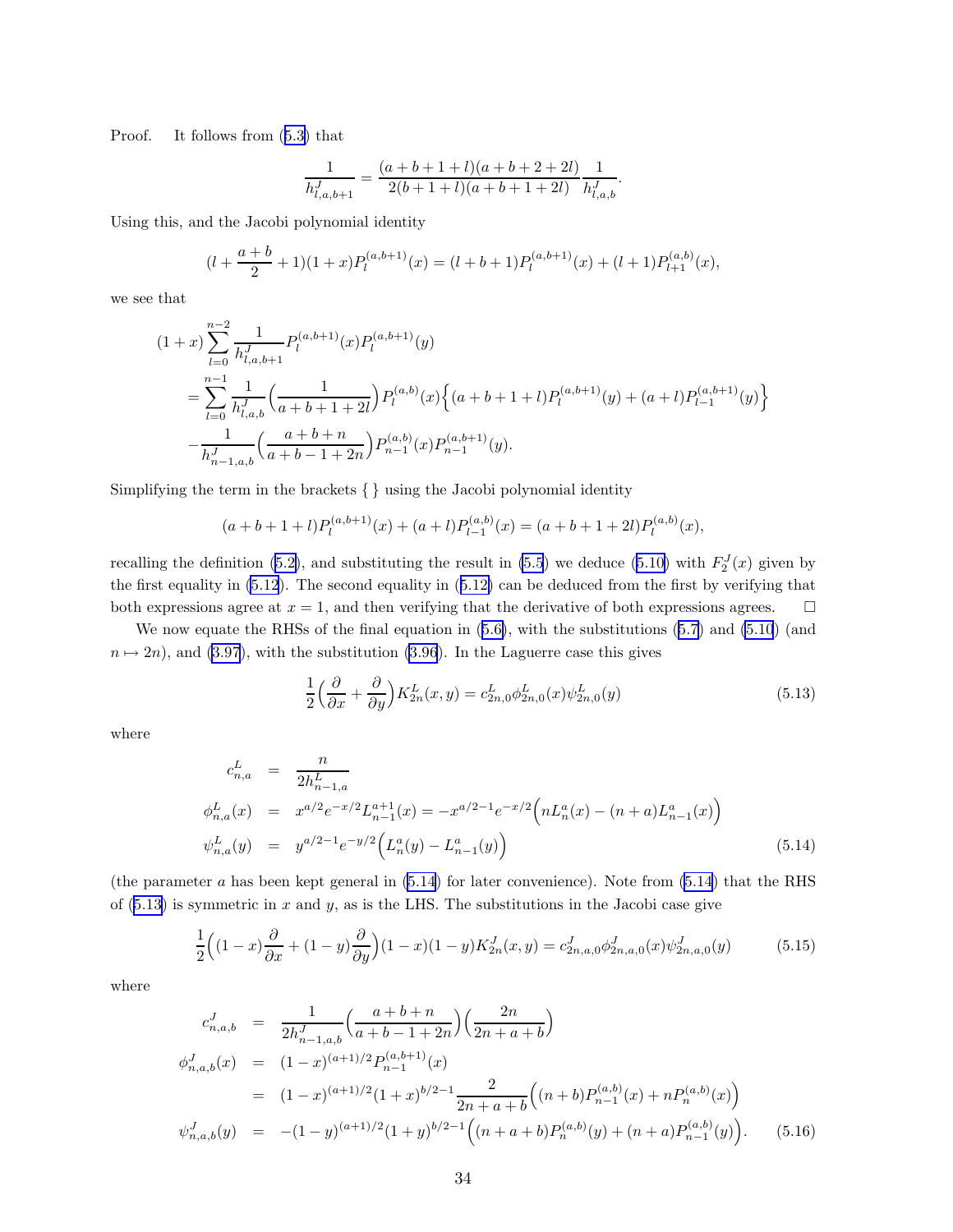<span id="page-34-0"></span>As with [\(5.13\)](#page-33-0), we see from [\(5.16\)](#page-33-0) that the RHS of [\(5.15](#page-33-0)) is symmetric in x and y, as is the LHS.

Theidentity  $(5.13)$  is the special case  $a = 0$  of the identity [[40\]](#page-47-0)

$$
\left(\frac{\partial}{\partial x} + \frac{\partial}{\partial y}\right) K_{n,a}^L(x, y) = c_{n,a}^L \left(\phi_{n,a}^L(x)\psi_{n,a}^L(y) + \phi_{n,a}^L(y)\psi_{n,a}^L(x)\right).
$$
\n(5.17)

A simple consequence of (5.17) is the integral representation [\[29\]](#page-46-0)

$$
K_{n,a}^{L}(x,y) = c_{n,a}^{L} \int_{0}^{\infty} \left( \phi_{n,a}^{L}(x+t) \psi_{n,a}^{L}(y+t) + \phi_{n,a}^{L}(y+t) \psi_{n,a}^{L}(x+t) \right) dt.
$$
 (5.18)

The result [\(5.15\)](#page-33-0) suggests an analogue of (5.17), and (5.18), in the Jacobi case.

**Proposition 19.** With  $K_{n,a,b}^J$  specified by [\(5.2](#page-31-0)), and  $c_{n,a}^J$ ,  $\phi_{n,a,b}^J(x)$ ,  $\psi_{n,a,b}^J(y)$  by [\(5.16](#page-33-0)), we have

$$
\left((1-x)\frac{\partial}{\partial x} + (1-y)\frac{\partial}{\partial y}\right)(1-x)(1-y)K_{n,a,b}^J(x,y) = c_{n,a,b}^J\left(\phi_{n,a,b}^J(x)\psi_{n,a,b}^J(y) + \psi_{n,a,b}^J(x)\phi_{n,a,b}^J(y)\right),
$$
(5.19)

 $and\ consequently,\ for\ 0 < x,y < 1,$ 

$$
4xyK_{n,a,b}^{J}(1-2x,1-2y) = c_{n,a,b}^{J} \int_{0}^{1} \left( \phi_{n,a,b}^{J}(1-xu)\psi_{n,a,b}^{J}(1-yu) + \phi_{n,a,b}^{J}(1-yu)\psi_{n,a,b}^{J}(1-xu) \right) \frac{du}{u}
$$
(5.20)

Proof. We generally follow the strategy used in [\[40\]](#page-47-0) in the Laguerre case. But before doing so we note the general identity

$$
\left((1-x)\frac{\partial}{\partial x} + (1-y)\frac{\partial}{\partial y}\right)\left(\frac{(1-x)^{1/2}(1-y)^{1/2}}{x-y}f\right) = \frac{(1-x)^{1/2}(1-y)^{1/2}}{x-y}\left((1-x)\frac{\partial}{\partial x} + (1-y)\frac{\partial}{\partial y}\right)f.
$$

To make use of this identity we note from the Christoffel-Darboux formula (see e.g. [\[37](#page-46-0)]) that

$$
K_{n,a,b}^{J}(x,y) = ((1-x)(1-y))^{(a-1)/2}((1+x)(1+y))^{b/2}\bar{a}_n \frac{P_n^{(a,b)}(x)P_{n-1}^{(a,b)}(y) - P_n^{(a,b)}(y)P_{n-1}^{(a,b)}(x)}{x-y}
$$

where

$$
\bar{a}_n = \frac{n!}{2^{a+b}} \frac{\Gamma(n+a+b+1)}{\Gamma(n+a)\Gamma(n+b)(2n+a+b)}.
$$

Thus

$$
\begin{aligned}\n\left((1-x)\frac{\partial}{\partial x} + (1-y)\frac{\partial}{\partial y}\right)(1-x)(1-y)K_{n,a,b}^J(x,y) \\
&= \frac{(1-x)^{1/2}(1-y)^{1/2}}{x-y}\bar{a}_n\left((1-x)\frac{\partial}{\partial x} + (1-y)\frac{\partial}{\partial y}\right)\left(q_n(x)q_{n-1}(y) - q_n(y)q_{n-1}(x)\right)\n\end{aligned} \tag{5.21}
$$

where

$$
q_n(x) := (1-x)^{a/2} (1+x)^{b/2} P_n^{(a,b)}(x),
$$

so the task is to compute the action of the operator on the RHS of (5.21).

For this purpose, we note from suitable Jacobi polynomial formulas that

$$
(1 - x2)q'n(x) = (\alpha_0 + \alpha_1 x)qn(x) + \beta_0 qn-1(x)
$$
  

$$
(1 - x2)q'n-1(x) = -\gamma_0 qn(x) - (\alpha_0 + \alpha_1 x)qn-1(x)
$$

with

$$
\alpha_0 + \alpha_1 x = \frac{b^2 - a^2}{2(2n + a + b)} - \frac{(2n + a + b)}{2}x
$$
  

$$
\beta_0 = \frac{2(n + a)(n + b)}{2n + a + b}, \qquad \gamma_0 = \frac{2n(n + a + b)}{2n + a + b}.
$$
 (5.22)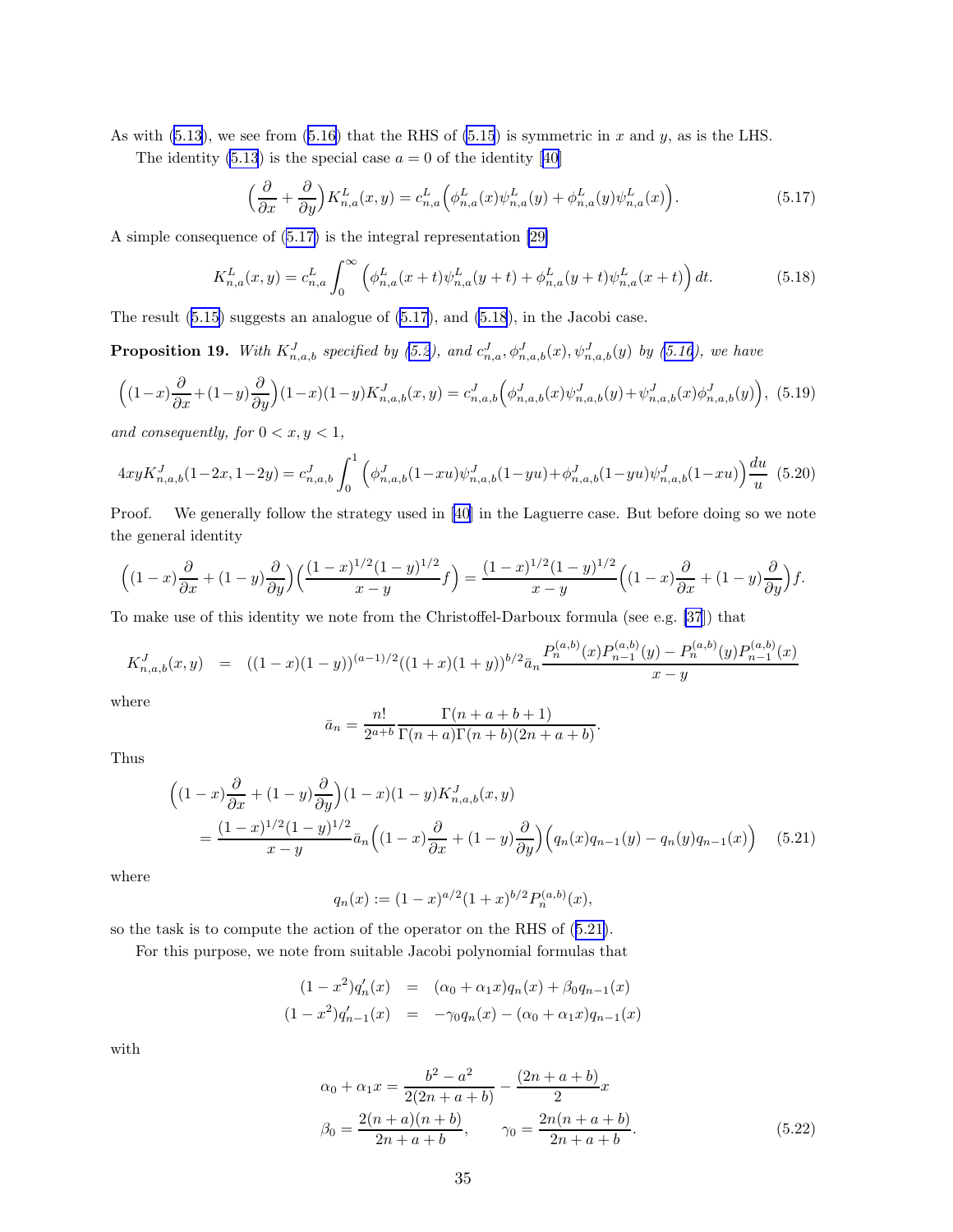Equivalently

$$
\begin{bmatrix}\n(1-x)q'_n(x) \\
(1-x)q'_{n-1}(x)\n\end{bmatrix} = \begin{bmatrix}\nA(x) & B(x) \\
-C(x) & -A(x)\n\end{bmatrix} \begin{bmatrix}\nq_n(x) \\
q_{n-1}(x)\n\end{bmatrix}
$$
\n(5.23)

where

$$
A(x) = \frac{\alpha_0 + \alpha_1 x}{1 + x}, \quad B(x) = \frac{\beta_0}{1 + x}, \quad C(x) = \frac{\gamma_0}{1 + x}.
$$

Introducing the matrix formulation

$$
q_n(x)q_{n-1}(y) - q_n(y)q_{n-1}(x) = \begin{bmatrix} q_n(x) & q_{n-1}(x) \end{bmatrix} \begin{bmatrix} 0 & 1 \\ -1 & 0 \end{bmatrix} \begin{bmatrix} q_n(y) \\ q_{n-1}(y) \end{bmatrix},
$$

a straightforward calculation using (5.23) shows

$$
\frac{1}{x-y}\left((1-x)\frac{\partial}{\partial x} + (1-y)\frac{\partial}{\partial y}\right)\left(q_n(x)q_{n-1}(y) - q_n(y)q_{n-1}(x)\right)
$$
\n
$$
= \left[q_n(x) - q_{n-1}(x)\right] \left[\begin{array}{c} \frac{C(x) - C(y)}{x - y} & \frac{A(x) - A(y)}{x - y} \\ \frac{A(x) - A(y)}{x - y} & \frac{x - y}{x - y} \end{array}\right] \left[q_n(y)\right]
$$
\n
$$
= -\frac{1}{(1+x)(1+y)} \left[q_n(x) - q_{n-1}(x)\right] \left[\begin{array}{c} \gamma_0 & \alpha_0 - \alpha_1 \\ \alpha_0 - \alpha_1 & \beta_0 \end{array}\right] \left[q_n(y)\right]
$$
\n
$$
= -\frac{1}{(1+x)(1+y)} (1-x)^{a/2} (1+x)^{b/2} (1-y)^{a/2} (1+y)^{b/2} \frac{2}{2n+a+b}
$$
\n
$$
\times \left[n(n+a+b)P_n^{(a,b)}(x)P_n^{(a,b)}(y) + (n+a)(n+b)P_{n-1}^{(a,b)}(x)P_{n-1}^{(a,b)}(y) + \frac{1}{4}(b^2 - a^2 + (2n+a+b)^2)(P_n^{(a,b)}(x)P_{n-1}^{(a,b)}(y) + P_n^{(a,b)}(y)P_{n-1}^{(a,b)}(x))\right]
$$
\n(5.24)

Substituting (5.24) in [\(5.21](#page-34-0)) gives [\(5.19](#page-34-0)).

With([5.19\)](#page-34-0) established, we make the changes of variables

$$
x = 1 - 2e^{-s}
$$
,  $y = 1 - 2e^{-t}$ ,  $0 \le s, t < \infty$ 

which gives

$$
\begin{split} &\left(\frac{\partial}{\partial s} + \frac{\partial}{\partial t}\right) 4e^{-(s+t)} K_{n,a,b}^J (1 - 2e^{-s}, 1 - 2e^{-t}) \\ &= c_{n,a,b}^J \Big(\phi_{n,a,b}^J (1 - 2e^{-s}) \psi_{n,a,b}^J (1 - 2e^{-t}) + \phi_{n,a,b}^J (1 - 2e^{-t}) \psi_{n,a,b}^J (1 - 2e^{-s})\Big). \end{split} \tag{5.25}
$$

A simple calculation using integration by parts verifies that

$$
4e^{-(s+t)}K_{n,a,b}^J(1-2e^{-s}, 1-2e^{-t}) = c_{n,a,b}^J
$$
  
 
$$
\times \int_0^\infty \left( \phi_{n,a,b}^J(1-2e^{-s-z})\psi_{n,a,b}^J(1-2e^{-t-z}) + \phi_{n,a,b}^J(1-2e^{-t-z})\psi_{n,a,b}^J(1-2e^{-s-z}) \right) dz
$$
 (5.26)

satisfies (5.25). The general solution of (5.25) is (5.26) plus an arbitrary function of  $s - t$ . But we see from the definition of  $K_{n,a,b}^J$ ,  $\phi_{n,a,b}^J$  and  $\psi_{n,a,b}^J$  that both sides of (5.26) vanish in the limits  $s,t \to \infty$ ,  $s - t$  fixed, so this arbitrary function must be chosen to be the zero function. Putting  $e^{-s} = x$ ,  $e^{-t} = y$ in(5.26) and changing variables  $e^{-z} = u$  gives ([5.20\)](#page-34-0). □

The orthogonal symmetry limit of the scaled matrix elements of Propositions [16](#page-30-0) and [17](#page-31-0) is obtained by setting  $\alpha = 0$ . We see from the results of Propositions [16](#page-30-0) and [17](#page-31-0) (with  $f^{11}$  and  $f^{22}$  interchanged for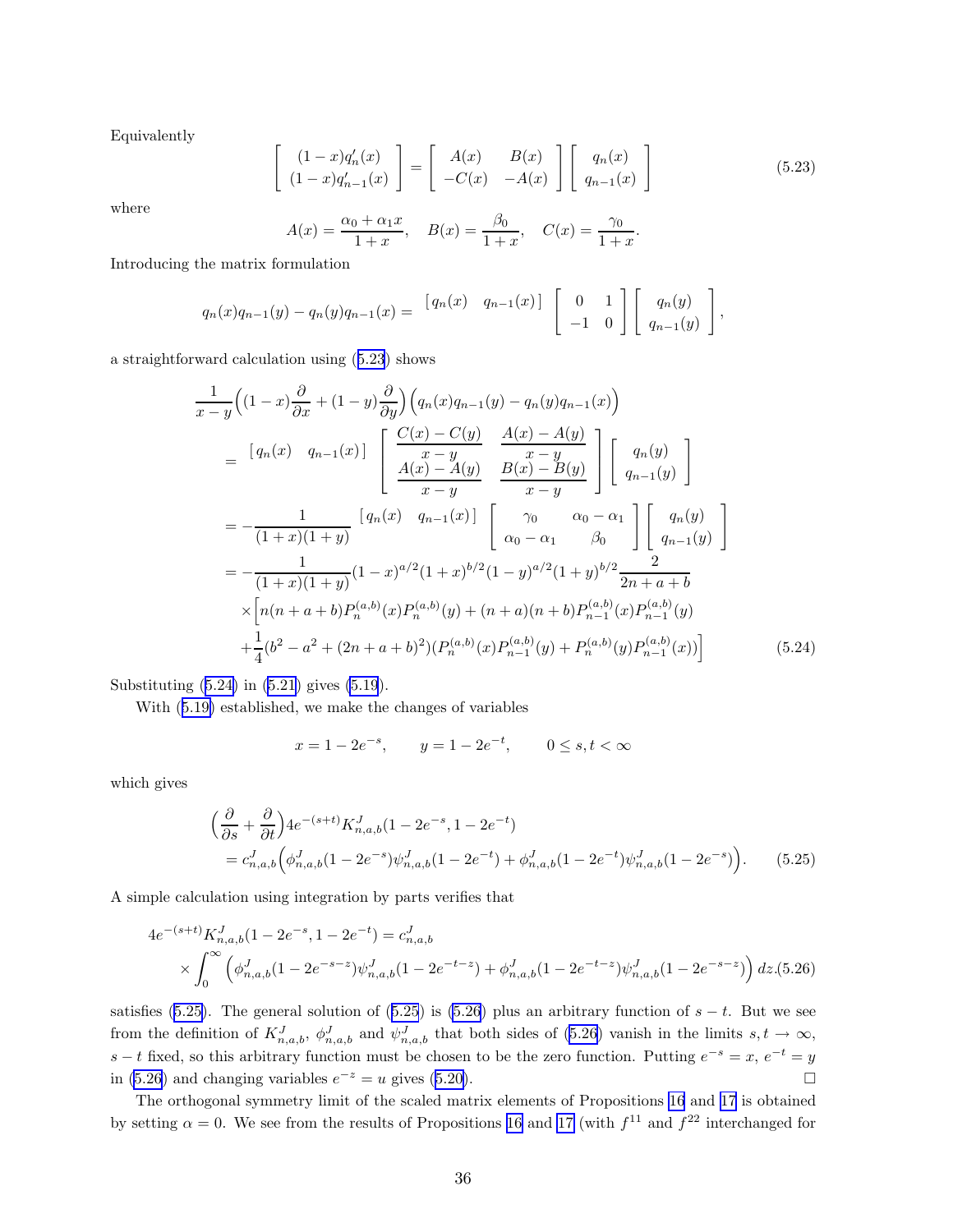<span id="page-36-0"></span>convenience) that the k-point distributions are then given by [\(1.31](#page-5-0)) with the  $2 \times 2$  matrix f having as its top left entry

$$
f_{\text{scaled}}^{11}(X,Y) = \frac{1}{2}K^{\text{scaled}}(X,Y) - \frac{1}{2}\frac{\partial}{\partial Y}\int_{-\infty}^{X} K^{\text{scaled}}(t,Y) dt
$$
 (5.27)

inthe case of the soft edge and bulk ( $K^{\text{scaled}}$  as given by ([4.12](#page-27-0)) and ([4.11\)](#page-27-0) respectively), and

$$
f_{\text{scaled}}^{11}(X,Y) = \frac{1}{2} \left(\frac{X}{Y}\right)^{1/2} K^{\text{hard}}(X,Y) + \frac{1}{2} \frac{\partial}{\partial Y} Y^{1/2} \int_{X}^{\infty} t^{-1/2} K^{\text{hard}}(t,Y) dt \tag{5.28}
$$

in the case of the hard edge with singularity  $x^{(a-1)/2}$  as  $x \to 0$  (K<sup>hard</sup> is given by [\(4.10](#page-27-0)), without the restriction  $a = 0$ ). The remaining entries in f are related to  $f<sup>11</sup>$  as in [\(5.6](#page-32-0)).

The formula (5.28) has been read off from Proposition [17](#page-31-0), deduced from the scaled limit of the Jacobi case. The hard edge singularity  $x^{(a-1)/2}|_{a=1}$  as  $x \to 0$  is also contained in the results of Proposition [16](#page-30-0) for the scaled Laguerre case. In this case we read off from Proposition [16](#page-30-0) the alternative formula

$$
f_{\text{scaled}}^{11}(X,Y) = \frac{1}{2} K^{\text{hard}}(X,Y)|_{a=0} - \frac{1}{2} \frac{\partial}{\partial Y} \int_{0}^{X} K^{\text{hard}}(t,Y)|_{a=0} dt,
$$
\n(5.29)

which differs in form to (5.28) with  $a = 1$ . Our first discussion point regarding the form of  $f_{\text{scaled}}^{11}$  exhibited by (5.27) and (5.28) is to reconcile the two seemingly different expressions in the case of the hard edge singularity  $x^{(a-1)/2}|_{a=1}$  as  $x \to 0$ . For this purpose we make use of the following recurrence.

**Lemma 20.** Let  $K^{\text{hard}}(X, Y)$  be given by [\(4.10](#page-27-0)), without the restriction to  $a = 0$ . We have

$$
\left(\frac{X}{Y}\right)^{1/2} K^{\text{hard}}(X,Y)\Big|_{a\to a+1} = K^{\text{hard}}(X,Y) - \frac{1}{2} Y^{-1/2} J_a(X^{1/2}) J_{a+1}(Y^{1/2})
$$

where it is understood that  $X, Y > 0$ .

Proof. We first make use of the Bessel function identity

$$
uJ'_a(u) = aJ_a(u) - uJ_{a+1}(u)
$$

to rewrite the first equality in [\(4.10\)](#page-27-0), without the restriction to  $a = 0$ , as

$$
K^{\text{hard}}(X,Y) = \frac{X^{1/2}J_{a+1}(X^{1/2})J_a(Y^{1/2}) - Y^{1/2}J_{a+1}(Y^{1/2})J_a(X^{1/2})}{2(X-Y)}.
$$

The stated formula now follows by replacing a by  $a + 1$ , using the Bessel function identity

$$
uJ_{a+2}(u) = 2(a+1)J_{a+1}(u) - uJ_a(u),
$$

and simple manipulation.

Using Lemma 20 in (5.28) we obtain

$$
f_{\text{scaled}}^{11}(X,Y)\Big|_{a\to a+1} = \frac{1}{2} K^{\text{hard}}(X,Y) - \frac{1}{4} Y^{-1/2} J_a(X^{1/2}) J_{a+1}(Y^{1/2})
$$
  
+ 
$$
\frac{1}{2} \frac{\partial}{\partial Y} \int_X^{\infty} K^{\text{hard}}(t,Y) dt - \frac{1}{4} \frac{\partial}{\partial Y} J_a(Y^{1/2}) \int_X^{\infty} t^{-1/2} J_{a+1}(t^{1/2}) dt.(5.30)
$$

In the special case  $a = 0$  the last integral can be evaluated, and this shows the final term cancels with the second term. We thus have agreement with (5.29) provided we can show

$$
\frac{\partial}{\partial Y} \int_0^\infty K^{\text{hard}}(t, Y) \Big|_{a=0} dt = 0. \tag{5.31}
$$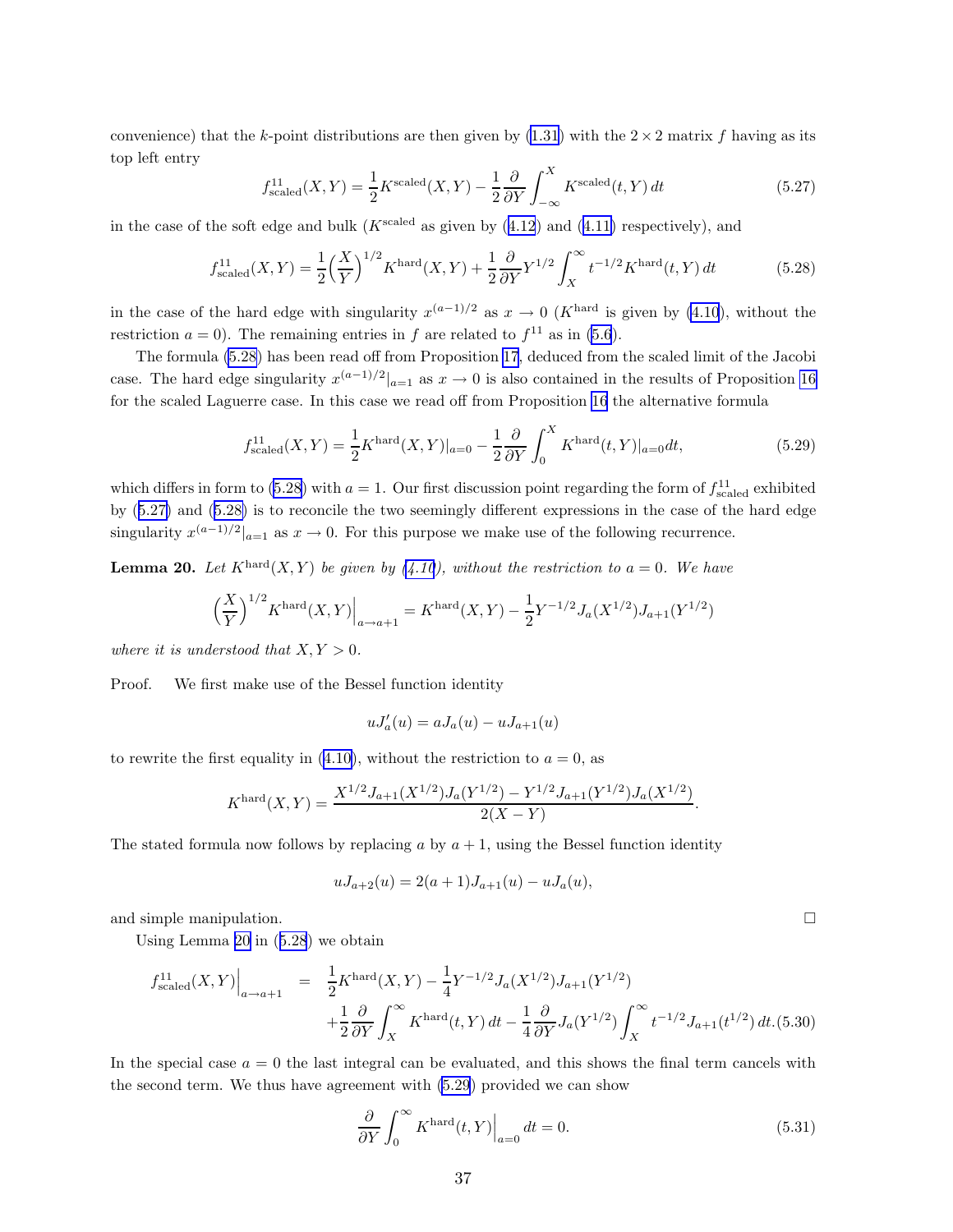<span id="page-37-0"></span>Now, using the integral representation from [\(4.10](#page-27-0)) shows

$$
\int_0^\infty K^{\rm hard}(t,Y)\Big|_{a=0} dt = \frac{1}{4} \int_0^\infty dt \int_0^1 ds \, J_0(\sqrt{ts}) J_0(\sqrt{Ys}) = \frac{1}{4} \int_0^\infty dt J_0(\sqrt{t}) \int_0^1 ds \, \frac{1}{s} J_0(\sqrt{Ys}),
$$

where the second equality follows by changing variables  $t \mapsto t/s$ . But

$$
\int_0^{\infty} J_0(\sqrt{t}) dt = 2 \int_0^{\infty} s J_0(s) ds = 2 \int_0^{\infty} \frac{d}{ds} (s J_1(s)) ds = 0
$$

so indeed [\(5.31](#page-36-0)) holds true.

Let us now return to the consideration of  $f_{\text{scaled}}^{11}$  in general. Previous studies have given formulas of adifferent form to  $(5.27)$  and  $(5.28)$ . These read  $[17]$  $[17]$ 

$$
f_{\text{bulk}}^{11}(X,Y) = K^{\text{bulk}}(X,Y) \tag{5.32}
$$

$$
f_{\text{soft}}^{11}(X,Y) = K^{\text{soft}}(X,Y) + \frac{1}{2}\text{Ai}(Y)\int_{-\infty}^{X} \text{Ai}(t) dt
$$
 (5.33)

$$
f_{\text{hard}}^{11}(X,Y) = K^{\text{hard}}(X,Y) + \frac{J_{a+1}(\sqrt{Y})}{4\sqrt{Y}} \int_{\sqrt{X}}^{\infty} J_{a-1}(u) du \qquad (5.34)
$$

where here  $f_{\text{hard}}^{11}(X, Y)$  is for the scaled hard edge with singularity  $x^{a/2}$  as  $x \to 0^+$ . Agreement between  $(5.27)$  $(5.27)$ and  $(5.32)$ ,  $(5.33)$  is immediate upon substituting the integral formulas from  $(4.11)$  $(4.11)$  $(4.11)$ ,  $(4.12)$  $(4.12)$  in  $(5.27)$ and integrating by parts. It remains to show that the RHS of (5.34) agrees with the RHS of [\(5.28](#page-36-0)) with thereplacement  $a \mapsto a + 1$ . The verification is done by making use of Lemma [20](#page-36-0) in ([5.28\)](#page-36-0) to obtain

$$
f_{\text{scaled}}^{11}(X,Y)\Big|_{a\to a+1} = \frac{1}{2}K^{\text{hard}}(X,Y) - \frac{1}{4\sqrt{Y}}J_a(\sqrt{X})J_{a+1}(\sqrt{Y}) + \frac{1}{2}\frac{\partial}{\partial Y}\int_X^\infty \frac{Y}{t}K^{\text{hard}}(t,Y) dt - \frac{1}{4}\frac{\partial}{\partial Y}\sqrt{Y}J_{a+1}(\sqrt{Y})\int_X^\infty t^{-1}J_a(\sqrt{t}) dt
$$
\n(5.35)

(c.f. $(5.30)$  $(5.30)$  $(5.30)$ ). Using the integral formula from  $(4.10)$  $(4.10)$  (without the restriction  $a = 0$ ), a straightforward calculation shows

$$
\frac{\partial}{\partial Y}\int_X^\infty \frac{Y}{t} K^{\rm hard}(t,Y)\,dt = K^{\rm hard}(X,Y) + \frac{J_a(\sqrt{Y})}{4}\int_X^\infty t^{-1}J_a(\sqrt{t})\,dt.
$$

Substituting this in (5.35) gives agreement with (5.34) provided

$$
-\frac{1}{4\sqrt{Y}}J_a(\sqrt{X})J_{a+1}(\sqrt{Y}) + \frac{J_a(\sqrt{Y})}{8}\int_X^\infty t^{-1}J_a(\sqrt{t}) dt - \frac{1}{4}\frac{\partial}{\partial Y}\sqrt{Y}J_{a+1}(\sqrt{Y})\int_X^\infty t^{-1}J_a(\sqrt{t}) dt
$$

$$
= \frac{J_{a+1}(\sqrt{Y})}{4\sqrt{Y}}\int_{\sqrt{X}}^\infty J_{a-1}(u) du.
$$

Since both sides vanish as  $X \to \infty$ , it suffices to check that the derivative with respect to X of both sides agrees. This is easily verified using suitable Bessel function identities.

### 5.2 The symplectic symmetry limit

Weknow from ([3.16\)](#page-11-0) and [\(3.17](#page-11-0)) that in the limit  $A \to -\infty$  the parameter dependent Laguerre and Jacobi ensembles tend to the LSE with weight  $e^{-x}$  and the JSE with weight  $(1-x)^{a+1}$  respectively. The results of the present study give that the corresponding  $k$ -point distribution is given by  $(1.31)$  with matrixelements specified by  $(3.99)$  $(3.99)$ – $(3.101)$  $(3.101)$  $(3.101)$ . As with the orthogonal symmetry limit, previous studies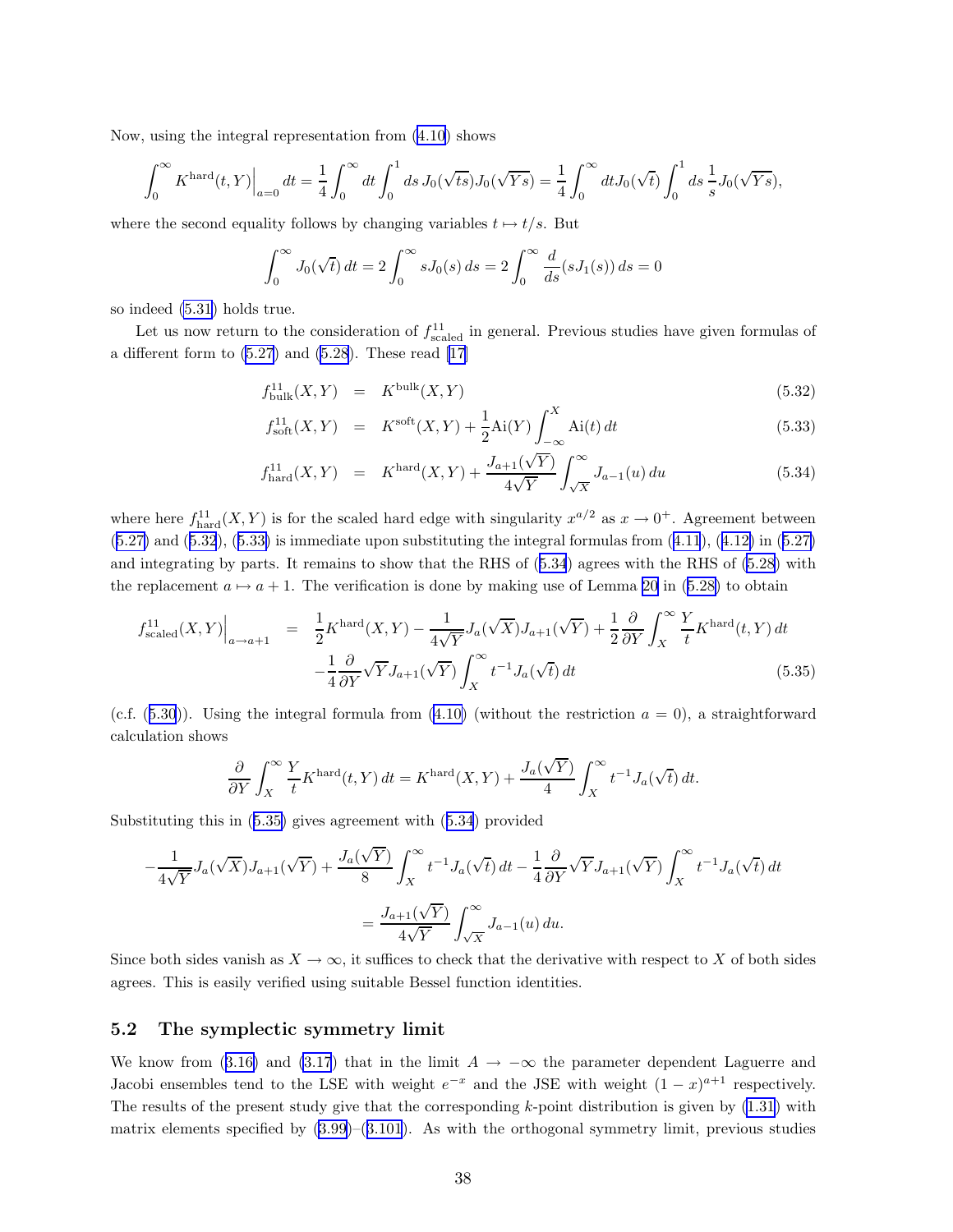<span id="page-38-0"></span>[[40,](#page-47-0) [17](#page-45-0), [1\]](#page-45-0) have obtained the k-point distribution for the LSE with general  $a > -1$ , and the JSE with general $a, b > -1$ . In particular, in terms of [\(5.1](#page-31-0)) and ([5.2\)](#page-31-0), the results of [\[1](#page-45-0)] give that the k-point distribution for the matrix ensembles  $SE_n(x^a e^{-x})$  (LSE) and  $SE_n((1+x)^b(1-x)^{a+1})$  (JSE), as specified by([1.15](#page-2-0)), are given by ([1.31](#page-5-0)) with the  $2 \times 2$  matrix f in [\(1.31\)](#page-5-0) having as its top left entry

$$
2f^{11}(x,y) = \left(\frac{x}{y}\right)^{1/2} K_{2n,a-1}^L(x,y) + \frac{2(2n+a-1)}{h_{2n,a-1}} y^{(a-2)/2} e^{-y/2} L_{2n}^{a-1}(y) \int_x^\infty t^{(a-2)/2} e^{-t/2} L_{2n-1}^{a-1}(t) dt
$$
\n(5.36)

in the Laguerre case, and

$$
2f^{11}(x,y) = (1-x)\left(\frac{1+x}{1+y}\right)^{1/2} K_{2n,a,b-1}^{J}(x,y) - \frac{2n(2n+b-2)}{h_{2n-1,a,b-1}^{J}(2n+\frac{1}{2}(a+b-2))} (1-y)^{(a-1)/2}
$$

$$
\times (1+y)^{(b-2)/2} P_{2n}^{(a,b-1)}(y) \int_{x}^{1} (1-t)^{(a-1)/2} (1+t)^{(b-2)/2} P_{2n-1}^{(a,b-1)}(t) dt \qquad (5.37)
$$

inthe Jacobi case (we have taken the transpose of the qdet formula in  $[1]$  $[1]$ , and thus have interchanged x and y in  $f<sup>11</sup>$  relative to the expression in [\[1](#page-45-0)]). The other entries in the matrix f are related to  $f<sup>11</sup>$  by

$$
f^{22}(x,y) = f^{11}(y,x), \quad f^{12}(x,y) = -\int_{y}^{x} f^{11}(y,t) dt, \quad f^{21}(x,y) = \frac{\partial}{\partial y} f^{11}(y,x). \tag{5.38}
$$

We see from the first equality in [\(3.65](#page-20-0)),([3.100\)](#page-24-0) and [\(3.101](#page-24-0)) that the equations (5.38) are identical to those obtained in Section [3.4](#page-19-0) for the symplectic limit in the Laguerre case. Furthermore, in the Jacobi case, defining

$$
f^{22}(x,y) = \frac{1-y}{1-x} f^{22}(x,y) = \frac{1}{2}(1-y)K_{2n}^{J}(x,y) + \frac{1}{2}\left((1-x)\frac{\partial}{\partial x} - 1\right)\int_{y}^{1} K_{2n}^{J}(t,x) dt
$$
(5.39)

the first equality in  $(3.65)$  and  $(3.99)$ – $(3.101)$  $(3.101)$  $(3.101)$  together with simple scaling invariances of the quaternion determinant imply that the k-point correlation can be written as  $\det[\tilde{f}]$  with the elements of the  $2 \times 2$ matrix  $\tilde{f}$  given as in (5.38) but with each  $f^{ss'}$  replaced by  $\tilde{f}^{ss'}$ . Thus it remains to show agreement between the first equality in [\(3.99](#page-24-0)), substituted in the first equation of (5.38), with (5.36) in the case  $a = 0$ , and (5.39), substituted in the first equation of (5.38), with (5.38) in the case  $b = 0$ .

Considerfirst the Laguerre case. We know from  $[40, 17]$  $[40, 17]$  $[40, 17]$  that  $(5.36)$  can be rewritten to read

$$
2f^{11}(x,y) = K_{2n,a}^{L}(x,y) + G_1^{L}(y)G_2^{L}(x)
$$
\n(5.40)

where

$$
G_1^L(y) = \frac{1}{2h_{2n,a-1}^L} y^{a/2-1} e^{-y/2} L_{2n}^{a-1}(y)
$$
  
\n
$$
G_1^L(x) = \left(2x^{a/2} e^{-x/2} L_{2n-1}^a(x) + (2n+a-1) \int_x^\infty t^{a/2-1} e^{-t/2} L_{2n-1}^{a-1}(t) dt\right)
$$
  
\n
$$
= \int_0^x t^{a/2-1} e^{-t/2} \left(2n L_{2n}^a(x) - (2n+a) L_{2n-1}^a(x)\right).
$$

For the RHS of([3.99\)](#page-24-0) to equal the RHS of (5.40) substituted in the first equality of (5.38) in the case  $a = 0$ , by setting  $y = 0$  in both expressions we see that a necessary condition is that

$$
\frac{1}{2}K_{2n}^{L}(x,0) + \frac{1}{2}\frac{\partial}{\partial x}\int_{0}^{\infty}K_{2n}^{L}(t,x) dx = K_{2n,0}^{L}(x,0),
$$

which is obtained by setting  $y = 0$  in both expressions. This is just the previously established identity  $(3.88)$  $(3.88)$ . Knowing that both sides agree at  $y = 0$ , to show they are equal for all y it suffices to show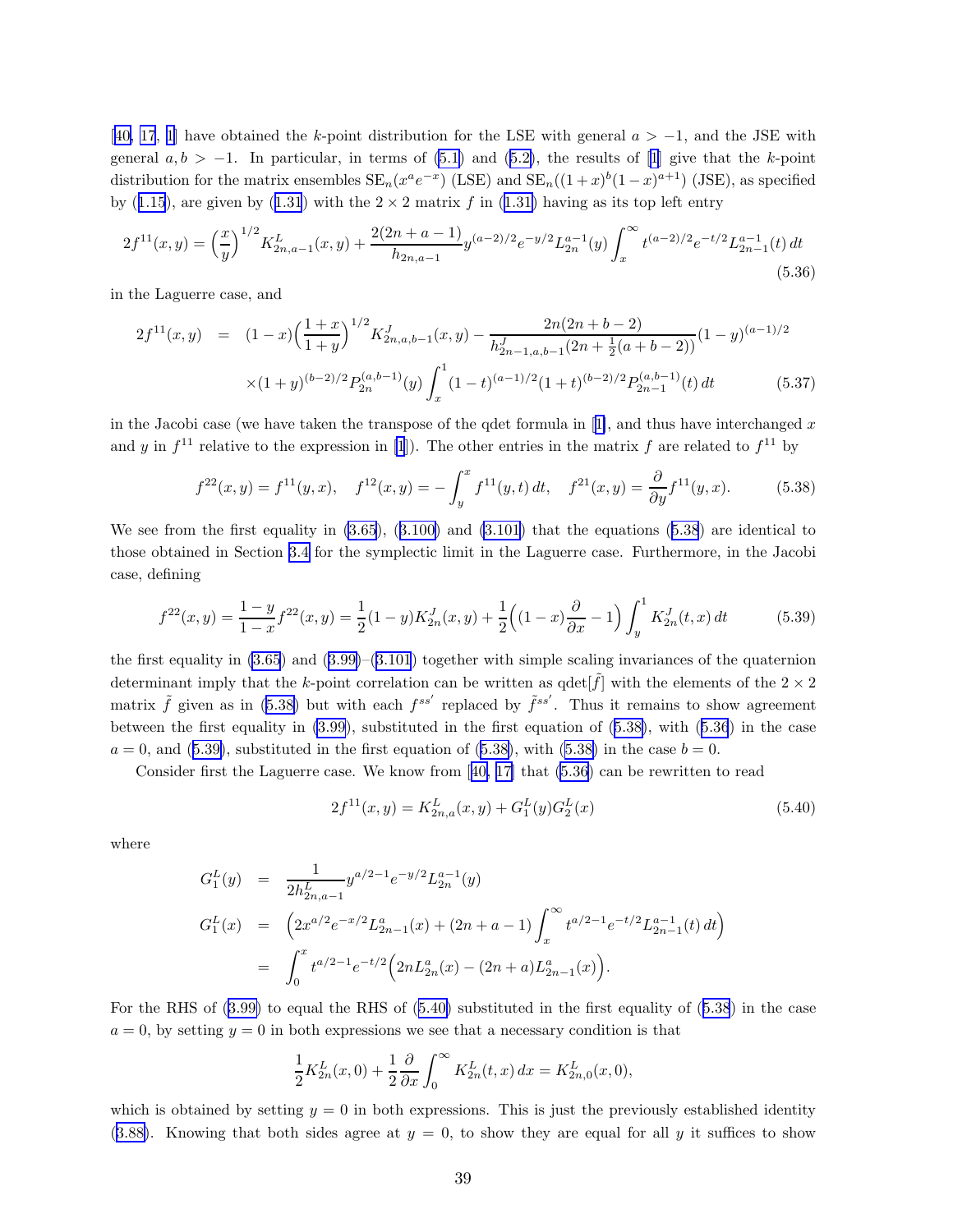<span id="page-39-0"></span>that their partial derivatives with respect to y agree. In fact equating the partial derivatives gives the previously established identity [\(5.13](#page-33-0)).

To show agreement in the Jacobi case, we require the analogue of [\(5.40](#page-38-0)).

**Lemma 21.** The formula  $(5.37)$  $(5.37)$  has the alternative form

$$
2f^{11}(x,y) = (1-x)K_{2n,a,b}^{J}(x,y) + G_1^{J}(y)G_2^{J}(x)
$$
\n(5.41)

where

$$
G_1(y) = \frac{4n}{4n+a+b-1} \frac{1}{h_{2n-1,a,b}^{J}} (1-y)^{(a-1)/2} (1+y)^{b/2-1} P_{2n}^{(a,b-1)}(y)
$$
  
\n
$$
G_2(y) = -\left\{ P_{2n-1}^{(a,b)}(x) (1-x)^{(a+1)/2} (1+x)^{b/2} + (b+2n-1) \int_x^1 dt (1-t)^{(a-1)/2} (1+t)^{(b-2)/2} P_{2n-1}^{(a,b-1)}(t) \right\}
$$
  
\n
$$
= \frac{a+b+2n}{4} \int_{-1}^x (1-t)^{(a-1)/2} (1+t)^{b/2} P_{2n-1}^{(a,b+1)}(t) dt.
$$

Proof. This is derived in a similar fashion to the result of Lemma [18.](#page-32-0)

With $(5.41)$  substituted in the first equality of  $(5.38)$ , agreement of the resulting expression with  $(5.39)$  $(5.39)$ in the case  $b = 0$  can be established by first checking that both expressions coincide at  $y = -1$  (this follows from([3.69\)](#page-20-0)), and then showing both expressions have the same partial derivative with respect to  $y$ (this follows from  $(5.15)$  $(5.15)$ ).

Next we consider the form of the scaled matrix elements of Propositions [16](#page-30-0) and [17](#page-31-0) as  $\alpha \to -\infty$ , which corresponds to the symplectic limit. Integration by parts shows

$$
\frac{Y}{X} f_{\text{scaled}}^{22}(X, Y) \sim \tilde{f}_{\text{scaled}}^{22}(X, Y) = \frac{1}{2} \sqrt{\frac{Y}{X}} K^{\text{scaled}}(X, Y) + \frac{1}{2} \int_{0}^{Y} \frac{1}{\sqrt{u}} \frac{\partial}{\partial X} K^{\text{scaled}}(X, t) \quad (5.42)
$$
\n
$$
\frac{8}{\alpha^2} f_{\text{scaled}}^{12}(X, Y) \sim \int_{X}^{\infty} \tilde{f}_{\text{scaled}}^{22}(t, Y) dt
$$
\n
$$
\frac{\alpha^2}{8} f_{\text{scaled}}^{21}(X, Y) \sim \frac{\partial}{\partial Y} \tilde{f}_{\text{scaled}}^{22}(X, Y)
$$

in the case of the soft edge and the bulk, and

$$
\frac{Y}{X} f_{\text{hard}}^{22}(X, Y) \sim \tilde{f}_{\text{hard}}^{22}(X, Y) = \frac{1}{2} \sqrt{\frac{Y}{X}} K^{\text{hard}}(X, Y) + \frac{1}{2} \int_{0}^{Y} \frac{1}{\sqrt{u}} \frac{\partial}{\partial X} \sqrt{X} K^{\text{hard}}(X, t) dt
$$
\n
$$
\frac{8}{\alpha^{2}} XY f_{\text{scaled}}^{12}(X, Y) \sim - \int_{0}^{X} f_{\text{hard}}^{22}(t, Y) dt
$$
\n
$$
\frac{\alpha^{2}}{8} \frac{1}{XY} f_{\text{hard}}^{21}(X, Y) \sim \frac{\partial}{\partial Y} \tilde{f}_{\text{a} = -\infty}^{22}(X, Y)
$$
\n(5.43)

in the case of the hard edge with singularity  $x^{a+1}$  as  $x \to 0$ .

Previous studies have given formulas of a different form to (5.42) and (5.43), these being [\[17\]](#page-45-0)

$$
f_{\text{bulk}}^{22}(X,Y) = K^{\text{bulk}}(X,Y)
$$
  
\n
$$
f_{\text{soft}}^{22}(X,Y) = K^{\text{soft}}(X,Y) - \frac{1}{2}\text{Ai}(X)\int_{Y}^{\infty} \text{Ai}(s) ds
$$
  
\n
$$
f_{\text{hard}}^{22}(X,Y) = K^{\text{hard}}(X,Y) - \frac{1}{4\sqrt{X}}J_{a-1}(\sqrt{X})\int_{0}^{\sqrt{Y}} J_{a+1}(s) ds,
$$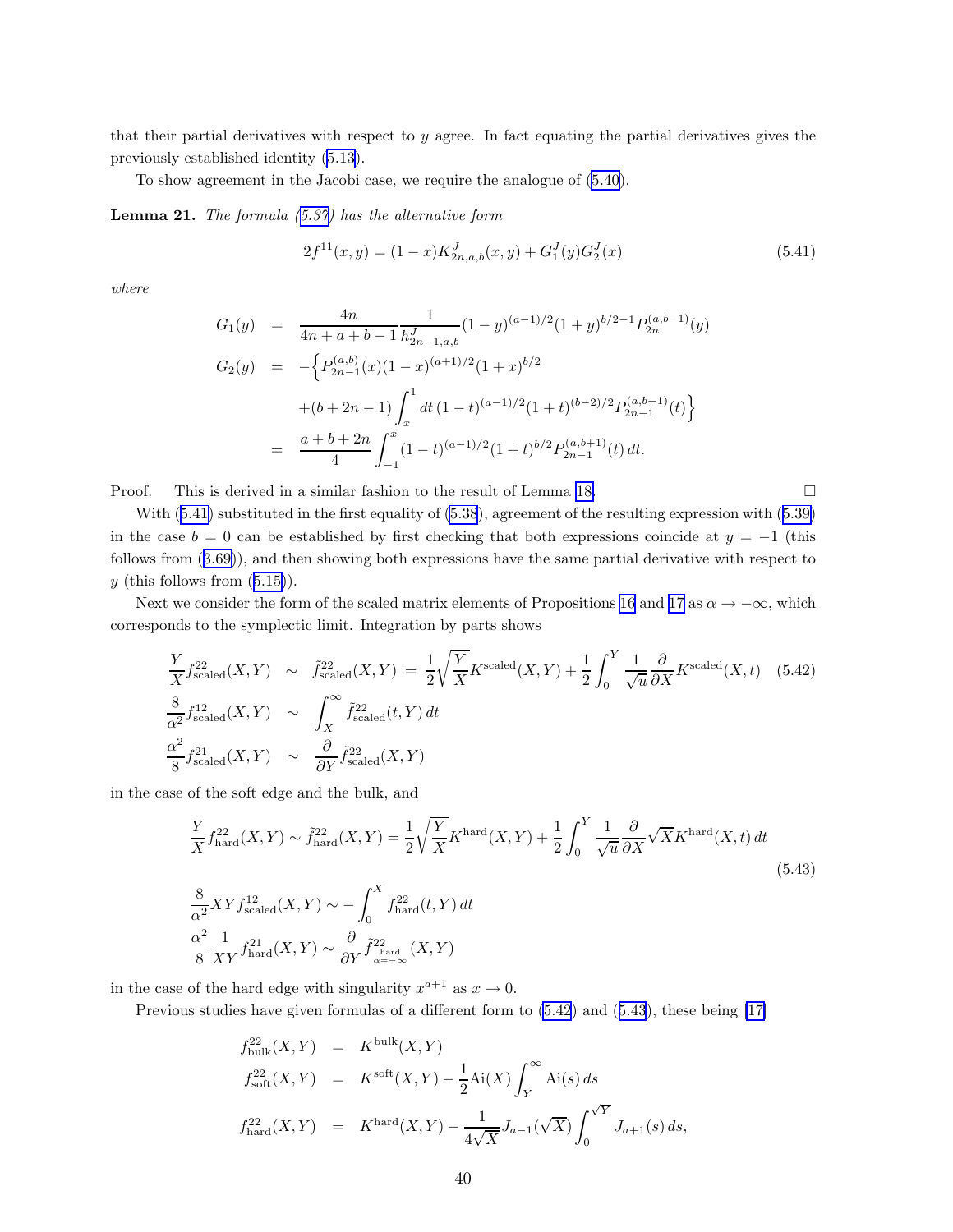<span id="page-40-0"></span>where here  $f_{\text{hard}}^{22}$  relates to the scaled hard edge with singularity  $x^a$  as  $x \to 0^+$ . The verification that theseformulas are identical to  $(5.42)$  $(5.42)$  or  $(5.43)$  $(5.43)$  is done in the same way as reconciling  $(5.27)$  $(5.27)$ – $(5.28)$  $(5.28)$  with ([5.32\)](#page-37-0) and([5.34\)](#page-37-0).

### 5.3 Bulk structure function for the decimated orthogonal ensemble with a parameter

In general the 2-point correlation implied by [\(1.31](#page-5-0)) is given in terms of the corresponding 1-point correlation (the density) and the matrix elements  $f^{ss'}$   $(s, s' = 1, 2)$  of f according to

$$
\rho_2(x_1, x_2) = \rho_1(x_1)\rho_1(x_2) - \left(f^{11}(x_1, x_2)f^{22}(x_1, x_2) - f^{12}(x_1, x_2)f^{21}(x_1, x_2)\right). \tag{5.44}
$$

Now the truncated quantity

$$
\rho_2^T(x_1, x_2) := \rho_2(x_1, x_2) - \rho_1(x_1)\rho_1(x_2) \tag{5.45}
$$

decays for large  $|x_1 - x_2|$ . Furthermore, in the bulk it is a function only of the difference  $|x_1 - x_2|$ . Thus in the bulk the Fourier transform of  $\rho_2^T(x_1 - x_2, 0)$  is a well defined quantity. We seek its evaluation in the case of the parameter dependent orthogonal ensemble with a parameter, when the matrix elements are specified by  $(4.27)$ – $(4.29)$  $(4.29)$ . Explicitly, we will compute the quantity

$$
S(k) = 1 + \int_{-\infty}^{\infty} \rho_2^T(x) e^{ikx} dx
$$
  
= 
$$
1 - \int_{-\infty}^{\infty} (f^{11}(x) f^{22}(-x) + f^{12}(x) f^{21}(-x)) e^{ikx} dx
$$
 (5.46)

where to obtain the second equality we have substituted (5.44) and made use of the facts, apparant from  $(4.27)$  $(4.27)$ – $(4.29)$  $(4.29)$ , that  $f^{11}(x)$ ,  $f^{22}(x)$  are even functions of x, while  $f^{12}$ ,  $f^{21}$  are odd functions of x. Following [[16\]](#page-45-0) we know that the most efficient way to compute such a Fourier transform is to make use of the general formula

$$
\int_{-\infty}^{\infty} f(x)f(-x)e^{ikx} dx = \frac{1}{2\pi} \int_{-\infty}^{\infty} \hat{f}(l)\hat{f}(l-k) dl, \quad \hat{f}(l) := \int_{-\infty}^{\infty} f(x)e^{ilx} dx.
$$
 (5.47)

Thus we must first compute the Fourier transform of the individual matrix elements.

The calculation of the Fourier transform of the individual matrix elements is simplified by first noting, makinguse of the fact that  $K^{\text{bulk}}(X, Y)$  is a function of  $X - Y$ , that the expression ([4.27\)](#page-30-0) for  $f_{\text{bulk}}^{22}(X, Y)$ can be simplified to read

$$
f_{\text{bulk}}^{22}(X,Y) = K^{\text{bulk}}(X,Y),
$$

independent of the parameter  $\alpha$ . Recalling the first equality in [\(3.65\)](#page-20-0), and the integral representation of  $(4.11)$  $(4.11)$ , we thus have

$$
\hat{f}_{\text{bulk}}^{22}(l) = \hat{f}_{\text{bulk}}^{11}(l) = \chi_{|l| < \pi}.
$$

Furthermore, substituting the integral representation of  $(4.11)$  $(4.11)$  in  $(4.28)$ – $(4.29)$  $(4.29)$  allows us to compute

$$
\hat{f}_{\text{bulk}}^{12}(l) = \frac{(\alpha/2)^2 + l^2}{2il} \chi_{|l| < \pi}, \qquad \hat{f}_{\text{bulk}}^{21}(l) = -\frac{2il}{(\alpha/2)^2 + l^2} \chi_{|l| > \pi}.
$$

Thus

$$
\int_{-\infty}^{\infty} \hat{f}_{\text{bulk}}^{11}(l) \hat{f}_{\text{bulk}}^{22}(l-k) \, dl = \int_{-\pi}^{\pi} \chi_{|l-k| < \pi} dl = \begin{cases} 2\pi - |k|, & |k| < 2\pi \\ 0, & |k| \ge 2\pi \end{cases} \tag{5.48}
$$

$$
\int_{-\infty}^{\infty} \hat{f}^{12}(l)\hat{f}^{21}(l-k) \, dl = -\int_{-\pi-|k|}^{\min(\pi-|k|,-\pi)} \frac{(\alpha/2)^2 + (l+|k|)^2}{l+|k|} \frac{l}{(\alpha/2)^2 + l^2} \, dl. \tag{5.49}
$$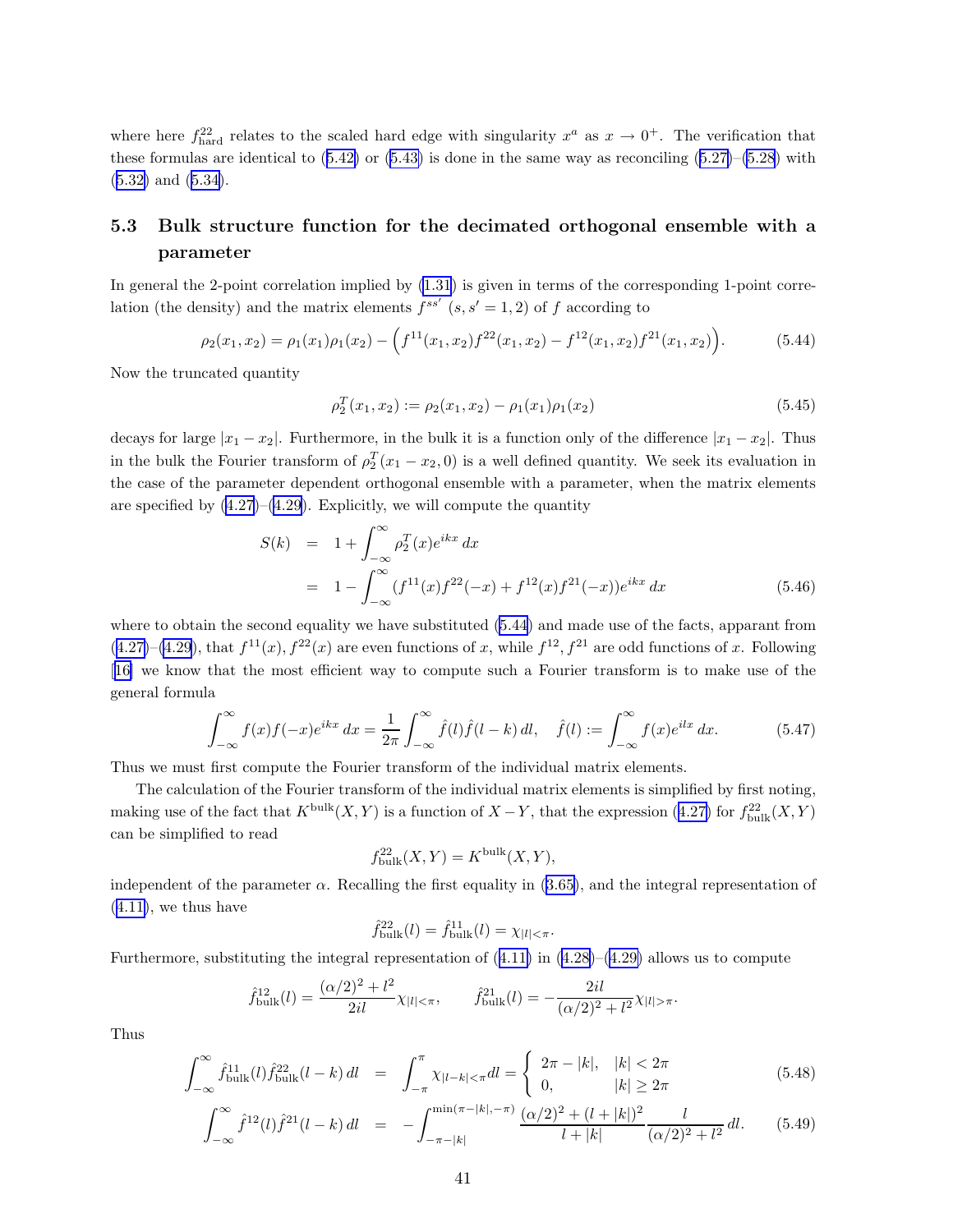<span id="page-41-0"></span>The integral([5.49\)](#page-40-0) can be evaluated in terms of elementary functions, with there being a different functionalform for  $|k| < 2\pi$ ,  $|k| \geq 2\pi$ . Substituting this and [\(5.48\)](#page-40-0) in ([5.46\)](#page-40-0) (appropriately rewritten using([5.47\)](#page-40-0)), we find that for  $|k| < 2\pi$ 

$$
S(k) = \frac{|k|}{\pi} + \frac{|k|}{4\pi((\alpha/2)^2 + k^2)} \left[ \alpha |k| \left( \arctan \frac{2\pi}{\alpha} - \arctan \frac{2|k| + 2\pi}{\alpha} \right) - \left( \frac{\alpha^2}{2} + k^2 \right) \log \left( \frac{(\alpha/2)^2 + (|k| + \pi)^2}{(\alpha/2)^2 + \pi^2} \right) - \frac{\alpha^2}{2} \log |1 - |k| / \pi \right],
$$
(5.50)

while for  $|k| \geq 2\pi$ 

$$
S(k) = 2 + \frac{\alpha k^2 \arctan(2(|k| - \pi)/\alpha)}{4\pi((\alpha/2)^2 + k^2)} - \frac{\alpha k^2 \arctan(2(|k| + \pi)/\alpha)}{4\pi((\alpha/2)^2 + k^2)}
$$

$$
-\frac{(2(\alpha/2)^2|k| + |k|^3)}{4\pi((\alpha/2)^2 + k^2)} \log \frac{(\alpha/2)^2 + (|k| + \pi)^2}{(\alpha/2)^2 + (|k| - \pi)^2}.
$$
(5.51)

Of particular interest is the small  $|k|$  expansion of (5.50). We find

$$
S(k) = \frac{|k|}{\pi} + \frac{1}{2\pi^2} \frac{(\alpha/2)^2 - \pi^2}{(\alpha/2)^2 + \pi^2} k^2 + \frac{((\alpha/2)^2 - \pi^2)^2}{4\pi^3 ((\alpha/2)^2 + \pi^2)^2} |k|^3 + \mathcal{O}(k^4).
$$
 (5.52)

We see from  $(5.52)$  that the coefficient of the leading order term, proportional to  $|k|$ , in the small |k| expansion of  $S(k)$  is independent of the parameter  $\alpha$ , and has the value  $1/\pi$ . This is to anticipated fromthe interpretation of ([1.4](#page-1-0)) as a one-component log-potential Coulomb system with coupling  $\beta = 1$ . The coupling within pairs can be regarded as a short range potential which should not affect properties determined by the long-ranged logarithmic potential. One such property is the behaviour

$$
S(k) \underset{|k| \to 0}{\sim} \frac{|k|}{\pi \beta}
$$

fora one-component log-potential system with coupling  $\beta$  (see e.g. [[16\]](#page-45-0)), thus implying the leading behaviour seen in (5.52).

### 5.4 Distribution of odd labelled coordinates for a special parameter

In the Introduction, attention was drawn to the properties  $(1.6)$ ,  $(1.20)$  of the parameter dependent ensembles [\(1.4](#page-1-0)), [\(1.16\)](#page-3-0) relating to the distribution of the even labelled coordinates. Similarly, we noted the properties [\(1.10](#page-2-0)), [\(1.19](#page-3-0)) of the even labelled coordinates in the superimposed parameter dependent ensembles([1.8\)](#page-2-0),([1.17](#page-3-0)). For the special value of the parameter for which the one body factor for the even labelled coordinates reduces to a constant, it turns out that the odd labelled coordinates also have a distribution which coincides with that of other matrix ensembles. This follows from the following integration formulas.

**Lemma 22.** Let  $x_1, x_2, \ldots, x_{2n}$  be ordered as in [\(1.5](#page-1-0)), and label this ordering X. We have

$$
\int_{X} dx_2 dx_4 \cdots dx_{2n} \prod_{1 \le j < k \le 2n} (x_j - x_k) = \frac{1}{(2n)!} \prod_{j=1}^{n} x_{2j-1}^2 \prod_{1 \le j < k \le n} (x_{2j-1} - x_{2k-1})^4 \tag{5.53}
$$

and

$$
\int_{X} dx_2 dx_4 \cdots dx_{2n} \prod_{1 \le j < k \le n} (x_{2j} - x_{2k}) = \frac{1}{n!} \prod_{j=1}^{n} x_{2j-1} \prod_{1 \le j < k \le n} (x_{2j-1} - x_{2k-1}).\tag{5.54}
$$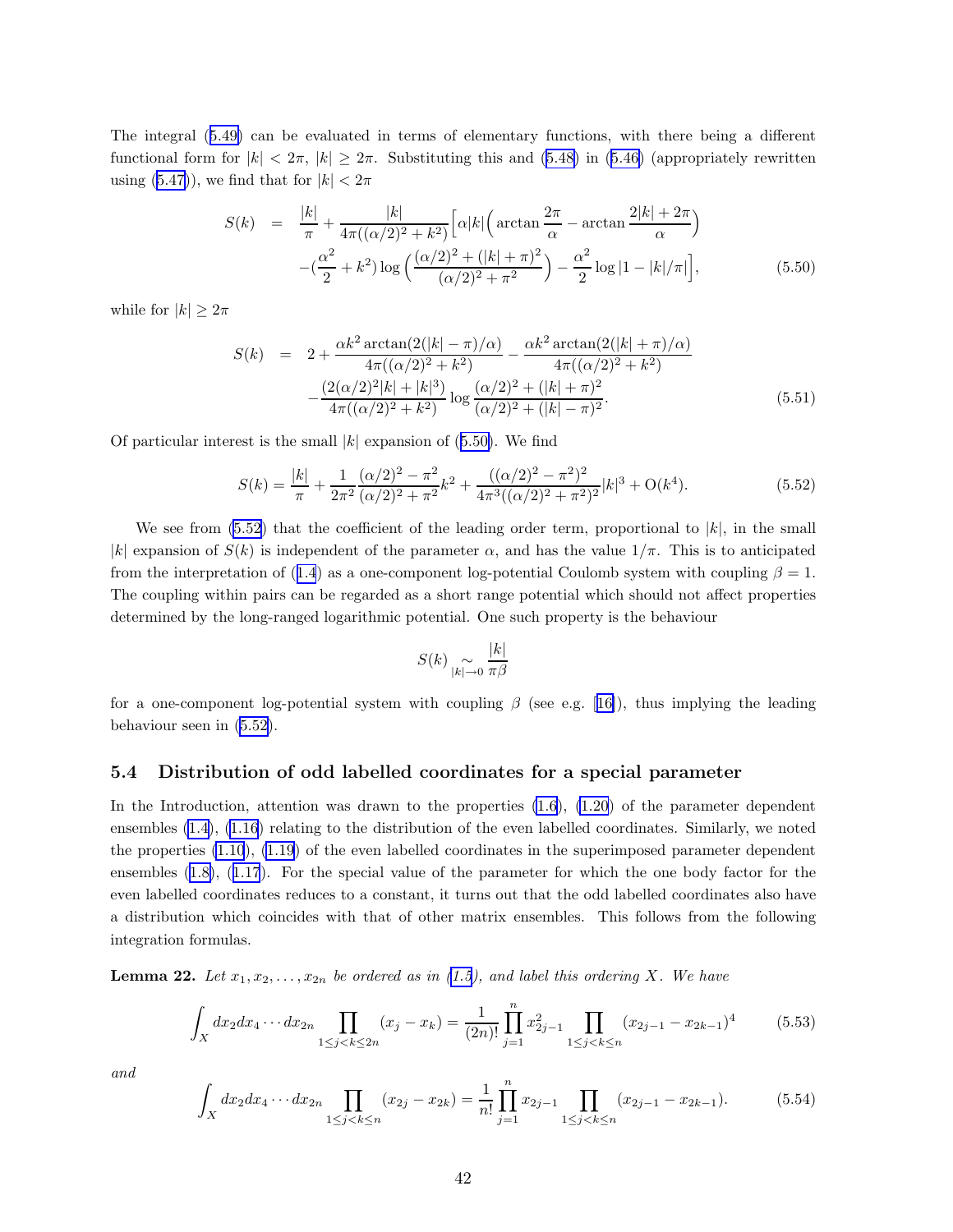Proof. To derive([5.53\)](#page-41-0), we use the Vandermonde determinant formula to write

$$
\prod_{1 \le j < k \le 2n} (x_j - x_k) = \det[x_{2n+1-j}^{k-1}]_{j,k=1,\dots,2n}.
$$

The method of integration over alternative variables gives

$$
\int_{X} dx_2 dx_4 \cdots dx_{2n} \prod_{1 \le j < k \le 2n} (x_j - x_k) = \det \begin{bmatrix} \frac{1}{k} x_{2n+1-2j}^k \\ x_{2n+1-2j}^{k-1} \end{bmatrix}_{\substack{j=1,...,n \\ k=1,...,2n}} = \frac{1}{(2n)!} \prod_{j=1}^n x_{2j-1} \det \begin{bmatrix} x_{2n+1-2j}^{k-1} \\ x_{2n+1-2j}^{k-1} \end{bmatrix}_{\substack{j=1,...,n \\ k=1,...,2n}} = \frac{1}{(2n)!} \prod_{j=1}^n x_{2j-1}^2 \det \begin{bmatrix} x_{2n+1-2j}^{k-1} \\ (k-1)x_{2n+1-2j}^{k-2} \end{bmatrix}_{\substack{j=1,...,n \\ k=1,...,2n}} \mathbb{I}_{k=1,...,2n}.
$$

This final determinant is well known to be equal to the product of differences to the fourth power, and thus([5.53](#page-41-0)) follows.

A similar, even simpler, computation gives  $(5.54)$ . Weremark that ([5.53\)](#page-41-0) and ([5.54\)](#page-41-0) are equivalent to the special case of ([1.12\)](#page-2-0) and ([1.14](#page-2-0)) in which  $(f, g)$  is given by the Jacobi weight in  $(1.13)$  with  $a = 1$ .

For the ensembles [\(1.4](#page-1-0)),([1.16\)](#page-3-0), it follows immediately from([5.53](#page-41-0)) that

$$
\text{odd}(\text{OE}_{2n}(f_o, f_e)) = \text{SE}_n(h) \tag{5.55}
$$

.

with

$$
(f_o, f_e, h) = \begin{cases} (e^{-x/2}e^{Ax/2}, e^{-x/2}e^{-Ax/2}, x^2e^{-x})\Big|_{A=-1} (x > 0) \\ ((1-x)^{(a-A-1)/2}, (1-x)^{(a+A-1)/2}, (1+x)^2(1-x)^{a-1})\Big|_{A=1-a} (-1 < x < 1) \end{cases}
$$
(5.56)

in the Laguerre and Jacobi cases respectively. Similarly, for the ensembles([1.8](#page-2-0)), [\(1.17\)](#page-3-0), it follows immediately from [\(5.54](#page-41-0)) that

$$
\text{odd}(\text{OE}_n(f_o, f_e) \cup \text{OE}_n(f_o, f_e)) = \text{UE}_n(\tilde{h})\tag{5.57}
$$

where  $f_{\rm o}$ ,  $f_{\rm e}$  are as in (5.56), while

$$
\tilde{h} = \begin{cases}\nxe^{-x}, & \text{Laguerre case} \\
(1+x)(1-x)^{a-1}, & \text{Jacobi case}\n\end{cases}
$$
\n(5.58)

A consequence of (5.55) and (5.57) is that the k-point odd-odd correlation for the ensemble on the LHS must coincide with the k-point correlation for the ensemble on the RHS. This is simple to explicitly verify for the relation (5.57). Then the k-point distribution on the RHS is given by

$$
\det[K_{n,1}^L(x_j, x_l)]_{j,l=1,\ldots,k}, \qquad \det[(1-x_j)K_{n,a-1,1}^J(x_j, x_l)]_{j,l=1,\ldots,k} \tag{5.59}
$$

in the Laguerre and Jacobi cases respectively. On the LHS the odd-odd  $k$ -point correlation is given by

$$
\det[K_{oo}^L(x_j, x_l)]_{A=-1}]_{j,l=1,\ldots,k}, \qquad \det[(1-x_j)K_{oo}^J(x_j, x_l)]_{j,l=1,\ldots,k},
$$
\n(5.60)

where $K_{oo}^L$ ,  $K_{oo}^J$  are given by [\(2.15](#page-8-0)) and ([2.16\)](#page-8-0) respectively. Using appropriate Laguerre and Jacobi polynomial formulas to evaluate

$$
\int_0^{x'} L_l(x) dx, \quad \frac{d}{dx} e^{-x} L_l(x), \quad \int_0^{x'} P_l^{(a,0)}(x) dx, \quad \frac{d}{dx} (1-x)^a P_l^{(a,0)}(x)
$$

it is readily seen that (5.60) can be reduced to (5.59).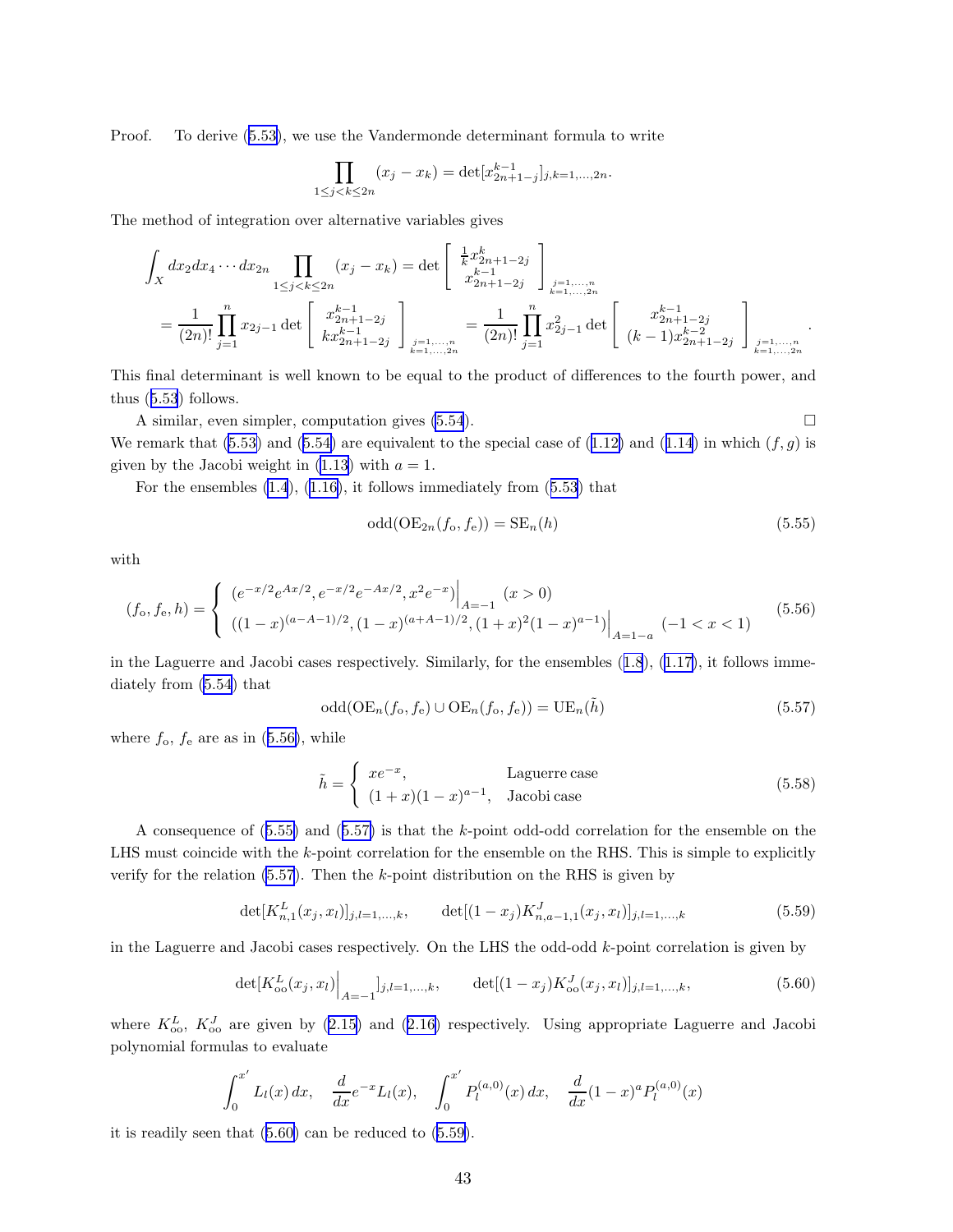#### 5.5 Gap probabilities and eigenvalue distributions

Observable quantities for eigenvalue sequences closely related to correlation functions are gap probabilities and distribution functions of individual eigenvalues. The gap probability specifies the probability — to be denoted  $E(p; I; ME)$  — that an interval I (the gap) in a given matrix ensemble ME contains precisely  $p$  eigenvalues. With the eigenvalues ordered as in  $(1.5)$ , we may choose to observe eigenvalues of a definite parity, even or odd labelled. In this case we denote the gap probability as  $E^{(\cdot)}(p; I; ME)$ , ( $\cdot$ ) = (e)ven, (o)dd, where p now refers to eigenvalues of parity (·) only. For  $I = (s, \infty)$  with s inside the support of ME, it follows from the ordering [\(1.5](#page-1-0)) that

$$
E^{(o)}(p;(s,\infty); \text{ME}) = (E(2p-1;(s,\infty); \text{ME}) + E(2p;(s,\infty); \text{ME}))
$$
  

$$
E^{(e)}(p;(s,\infty); \text{ME}) = (E(2p;(s,\infty); \text{ME}) + E(2p+1;(s,\infty); \text{ME}))
$$
(5.1)

where  $E(-1; I; ME) := 0$ . Consequently we can express  $E(p; (s, \infty); ME)$  in terms of  $\{E^{(\cdot)}(p; (s, \infty); ME)\},$ 

$$
E(2p; (s, \infty); \text{ME}) = \sum_{j=0}^{p} E^{(0)}(j; (s, \infty); \text{ME}) - \sum_{j=0}^{p-1} E^{(e)}(j; (s, \infty); \text{ME})
$$
  

$$
E(2p+1; (s, \infty); \text{ME}) = \sum_{j=0}^{p} E^{(e)}(j; (s, \infty); \text{ME}) - \sum_{j=0}^{p} E^{(o)}(j; (s, \infty); \text{ME}).
$$
 (5.2)

Wewill denote the PDF for the distribution function of the kth eigenvalue  $x_k$  (with the ordering ([1.5\)](#page-1-0)) by  $p(k-1; s; ME)$  (here  $k-1$  is the number of eigenvalues greater than  $x_k$ ). A standard formula (see e.g.[[13\]](#page-45-0)) gives that

$$
p(k-1; s; ME) = \frac{d}{ds} E(k-1; (s, \infty); ME) + p(k-2; s; ME), \qquad k \ge 1
$$
\n(5.3)

where  $p(-1; s; ME) := 0$ , so knowledge of  $\{E(p; (s, \infty); ME)\}_{p=0,\ldots,k-1}$  suffices to compute  $p(k-1; s; ME)$ .

Let us consider first the gap probabilities and eigenvalue distributions for  $ME = (LOE_n \cup LOE_n)^A$ and $\text{ME} = (\text{JOE}_n \cup \text{JOE}_n)^A$  (i.e. the PDFs ([1.8](#page-2-0)) and [\(1.16](#page-3-0))). The identities [\(1.12](#page-2-0)) and [\(1.18](#page-3-0)) tell us that

$$
E^{(e)}(p; (s, \infty); (LOE_n \cup LOE_n)^A) = E(p; (s, \infty); LUE_n|_{a=0}),
$$
  
\n
$$
E^{(e)}(p; (s, 1); (JOE_n \cup JOE_n)^A) = E(p; (s, 1); JUE_n|_{b=0})
$$
  
\n
$$
p(2k - 1; s; (IOE_n \cup IOE_n)^A) = p(k - 1; s; LUE_n|_{a=0}),
$$
  
\n
$$
p(2k - 1; s; (JOE_n \cup JOE_n)^A) = p(k - 1; s; JUE_n|_{b=0}),
$$
  
\n(5.4)

whichwe can check are consistent with  $(5.3)$ . Note in particular that each quantity in  $(5.4)$  $(5.4)$  is independent ofthe parameter A, and we remark too that each has a known Painlevé transcendent evaluation [[38,](#page-47-0) [20,](#page-46-0) [21\]](#page-46-0). To specify  $E^{(0)}$  and thus  $p(2k; s; ME)$ , E for these matrix ensembles we make use of the standard formula relating the gap probability to the correlation functions,

$$
E^{(o)}(p;I;ME) = \frac{(-1)^p}{p!} \frac{\partial^p}{\partial \xi^p} \Big( 1 + \sum_{k=1}^n \frac{(-\xi)^k}{k!} \int_I dx_1 \cdots \int_I dx_k \,\rho_{(k)}^{(o)}(x_1,\ldots,x_k) \Big) \Big|_{\xi=1}.
$$
 (5.5)

Weknow from ([1.24\)](#page-4-0) that  $\rho_{(k)}^{(0)}$  $(k)$  is the  $k \times k$  determinant  $\det[K_{oo}(x_i, x_j)]_{i,j=1,\ldots,k}$ . In this circumstance the expression in brackets is just the expansion [\[39](#page-47-0)] of the Fredholm determinant of the integral operator  $K_{\text{oo}}$  with kernel  $K_{\text{oo}}(x, y)$  supported on I,

$$
E^{(o)}(p;I;ME) = \frac{(-1)^p}{p!} \frac{\partial^p}{\partial \xi^p} \det(\mathbf{1} - \xi K_{oo})|_{\xi=1}
$$
(5.6)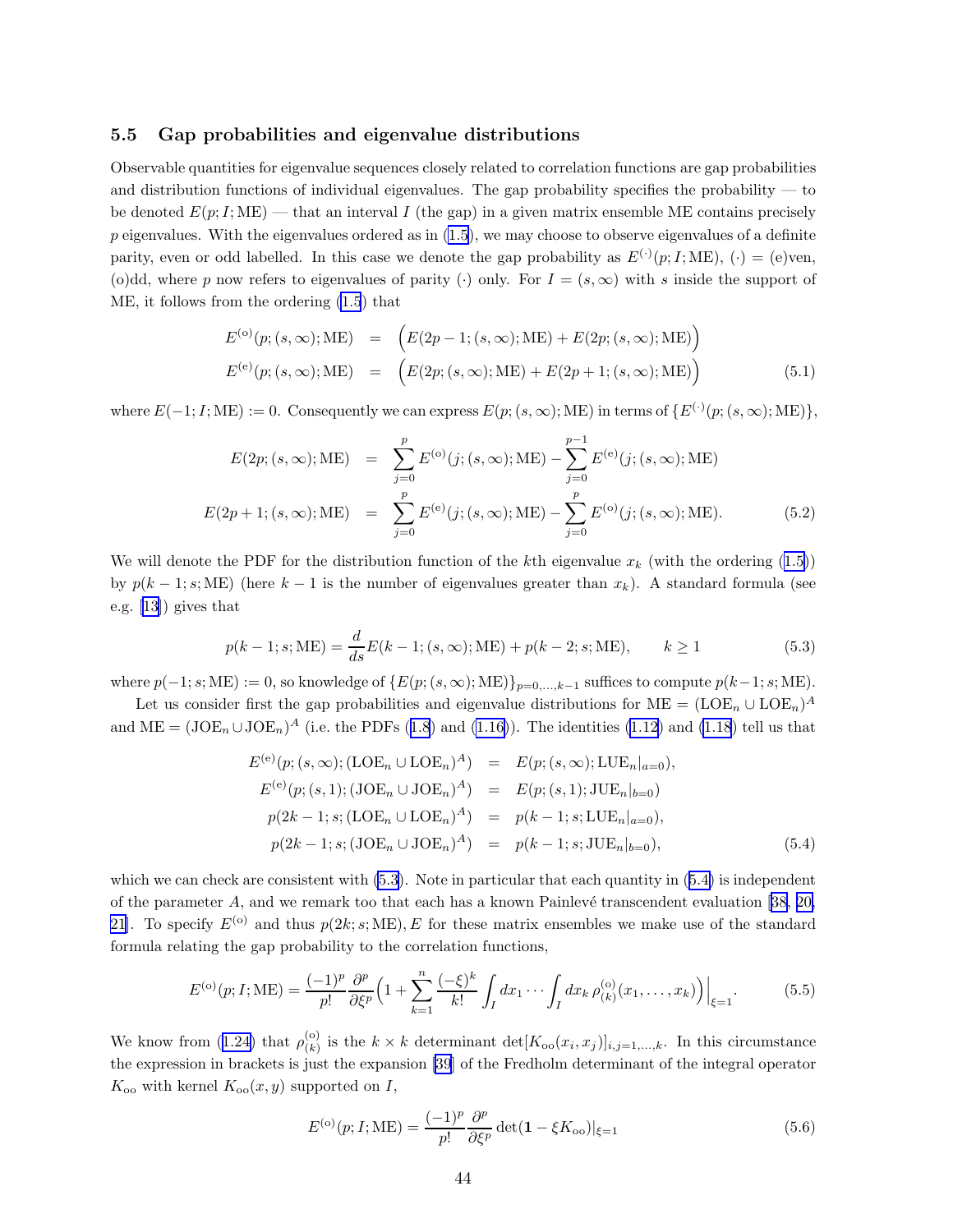(here 1 denotes the identity operator). When  $p = 0$  this reads

$$
E^{(o)}(0;I;ME) = E(0;I;ME) = det(1 - K_{oo})
$$
\n(5.7)

wherethe first equality follows from the first equation of ([5.1\)](#page-31-0). Using the fact that with  $A = 0$ , (LOE<sub>n</sub> ∪  $\text{LOE}_n$ <sup>A</sup> and  $(\text{JOE}_n \cup \text{JOE}_n)^A$  reduce to  $\text{LOE}_n \cup \text{LOE}_n$  and  $\text{JOE}_n \cup \text{JOE}_n$  respectively, it follows that  $E(0; I; ME|_{A=0}) = (E(0; I; OE))^2$  and thus we deduce from [\(5.7](#page-32-0)) that

$$
\left(E(0;(s,\infty);\mathrm{LOE}|_{a=0})\right)^2 = \det(\mathbf{1} - K_{\mathrm{oo}}^L|_{A=0}), \quad \left(E(0;(s,\infty);\mathrm{JOE}|_{a \mapsto (a-1)/2})\right)^2 = \det(\mathbf{1} - K_{\mathrm{oo}}^J|_{A=0}).
$$
\n(5.8)

We remark that  $E(0; (s, \infty); \text{LOE}|_{a=0})$  has recently been evaluated in terms of Painlevé transcendents [[2,](#page-45-0) [21\]](#page-46-0).

Let us now consider the gap probabilities and eigenvalue distributions for  $ME = (LOE_{2n})^A$  and  $ME = (JOE_{2n})^A$  $ME = (JOE_{2n})^A$  $ME = (JOE_{2n})^A$  (i.e. the PDFs ([1.4\)](#page-1-0) and [\(1.16\)](#page-3-0)). The identities ([1.14\)](#page-2-0) and [\(1.19\)](#page-3-0) tell us that

$$
E^{(e)}(p; (s, \infty); (\text{LOE}_{2n})^A) = E(p; (s, \infty); \text{LSE}_n|_{a=0})
$$
  
\n
$$
E^{(e)}(p; (s, 1); (\text{JOE}_{2n})^A) = E(p; (s, 1); \text{JSE}_n|_{a \to a+1})
$$
  
\n
$$
p(2k - 1; s; (\text{LOE}_{2n})^A) = p(k - 1; s; \text{LSE}_n|_{a=0}),
$$
  
\n
$$
p(2k - 1; s; (\text{JOE}_n \cup \text{JOE}_n)^A) = p(k - 1; s; \text{JSE}_n|_{a \to a+1}),
$$
  
\n(5.9)

(c.f.([5.4](#page-32-0))). Of these quantities  $E(0;(s,\infty); \text{LSE}_n|_{a=0})$  and  $p(0;s; \text{LSE}_n|_{a=0})$  are known in terms of Painlevétranscendents [[2,](#page-45-0) [21](#page-46-0)]. To specify  $E^{(0)}$  we again make use of ([5.5\)](#page-32-0), this time noting from ([1.27\)](#page-4-0) that  $\rho_{(k)}^{(0)}$  $(k)$  is the  $k \times k$  quaternion determinant  $qdet[f_{oo}(x_i, x_j)]_{i,j=1,...,k}$  where  $f_{oo}$  is the  $2 \times 2$  matrix representation of a particular real quanternion, which in turn implies

$$
E^{(o)}(p: I; ME) = \frac{(-1)^p}{p!} \frac{\partial^p}{\partial \xi^p} \text{qdet}(\mathbf{1} - \xi f_{oo})|_{\xi=1}
$$

(with  $\{\lambda_j\}$  denoting the distinct eigenvalues of  $f_{oo}$ ,  $qdet(1 - \xi f_{oo}) = \prod_j (1 - \xi \lambda_j)$ ). We remark that for general  $A, E^{(0)}(0;(s,\infty), (LOE)_{2n}^A)$  has recently been evaluated in terms of Painlevé transcendents [\[2\]](#page-45-0).

All the above formulas have well defined scaled limits. In particular

$$
\lim_{n \to \infty} E^{(0)}(p; (4n + 2(2n)^{1/3}s, \infty); (\text{LOE}_n \cup \text{LOE}_n)^{A = \alpha/2(2n)^{1/3}})
$$
  
:=  $E^{(0) \text{ soft}}(p; (s, \infty); (\text{OE} \cup \text{OE})^{\alpha}) = \frac{(-1)^p}{p!} \frac{\partial^p}{\partial \xi^p} \det(\mathbf{1} - \xi K_{oo}^{\text{soft}})\Big|_{\xi=1}$ 

$$
\lim_{n \to \infty} E^{(0)}(p; (1 - \frac{s^2}{2n^2}, 1); (\text{JOE}_n \cup \text{JOE}_n)^{A = 4n^2 \alpha})
$$
  
 :=  $E^{(0) \text{ hard}}(p; (0, s); (\text{OE} \cup \text{OE})^{\alpha, a}) = \frac{(-1)^p}{p!} \frac{\partial^p}{\partial \xi^p} \det(\mathbf{1} - \xi K_{oo}^{\text{hard}})\Big|_{\xi = 1}$ 

(for the justification of the limiting processes see [\[7](#page-45-0)]). An evaluation of  $E^{(o) \text{ soft}}(p; (s, \infty); (\text{OE} \cup \text{OE})^{\alpha})$ interms of a Riemann-Hilbert problem and Painlevé II transcendents has been given in [[5](#page-45-0)].

### Acknowledgements

We thank J. Baik for encouraging us to take up the problem of calculating the correlation functions for ([1.4\)](#page-1-0). The work of PJF was supported by the Australian Research Council.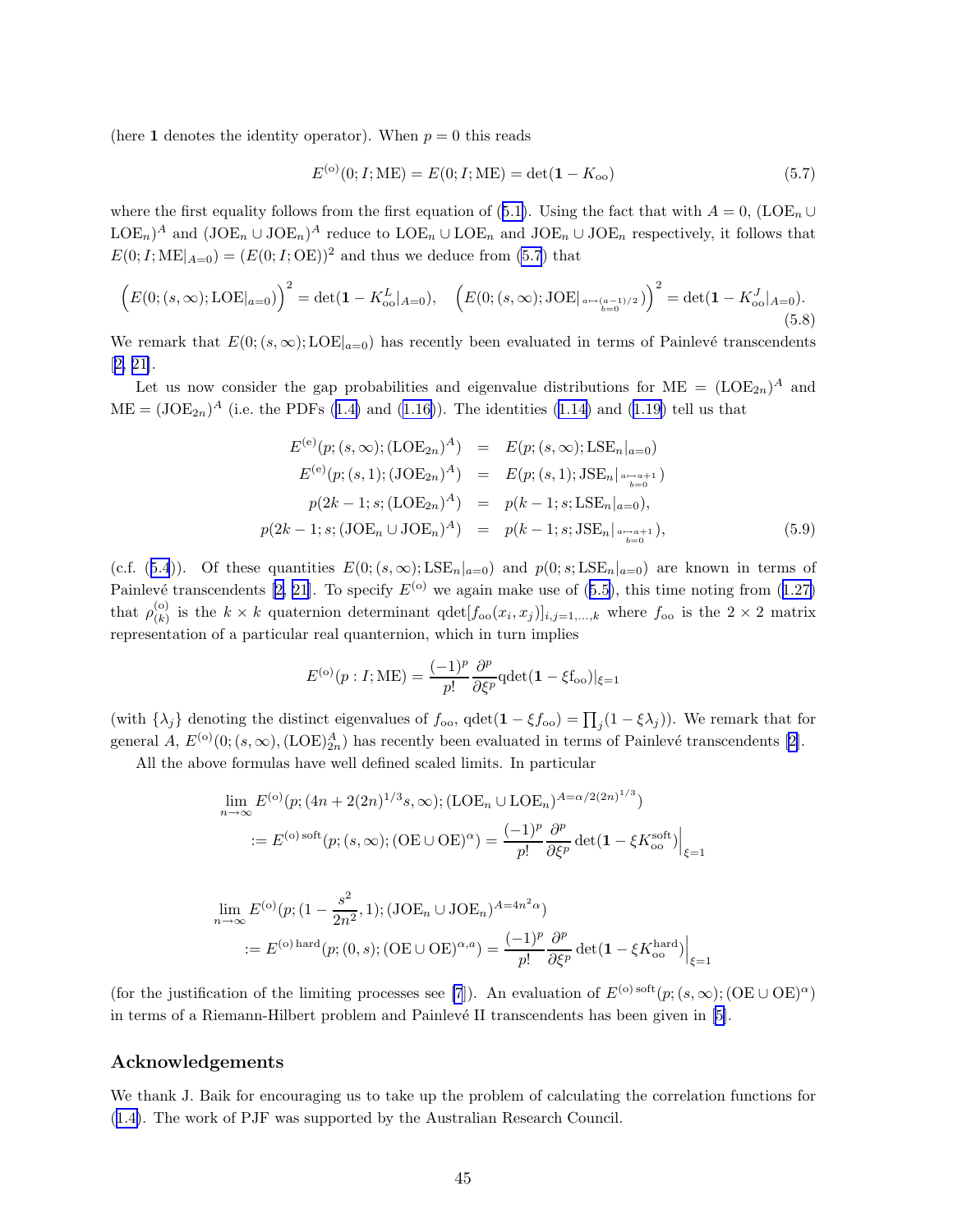## <span id="page-45-0"></span>References

- [1] M. Adler, P.J. Forrester, T. Nagao, and P. van Moerbeke. Classical skew orthogonal polynomials and random matrices. J. Stat. Phys., 99:141–170, 2000.
- [2] J. Baik. Painlevé expressions for LOE, LSE and interpolating ensembles. Int. Math. Res. Notices, 33:1739–1789, 2002.
- [3] J. Baik, P. Dieft, and K. Johansson. On the distribution of the length of the longest increasing subsequence of random permutations. J. Amer. Math. Soc., 12:1119–1178, 1999.
- [4] J. Baik and E.M. Rains. Algebraic aspects of increasing subsequences. Duke Math. J., 109:1–65, 2001.
- [5] J. Baik and E.M. Rains. The asymptotics of monotone subsequences of involutions. Duke Math. J., 109:205–281, 2001.
- [6] J. Baik and E.M. Rains. Symmetrized random permutations. In P.M. Bleher and A.R. Its, editors, Random matrix models and their applications, volume 40 of Mathematical Sciences Research Institute Publications, pages 171–208. Cambridge University Press, United Kingdom, 2001.
- [7] A. Borodin and P.J. Forrester. Increasing subsequences and the hard-to-soft edge transition in matrix ensembles. arXive[:math-ph/0205007,](http://arxiv.org/abs/math-ph/0205007) 2002.
- [8] A. Borodin and G. Olshanski. z-measures on partitions, Robinson-Schensted-Knuth correspondence, and  $\beta = 2$  random matrix ensembles. In P.M. Bleher and A.R. Its, editors, Random matrix models and their applications, volume 40 of Mathematical Sciences Research Institute Publications, pages 171–208. Cambridge University Press, United Kingdom, 2001.
- [9] F.J. Dyson. Statistical theory of energy levels of complex systems I. J. Math. Phys., 3:140–156, 1962.
- [10] F.J. Dyson. Statistical theory of energy levels of complex systems III. J. Math. Phys., 3:166–175, 1962.
- [11] F.J. Dyson. Correlations between the eigenvalues of a random matrix. Commun. Math. Phys., 19:235–250, 1970.
- [12] E. Dueñez. Random matrix ensembles associated to compact symmetric spaces. arXive[:math](http://arxiv.org/abs/math-ph/0111005)[ph/0111005](http://arxiv.org/abs/math-ph/0111005).
- [13] P.J. Forrester. Log-gases and Random Matrices. www.ms.unimelb.edu.au/˜matpjf/matpjf.html.
- [14] P.J. Forrester. The spectrum edge of random matrix ensembles. Nucl. Phys. B, 402:709–728, 1993.
- [15] P.J. Forrester. Random walks and random permutations. J. Phys. A, 34:L417–L423, 2001.
- [16] P.J. Forrester, B. Jancovici, and D.S. McAnally. Analytic properties of the structure function for the one-dimensional one-component log-gas. J. Stat. Phys., 102:737–780, 2001.
- [17] P.J. Forrester, T. Nagao, and G. Honner. Correlations for the orthogonal-unitary and symplecticunitary transitions at the hard and soft edges. Nucl. Phys. B, 553:601–643, 1999.
- [18] P.J. Forrester and E.M. Rains. Inter-relationships between orthogonal, unitary and symplectic matrix ensembles. In P.M. Bleher and A.R. Its, editors, Random matrix models and their applications, volume 40 of Mathematical Sciences Research Institute Publications, pages 171–208. Cambridge University Press, United Kingdom, 2001.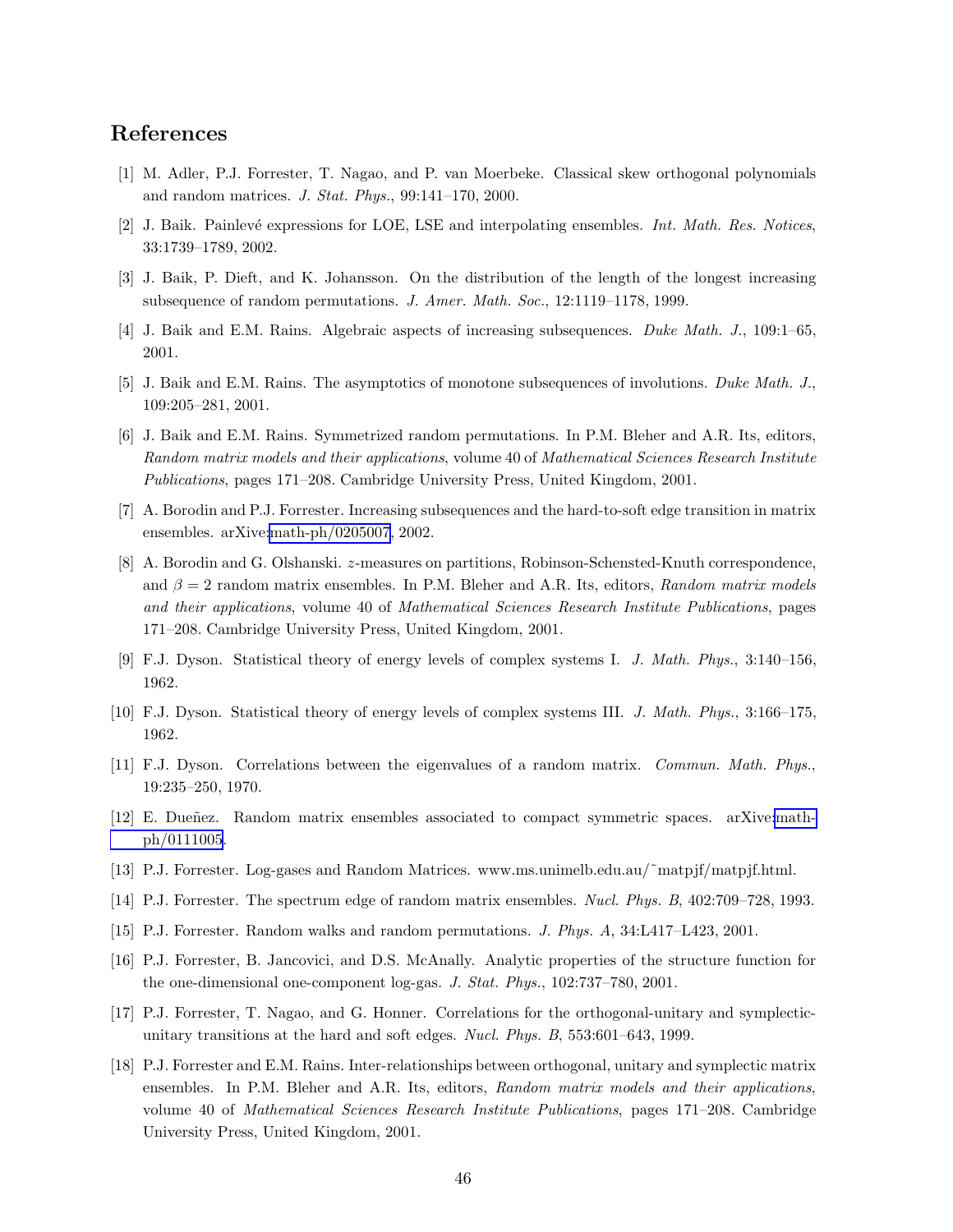- <span id="page-46-0"></span>[19] P.J. Forrester and E.M. Rains. Interpretations of some parameter dependent generalizations of classical matrix ensembles. preprint, 2002.
- [20] P.J. Forrester and N.S. Witte. Application of the  $\tau$ -function theory of Painlevé equations to random matrices: PV, PIII, the LUE, JUE and CUE. Commun. Pure Appl. Math., 55:679–727, 2002.
- [21] P.J. Forrester and N.S. Witte. Application of the τ-function theory of Painlev´e equations to random matrices: PVI, the JUE,CyUE, cJUE and scaled limits. [math-phy/0204008,](http://arxiv.org/abs/math-phy/0204008) 2002.
- [22] K. Frahm and J.L. Pichard. Brownian motion ensembles and parametric correlations of the transmission eigenvalues: applications to coupled quantum billiards and to disordered systems. J. Phys. I (France), 5:877–906, 1995.
- [23] I.S. Gradshteyn and I.M. Ryzhik. Tables of Integrals, Series and Products. Academic Press, New York, 4th edition, 1980.
- [24] J. Gunson. Proof of a conjecture of Dyson in the statistical theory of energy levels. J. Math. Phys., 4:752–753, 1962.
- [25] A.J. Guttmann, A.L. Owczarek, and X.G. Viennot. Vicious walkers and Young tableaux i: without walls. J. Phys. A, 31:8123–8135, 1998.
- [26] K. Hikami and T. Imamura. Vicious walkers and hook Young tableaux. arXive[:cond-mat/0209512](http://arxiv.org/abs/cond-mat/0209512), 2002.
- [27] K. Johansson. Shape fluctuations and random matrices. Commun. Math. Phys., 209:437–476, 2000.
- [28] K. Johansson. Non-intersecting paths, random tilings and random matrices. Prob. Theory Rel., 123:225–280, 2002.
- [29] I.M. Johnstone. On the distribution of the largest principal component. Ann. Stat., 29:295–327, 2001.
- [30] C. Krattenthaler. The major counting of nonintersecting lattice paths and generating functions for tableaux. number 552 of Memoirs of the American Mathematical Society. American Mathematical Society, Providence, Rhode Island, 1995.
- [31] G. Mahoux and M.L. Mehta. A method of integration over matrix variables IV. J. Physique I (France), 1:1093–1108, 1991.
- [32] M.L. Mehta and F.J. Dyson. Statistical theory of the energy levels of complex systems. V. J. Math. Phys., 4:713–719, 1963.
- [33] T. Nagao and P.J. Forrester. Asymptotic correlations at the spectrum edge of random matrices. Nucl. Phys. B, 435:401–420, 1995.
- [34] T. Nagao and M. Wadati. Correlation functions of random matrix ensembles related to classical orthogonal polynomials II, III. J. Phys. Soc. Japan, 61:78–88,1910–1918, 1992.
- [35] F. Olver. Asymptotics and Special Functions. Academic Press, London, 1974.
- [36] E.M. Rains. Correlation functions for symmetrized increasing subsequences. arXiv:math.CO/006097, 2000.
- [37] G. Szegö. *Orthogonal polynomials*. American Mathematical Society, Providence R.I., 4th edition, 1975.